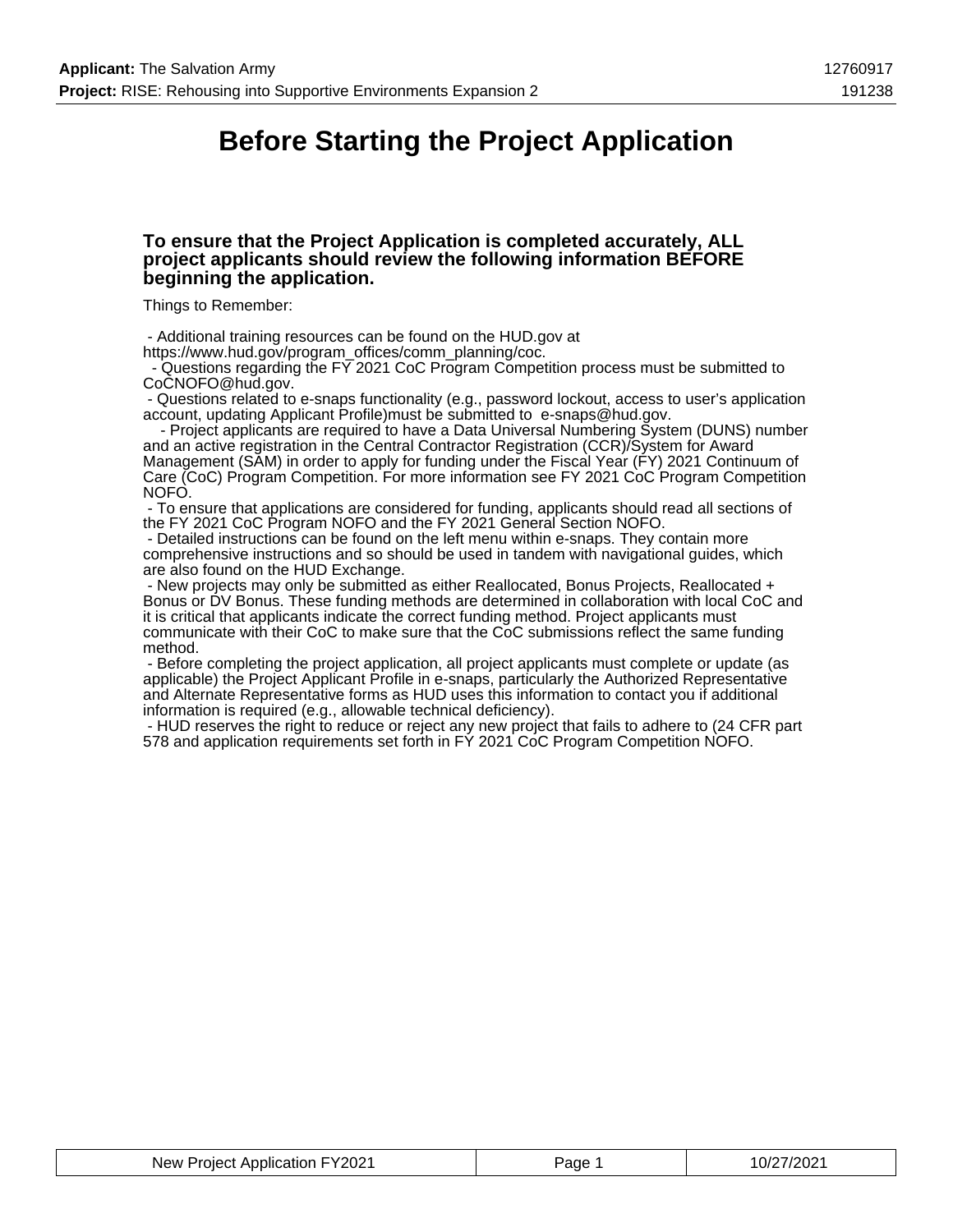# **1A. SF-424 Application Type**

| 1. Type of Submission:                          |  |
|-------------------------------------------------|--|
|                                                 |  |
| 2. Type of Application: New Project Application |  |
| If Revision, select appropriate letter(s):      |  |
| If "Other", specify:                            |  |
| 3. Date Received: 10/27/2021                    |  |
| 4. Applicant Identifier:                        |  |
| a. Federal Entity Identifier:                   |  |
| 5. Federal Award Identifier:                    |  |
| 6. Date Received by State:                      |  |
| 7. State Application Identifier:                |  |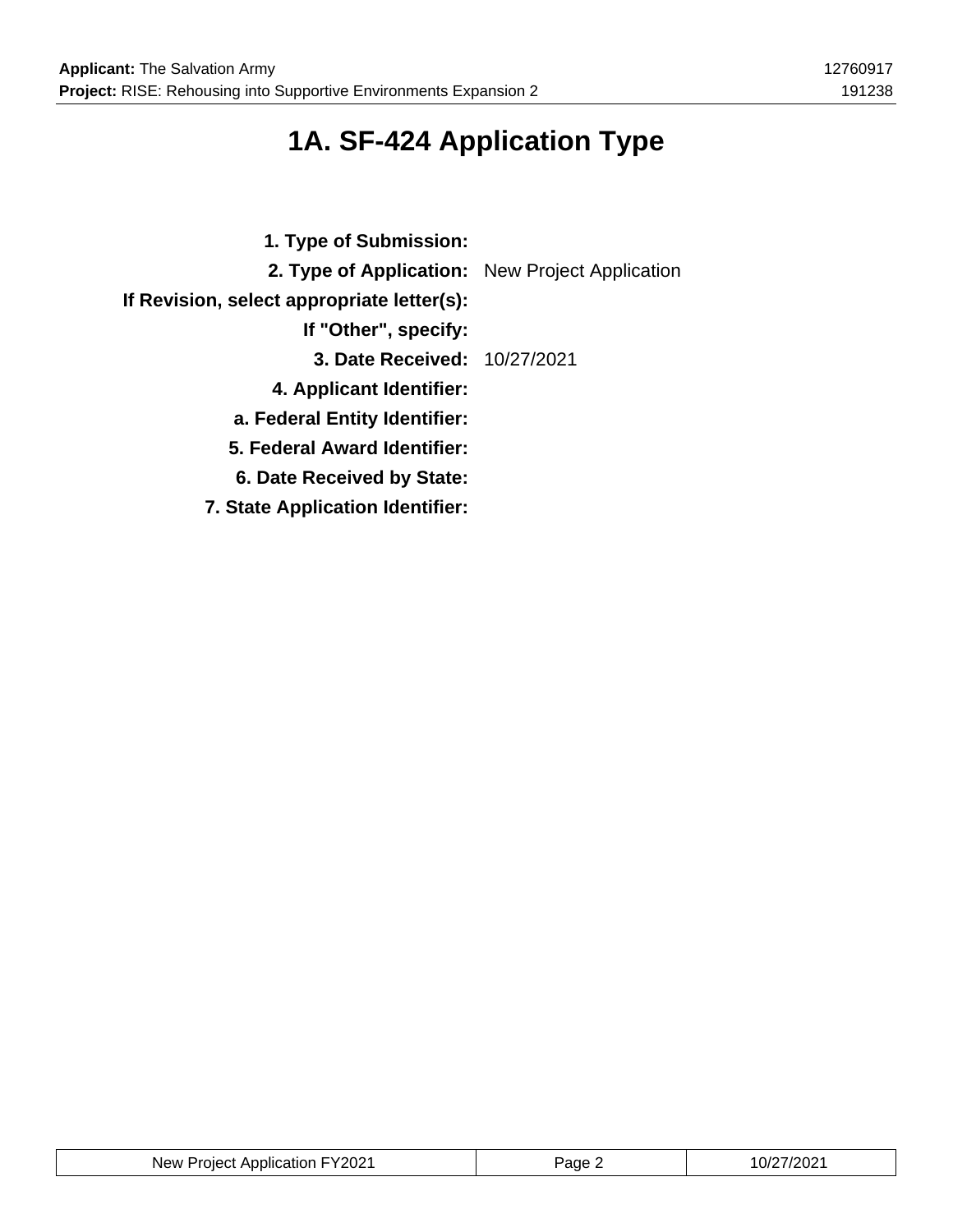### **1B. SF-424 Legal Applicant**

### **8. Applicant a. Legal Name:** The Salvation Army **b. Employer/Taxpayer Identification Number** 36-2167910 **(EIN/TIN):**

| c. Organizational DUNS:                               | 150777253                                   | PLUS <sub>4:</sub> |  |
|-------------------------------------------------------|---------------------------------------------|--------------------|--|
|                                                       |                                             |                    |  |
| d. Address                                            |                                             |                    |  |
|                                                       | <b>Street 1: 630 East Washington Avenue</b> |                    |  |
| <b>Street 2:</b>                                      |                                             |                    |  |
| City:                                                 | Madison                                     |                    |  |
| <b>County:</b>                                        |                                             |                    |  |
|                                                       | <b>State: Wisconsin</b>                     |                    |  |
|                                                       | <b>Country: United States</b>               |                    |  |
| Zip / Postal Code: 53703                              |                                             |                    |  |
|                                                       |                                             |                    |  |
| e. Organizational Unit (optional)                     |                                             |                    |  |
| <b>Department Name:</b> Dane County Corps             |                                             |                    |  |
| <b>Division Name:</b>                                 |                                             |                    |  |
|                                                       |                                             |                    |  |
| f. Name and contact information of person to<br>be    |                                             |                    |  |
| contacted on matters involving this<br>application    |                                             |                    |  |
| Prefix:                                               | Ms.                                         |                    |  |
| First Name: Melissa                                   |                                             |                    |  |
| <b>Middle Name:</b>                                   |                                             |                    |  |
| Last Name: Sorensen                                   |                                             |                    |  |
| Suffix:                                               |                                             |                    |  |
|                                                       | <b>Title: Social Services Director</b>      |                    |  |
| <b>Organizational Affiliation:</b> The Salvation Army |                                             |                    |  |
| Telephone Number: (608) 250-2237                      |                                             |                    |  |
|                                                       |                                             |                    |  |

| New Project Application FY2021 | aae | 10/27/2021 |
|--------------------------------|-----|------------|
|--------------------------------|-----|------------|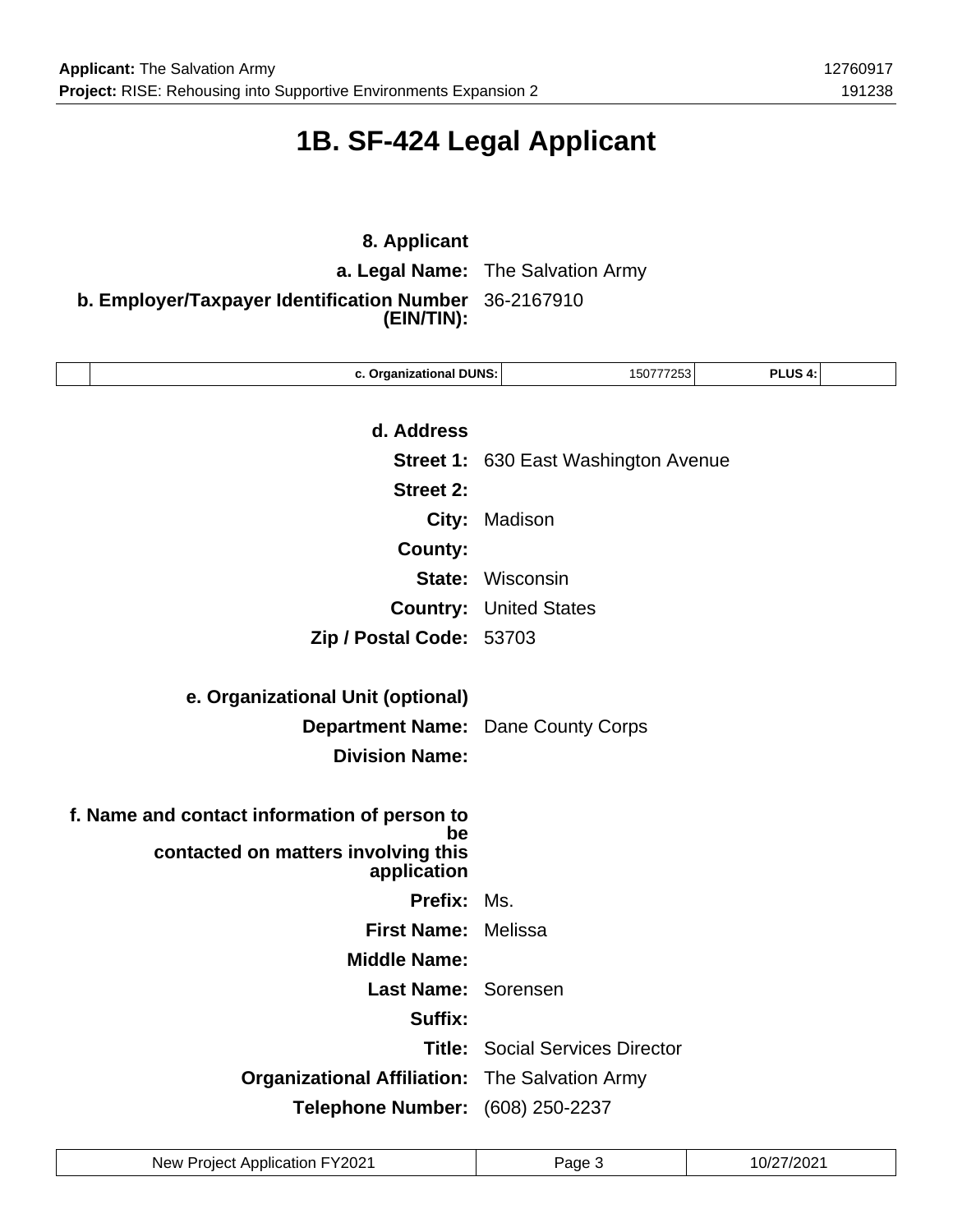### **Extension:**

| <b>Fax Number:</b> (608) 256-0569                    |
|------------------------------------------------------|
| <b>Email:</b> melissa.sorensen@usc.salvationarmy.org |

New Project Application FY2021 | Page 4 | 10/27/2021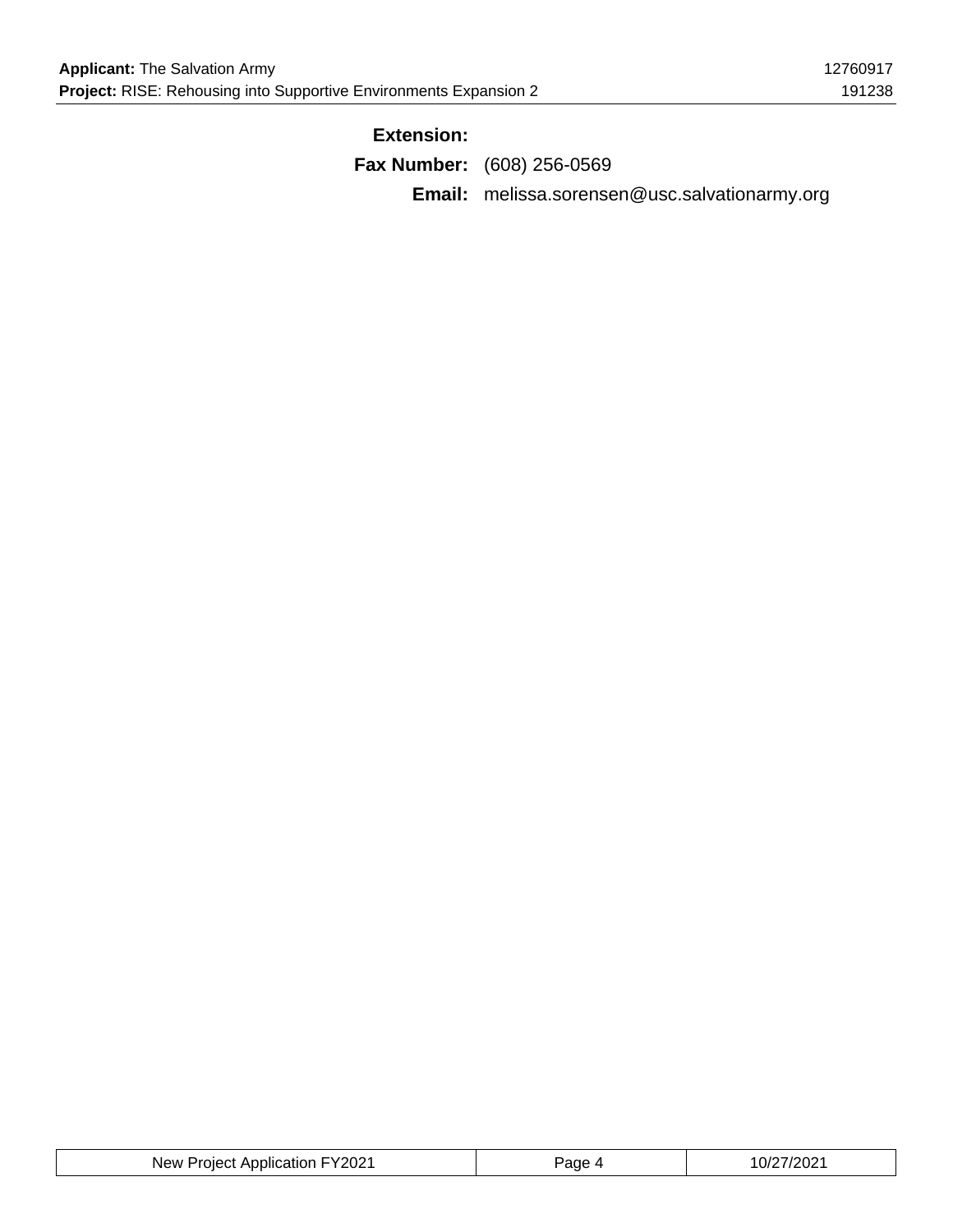# **1C. SF-424 Application Details**

|                                                                  | <b>9. Type of Applicant:</b> M. Nonprofit with 501C3 IRS Status         |  |
|------------------------------------------------------------------|-------------------------------------------------------------------------|--|
|                                                                  | 10. Name of Federal Agency: Department of Housing and Urban Development |  |
| 11. Catalog of Federal Domestic Assistance CoC Program<br>Title: |                                                                         |  |
| CFDA Number: 14.267                                              |                                                                         |  |
| 12. Funding Opportunity Number: FR-6500-N-25                     |                                                                         |  |
|                                                                  | <b>Title: Continuum of Care Homeless Assistance</b><br>Competition      |  |
| <b>13. Competition Identification Number:</b>                    |                                                                         |  |

**Title:**

| FY2021<br>New<br>Application <b>F</b><br>— Proiect Au…<br>Page | 7/202 |
|----------------------------------------------------------------|-------|
|----------------------------------------------------------------|-------|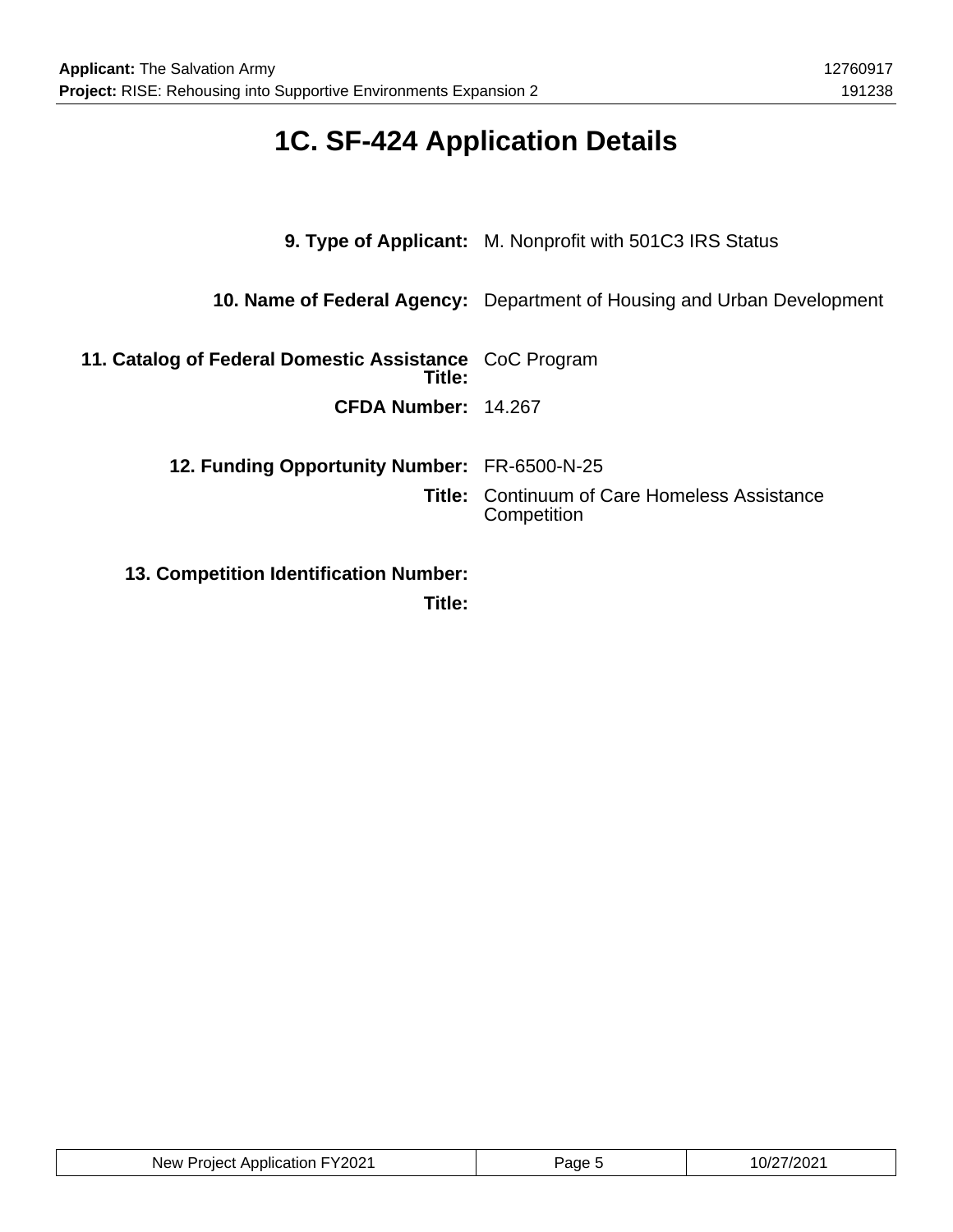# **1D. SF-424 Congressional District(s)**

| 14. Area(s) affected by the project (state(s) Wisconsin<br>only):<br>(for multiple selections hold CTRL key) |                                                                           |
|--------------------------------------------------------------------------------------------------------------|---------------------------------------------------------------------------|
| 15. Descriptive Title of Applicant's Project:                                                                | <b>RISE: Rehousing into Supportive Environments</b><br><b>Expansion 2</b> |
| 16. Congressional District(s):                                                                               |                                                                           |
| 16a. Applicant: WI-002                                                                                       |                                                                           |
| 16b. Project:<br>(for multiple selections hold CTRL key)                                                     | WI-002                                                                    |
| 17. Proposed Project                                                                                         |                                                                           |
| a. Start Date: 12/01/2022                                                                                    |                                                                           |
| <b>b. End Date: 11/30/2023</b>                                                                               |                                                                           |
| 18. Estimated Funding (\$)                                                                                   |                                                                           |
| a. Federal:                                                                                                  |                                                                           |
| b. Applicant:                                                                                                |                                                                           |
| c. State:                                                                                                    |                                                                           |
| d. Local:                                                                                                    |                                                                           |
| e. Other:                                                                                                    |                                                                           |
| f. Program Income:                                                                                           |                                                                           |
| g. Total:                                                                                                    |                                                                           |

| New Project Application FY2021 | Paɑe | 10/27/2021 |
|--------------------------------|------|------------|
|--------------------------------|------|------------|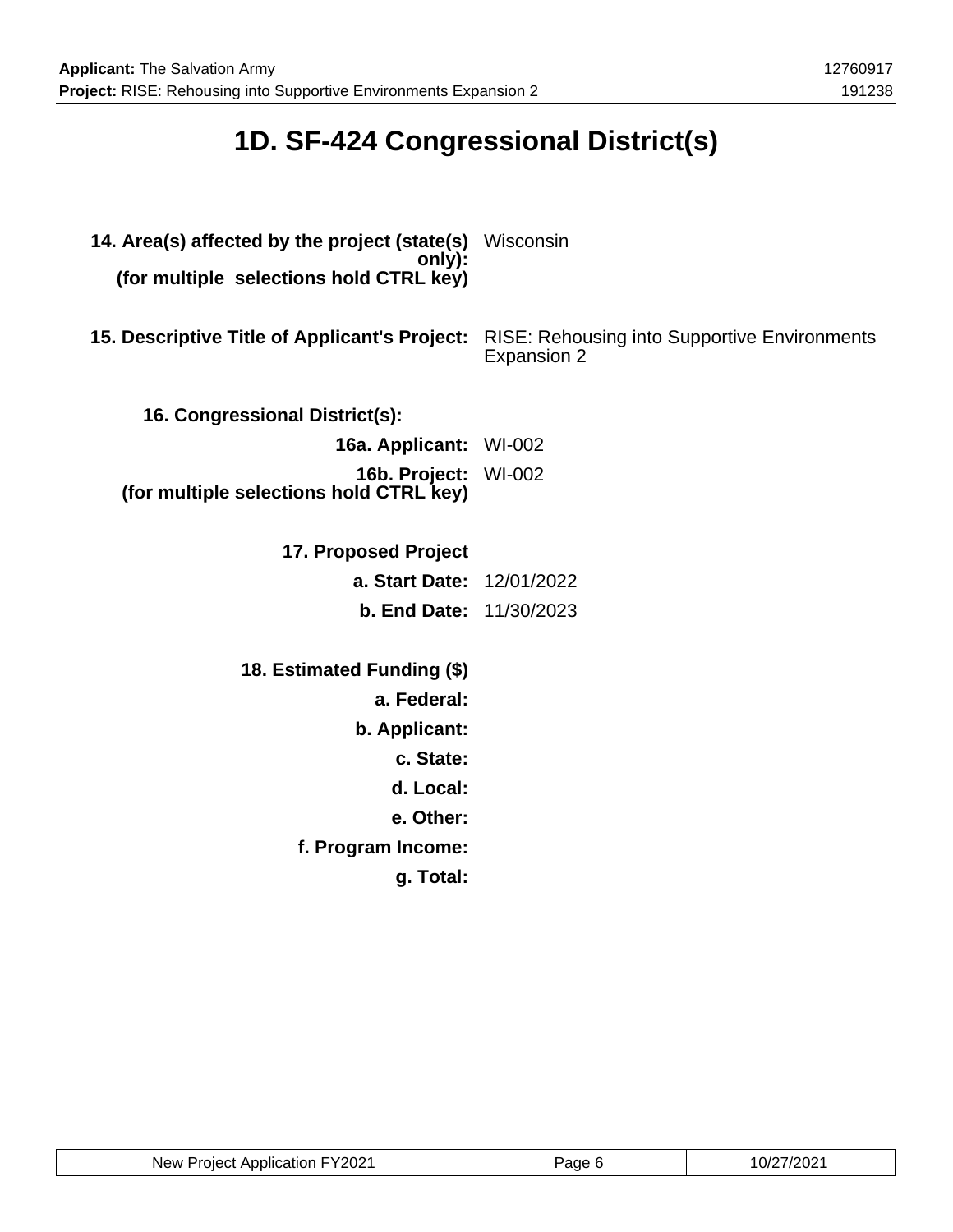### **1E. SF-424 Compliance**

**State Executive Order 12372 Process?** been selected by the State for review.

**19. Is the Application Subject to Review By** b. Program is subject to E.O. 12372 but has not

**If "YES", enter the date this application was made available to the State for review:**

**20. Is the Applicant delinquent on any Federal** No **debt?**

**If "YES," provide an explanation:**

| New Project Application FY2021 | Page | 10/27/2021 |
|--------------------------------|------|------------|
|--------------------------------|------|------------|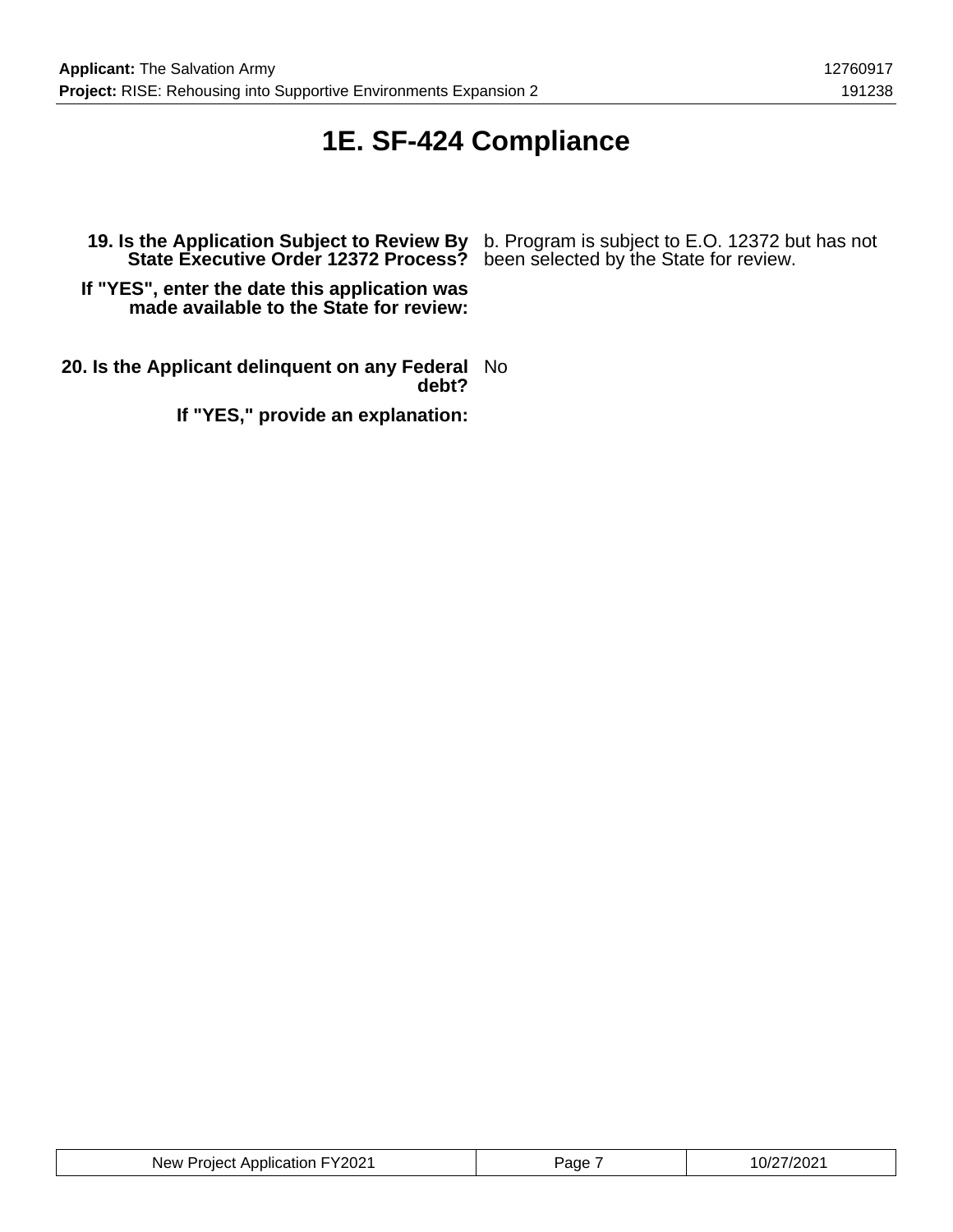### **1F. SF-424 Declaration**

**By signing and submitting this application, I certify (1) to the statements contained in the list of certifications\*\* and (2) that the statements herein are true, complete, and accurate to the best of my knowledge. I also provide the required assurances\*\* and agree to comply with any resulting terms if I accept an award. I am aware that any false, fictitious, or fraudulent statements or claims may subject me to criminal, civil, or administrative penalties. (U.S. Code, Title 218, Section 1001)**

**I AGREE:** X

| 21. Authorized Representative                                     |                                                                                       |
|-------------------------------------------------------------------|---------------------------------------------------------------------------------------|
| <b>Prefix: Major</b>                                              |                                                                                       |
| <b>First Name: Steven</b>                                         |                                                                                       |
| <b>Middle Name:</b>                                               |                                                                                       |
| <b>Last Name:</b> Merritt                                         |                                                                                       |
| Suffix:                                                           |                                                                                       |
|                                                                   | <b>Title:</b> Divisional Commander                                                    |
| <b>Telephone Number:</b> (608) 256-2321<br>(Format: 123-456-7890) |                                                                                       |
| (Format: 123-456-7890)                                            | <b>Fax Number:</b> (608) 256-0569                                                     |
|                                                                   | <b>Email:</b> melissa.sorensen@usc.salvationarmy.org                                  |
|                                                                   | Signature of Authorized Representative: Considered signed upon submission in e-snaps. |
| <b>Date Signed: 10/27/2021</b>                                    |                                                                                       |

| SY2021<br>New Project Application FY | Page | 10/27/2021 |
|--------------------------------------|------|------------|
|--------------------------------------|------|------------|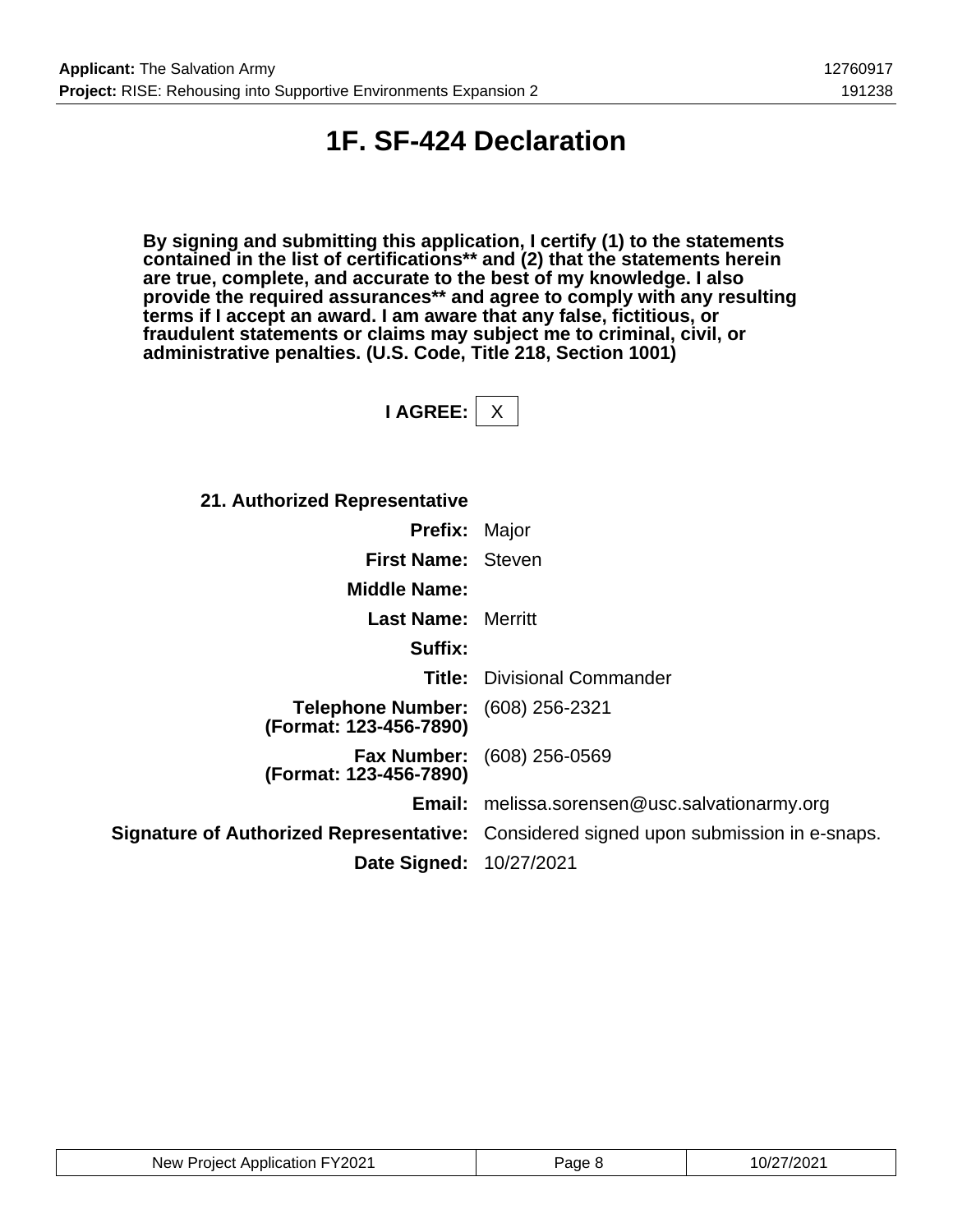### **1G. HUD 2880**

#### **Applicant/Recipient Disclosure/Update Report - form HUD-2880 U.S. Department of Housing and Urban Development OMB Approval No. 2506-0214 (exp.02/28/2022)**

#### **Applicant/Recipient Information**

#### **1. Applicant/Recipient Name, Address, and Phone**

| <b>Agency Legal Name:</b> The Salvation Army          |                                                      |
|-------------------------------------------------------|------------------------------------------------------|
| <b>Prefix:</b>                                        |                                                      |
| <b>First Name: Steven</b>                             |                                                      |
| <b>Middle Name:</b>                                   |                                                      |
| <b>Last Name: Merritt</b>                             |                                                      |
| Suffix:                                               |                                                      |
|                                                       | <b>Title:</b> Divisional Commander                   |
| <b>Organizational Affiliation:</b> The Salvation Army |                                                      |
| <b>Telephone Number:</b> (608) 256-2321               |                                                      |
| <b>Extension:</b>                                     |                                                      |
|                                                       | <b>Email:</b> melissa.sorensen@usc.salvationarmy.org |
|                                                       | <b>City: Madison</b>                                 |
| County:                                               |                                                      |
|                                                       | <b>State: Wisconsin</b>                              |
|                                                       | <b>Country: United States</b>                        |
| Zip/Postal Code: 53703                                |                                                      |
|                                                       |                                                      |

**2. Employer ID Number (EIN):** 36-2167910

**3. HUD Program:** Continuum of Care Program

#### **4. Amount of HUD Assistance Requested/Received**

| <b>New Project Application FY2021</b> | Page <sup>r</sup> | 10/27/2021 |
|---------------------------------------|-------------------|------------|
|---------------------------------------|-------------------|------------|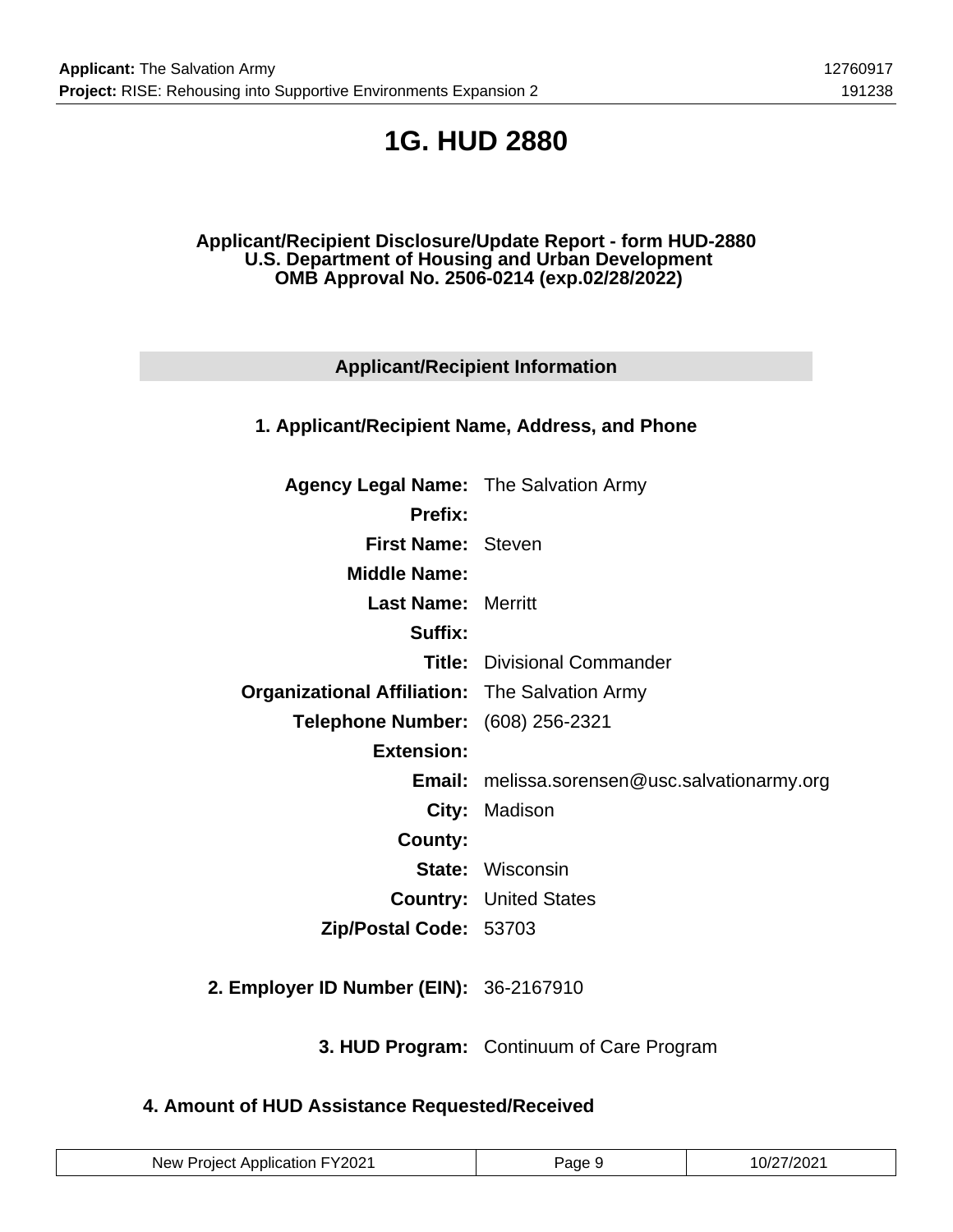#### **4a. Total Amount Requested for this project:** \$40,000.00

(Requested amounts will be automatically entered within applications)

#### **5. State the name and location (street address, City and State) of the project or activity.**

Refer to project name, addresses and CoC Project Identifying Number (PIN) entered into the attached project application.

#### **Part I Threshold Determinations**

**1. Are you applying for assistance for a** Yes **specific project or activity? (For further information, see 24 CFR Sec. 4.3).**

**2. Have you received or do you expect to** Yes **receive assistance within the jurisdiction of the Department (HUD), involving the project or activity in this application, in excess of \$200,000 during this fiscal year (Oct. 1 - Sep. 30)? For further information, see 24 CFR Sec. 4.9.**

#### **Part II Other Government Assistance Provided or Requested/Expected Sources and Use of Funds**

Such assistance includes, but is not limited to, any grant, loan, subsidy, guarantee, insurance, payment, credit, or tax benefit.

| Department/Local Agency Name and Address                                         | <b>Type of Assistance</b> | Amount<br><b>Requested /</b><br><b>Provided</b> | <b>Expected Uses of the Funds</b>                                           |
|----------------------------------------------------------------------------------|---------------------------|-------------------------------------------------|-----------------------------------------------------------------------------|
| CoC- The Salvation Army of Dane County 630 E<br>Washington Ave Madison, WI 53703 | Grant                     |                                                 | \$236,632.00 Rental assistance/supportive services<br>for homeless families |
|                                                                                  |                           |                                                 |                                                                             |
|                                                                                  |                           |                                                 |                                                                             |
|                                                                                  |                           |                                                 |                                                                             |
|                                                                                  |                           |                                                 |                                                                             |

#### **Note: If additional sources of Government Assistance, please use the "Other Attachments" screen of the project applicant profile.**

| New Project Application FY2021 | Page 10 | 10/27/2021 |
|--------------------------------|---------|------------|
|--------------------------------|---------|------------|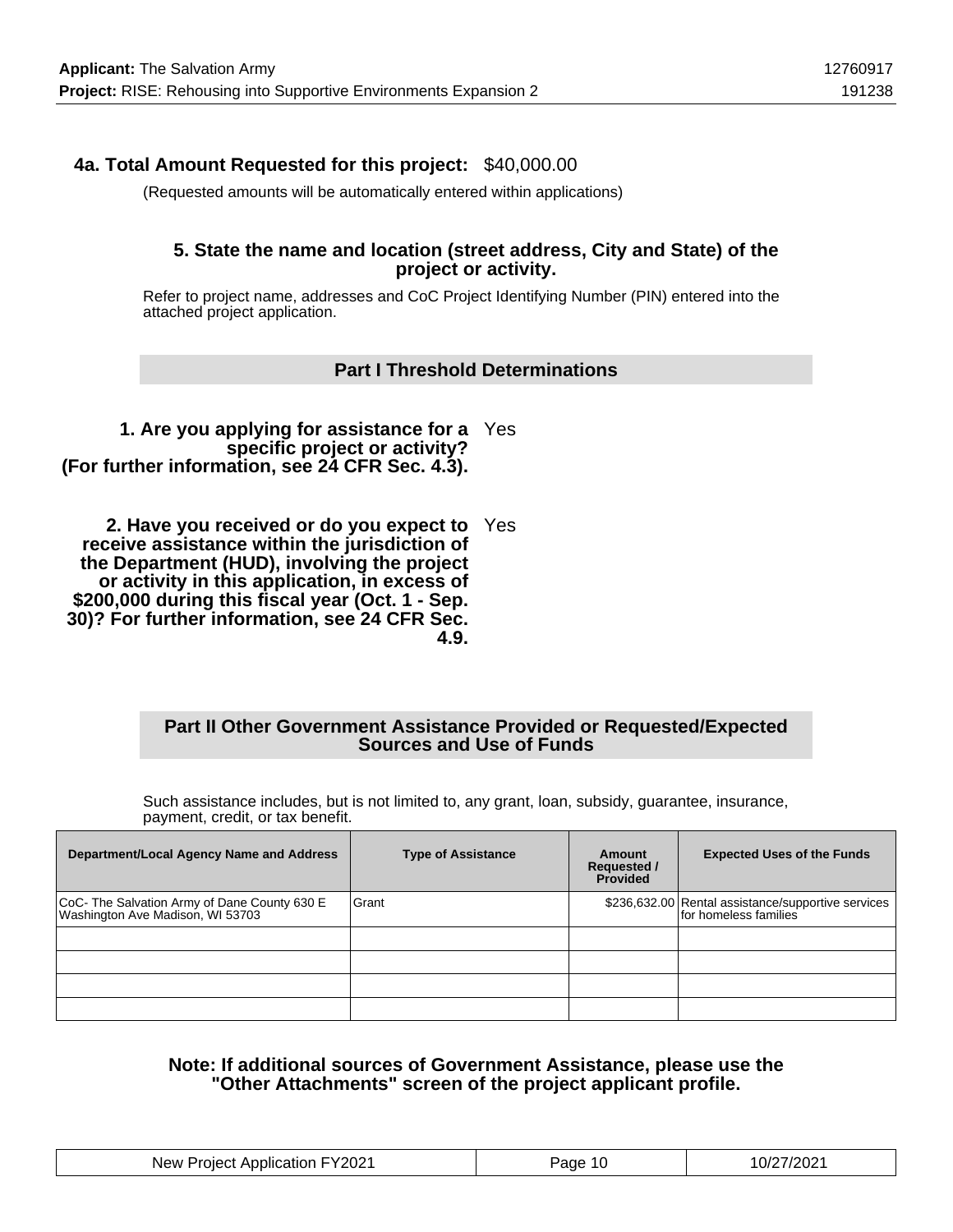#### **Part III Interested Parties**

You must disclose:

1. All developers, contractors, or consultants involved in the application for the assistance or in the planning, development, or implementation of the project or activity and

2. any other person who has a financial interest in the project or activity for which the

assistance is sought that exceeds \$50,000 or 10 percent of the assistance (whichever is lower).

| Alphabetical list of all persons with a<br>reportable financial interest in the project or<br>activity<br>(For individuals, give the last name first) | <b>Social Security No.</b><br>or Employee ID No. | Type of<br><b>Participation</b> | <b>Financial Interest</b><br>in Project/Activity<br>$($ \$) | <b>Financial Interest</b><br>in Project/Activity<br>$(\%)$ |
|-------------------------------------------------------------------------------------------------------------------------------------------------------|--------------------------------------------------|---------------------------------|-------------------------------------------------------------|------------------------------------------------------------|
| N/A                                                                                                                                                   | N/A                                              | IN/A                            | \$0.00                                                      | 0%                                                         |
|                                                                                                                                                       |                                                  |                                 |                                                             |                                                            |
|                                                                                                                                                       |                                                  |                                 |                                                             |                                                            |
|                                                                                                                                                       |                                                  |                                 |                                                             |                                                            |
|                                                                                                                                                       |                                                  |                                 |                                                             |                                                            |

#### **Note: If there are no other people included, write NA in the boxes.**

#### **Certification**

Warning: If you knowingly make a false statement on this form, you may be subject to civil or criminal penalties under Section 1001 of Title 18 of the United States Code. In addition, any person who knowingly and materially violates any required disclosures of information, including intentional nondisclosure, is subject to civil money penalty not to exceed \$10,000 for each violation.

I certify that the information provided on this form and in any accompanying documentation is true and accurate. I acknowledge that making, presenting, submitting, or causing to be submitted a false, fictitious, or fraudulent statement, representation, or certification may result in criminal, civil, and/or administrative sanctions, including fines, penalties, and imprisonment.

| GRE.<br>'А<br>т. |
|------------------|
|------------------|

**Name / Title of Authorized Official:** Steven Merritt, Divisional Commander

**Signature of Authorized Official:** Considered signed upon submission in e-snaps.

**Date Signed:** 10/27/2021

| New Project Application FY2021 | Page 11 | 10/27/2021 |
|--------------------------------|---------|------------|
|--------------------------------|---------|------------|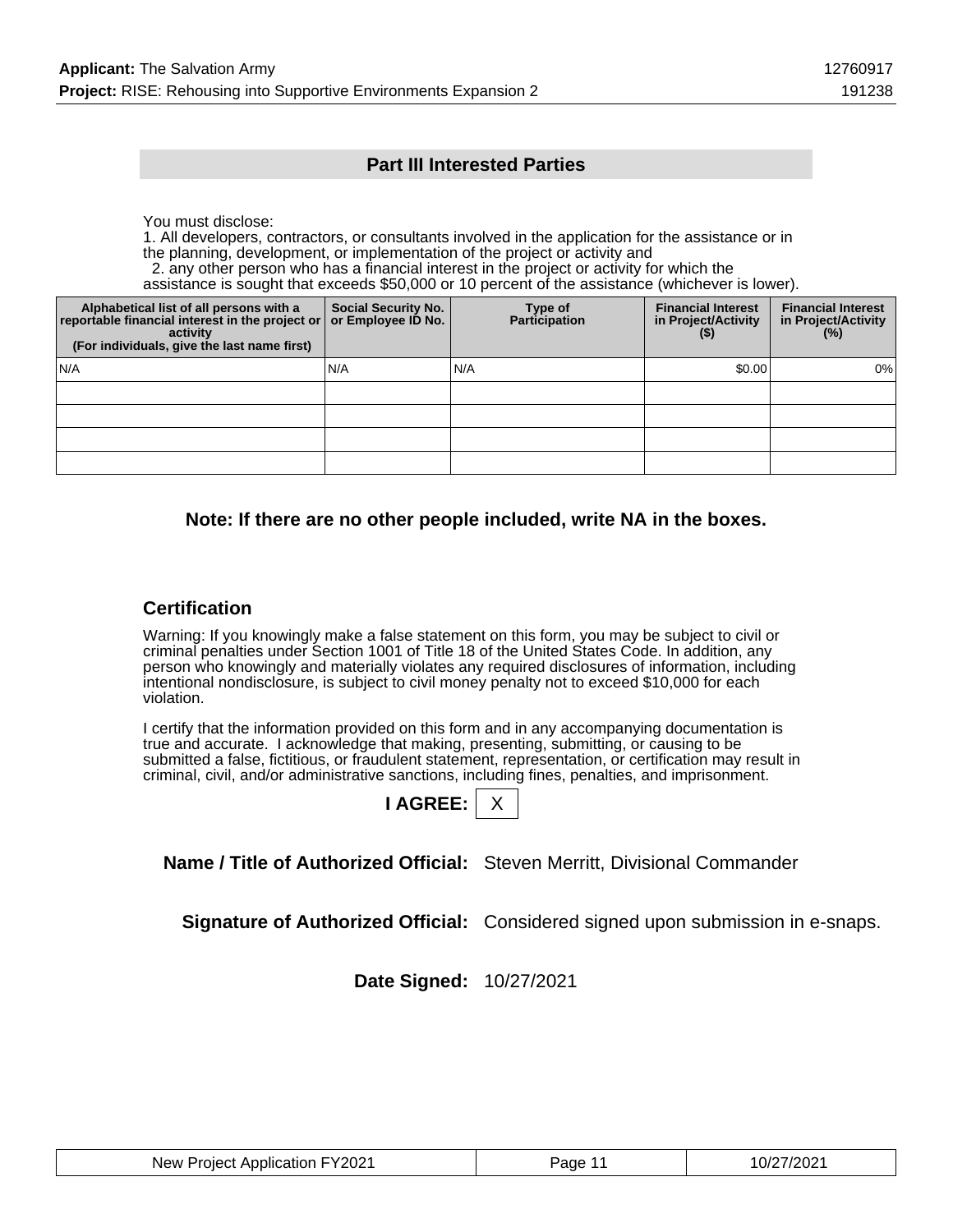### **1H. HUD 50070**

### **HUD 50070 Certification for a Drug Free Workplace**

**Applicant Name:** The Salvation Army

**Program/Activity Receiving Federal Grant** CoC Program **Funding:**

**Acting on behalf of the above named Applicant as its Authorized Official, I make the following certifications and agreements to the Department of Housing and Urban Development (HUD) regarding the sites listed below:**

|     | I certify that the above named Applicant will or will continue to<br>provide a drug-free workplace by:                                                                                                                                                                                                                                                                                                                |    |                                                                                                                                                                                                                                                                                                                                                                                                                                                                                                                                                                                                                |
|-----|-----------------------------------------------------------------------------------------------------------------------------------------------------------------------------------------------------------------------------------------------------------------------------------------------------------------------------------------------------------------------------------------------------------------------|----|----------------------------------------------------------------------------------------------------------------------------------------------------------------------------------------------------------------------------------------------------------------------------------------------------------------------------------------------------------------------------------------------------------------------------------------------------------------------------------------------------------------------------------------------------------------------------------------------------------------|
| ۱a. | Publishing a statement notifying employees that the unlawful<br>manufacture, distribution, dispensing, possession, or use of a<br>controlled substance is prohibited in the Applicant's workplace<br>and specifying the actions that will be taken against employees<br>for violation of such prohibition.                                                                                                            | е. | Notifying the agency in writing, within ten calendar days after<br>receiving notice under subparagraph d.(2) from an employee or<br>otherwise receiving actual notice of such conviction. Employers<br>of convicted employees must provide notice, including position<br>title, to every grant officer or other designee on whose grant<br>activity the convicted employee was working, unless the<br>Federalagency has designated a central point for the receipt of<br>such notices. Notice shall include the identification number(s)<br>of each affected grant;                                            |
| b.  | Establishing an on-going drug-free awareness program to<br>inform employees ---<br>(1) The dangers of drug abuse in the workplace<br>(2) The Applicant's policy of maintaining a drug-free workplace;<br>(3) Any available drug counseling, rehabilitation, and employee<br>assistance programs; and<br>(4) The penalties that may be imposed upon employees for drug<br>abuse violations occurring in the workplace. | f. | Taking one of the following actions, within 30 calendar days of<br>receiving notice under subparagraph d.(2), with respect to any<br>emplovee who is so convicted ---<br>(1) Taking appropriate personnel action against such an<br>employee, up to and including termination, consistent with the<br>requirements of the Rehabilitation Act of 1973, as amended; or<br>(2) Requiring such employee to participate satisfactorily in a<br>drug abuse assistance or rehabilitation program approved for<br>such purposes by a Federal, State, or local health, law<br>enforcement, or other appropriate agency; |
| c.  | Making it a requirement that each employee to be engaged in<br>the performance of the grant be given a copy of the statement<br>required by paragraph a.:                                                                                                                                                                                                                                                             | g. | Making a good faith effort to continue to maintain a drugfree<br>workplace through implementation of paragraphs a. thru f.                                                                                                                                                                                                                                                                                                                                                                                                                                                                                     |
| d.  | Notifying the employee in the statement required by paragraph<br>a. that, as a condition of employment under the grant, the<br>employee will ---<br>(1) Abide by the terms of the statement; and<br>(2) Notify the employer in writing of his or her conviction for a<br>violation of a criminal drug statute occurring in the workplace<br>no later than five calendar days after such conviction;                   |    |                                                                                                                                                                                                                                                                                                                                                                                                                                                                                                                                                                                                                |

#### **2. Sites for Work Performance.**

The Applicant shall list (on separate pages) the site(s) for the performance of work done in connection with the HUD funding of the program/activity shown above: Place of Performance shall include the street address, city, county, State, and zip code. Identify each sheet with the Applicant name and address and the program/activity receiving grant funding.) Workplaces, including addresses, entered in the attached project application. Refer to addresses entered into the attached project application.

| I certify that the information provided on this<br>form and in any accompanying I |         |            |
|-----------------------------------------------------------------------------------|---------|------------|
| New Project Application FY2021                                                    | Page 12 | 10/27/2021 |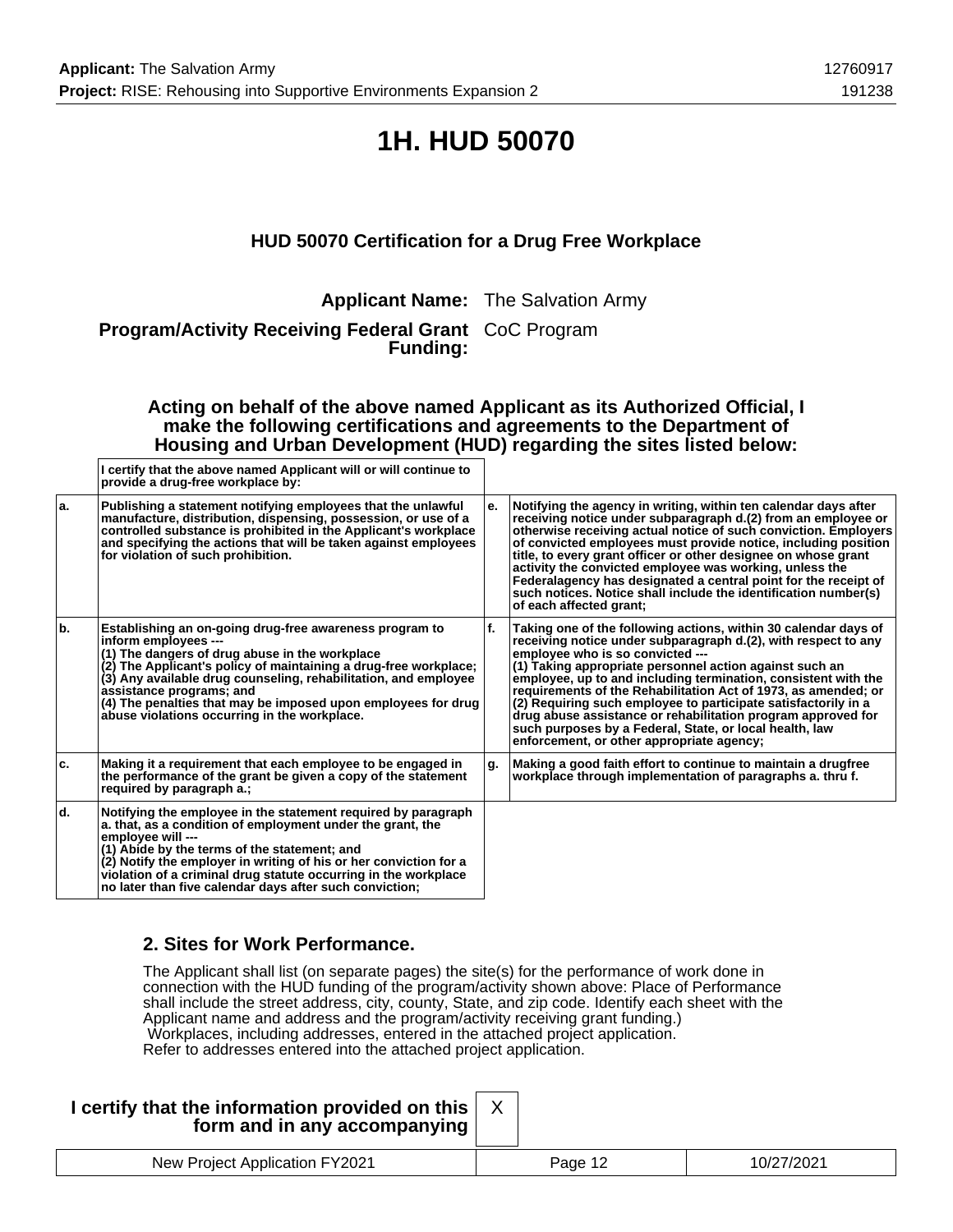**documentation is true and accurate. I acknowledge that making, presenting, submitting, or causing to be submitted a false, fictitious, or fraudulent statement, representation, or certification may result in criminal, civil, and/or administrative sanctions, including fines, penalties, and imprisonment.**

> WARNING: Anyone who knowingly submits a false claim or makes a false statement is subject to criminal and/or civil penalties, including confinement for up to 5 years, fines, and civil and administrative penalties. (18 U.S.C. §§ 287, 1001, 1010, 1012; 31 U.S.C. §3729, 3802)

#### **Authorized Representative**

| <b>Prefix: Major</b>                                              |                                                                                       |
|-------------------------------------------------------------------|---------------------------------------------------------------------------------------|
| <b>First Name: Steven</b>                                         |                                                                                       |
| <b>Middle Name</b>                                                |                                                                                       |
| <b>Last Name: Merritt</b>                                         |                                                                                       |
| Suffix:                                                           |                                                                                       |
|                                                                   | <b>Title:</b> Divisional Commander                                                    |
| <b>Telephone Number:</b> (608) 256-2321<br>(Format: 123-456-7890) |                                                                                       |
| <b>Fax Number:</b><br>(Format: 123-456-7890)                      | $(608)$ 256-0569                                                                      |
|                                                                   | <b>Email:</b> melissa.sorensen@usc.salvationarmy.org                                  |
|                                                                   | Signature of Authorized Representative: Considered signed upon submission in e-snaps. |
| <b>Date Signed: 10/27/2021</b>                                    |                                                                                       |

| New Project Application FY2021 | Page | 10/27/2021 |
|--------------------------------|------|------------|
|--------------------------------|------|------------|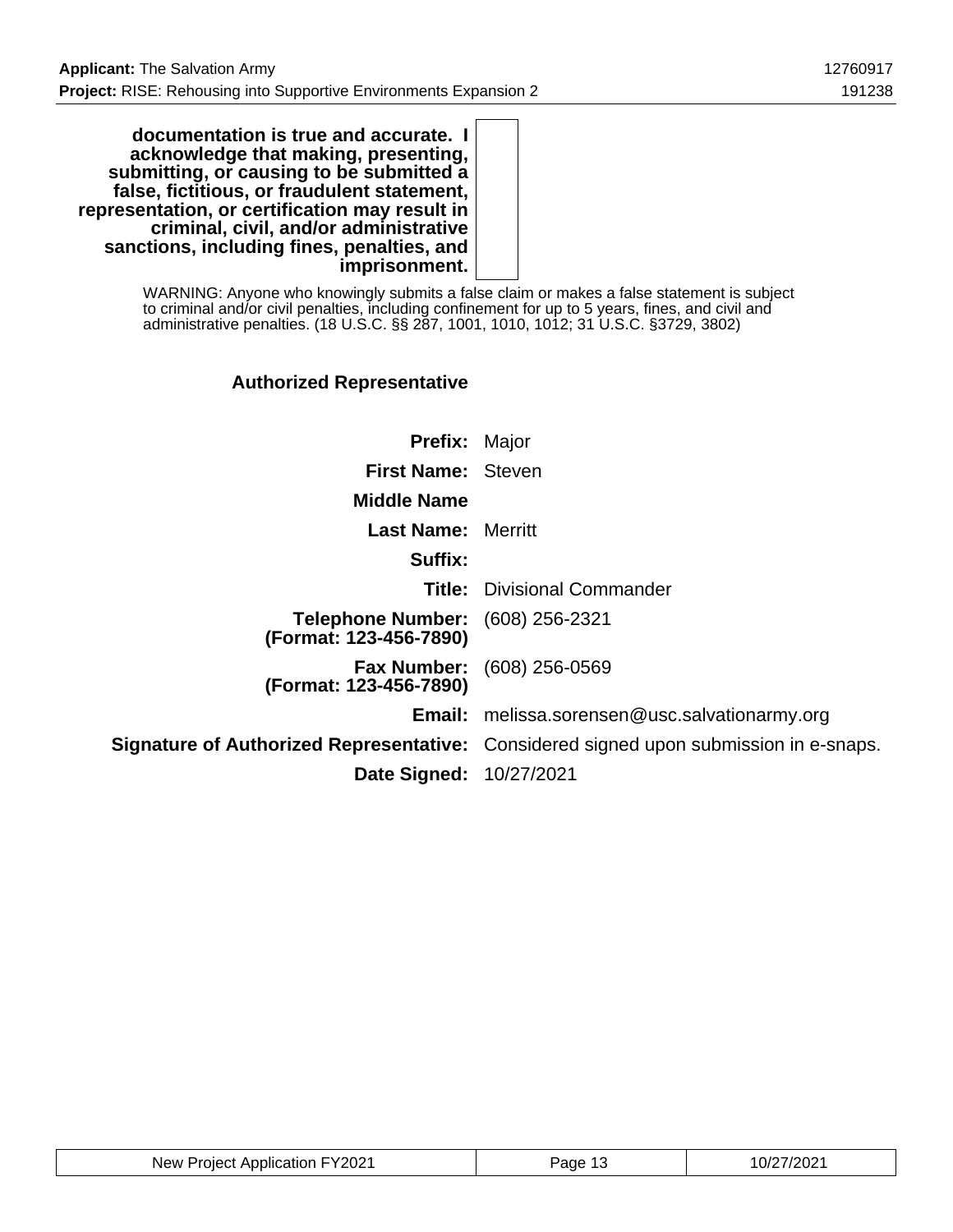### **CERTIFICATION REGARDING LOBBYING**

**Certification for Contracts, Grants, Loans, and Cooperative Agreements**

 **The undersigned certifies, to the best of his or her knowledge and belief, that:**

 **(1) No Federal appropriated funds have been paid or will be paid, by or on behalf of the undersigned, to any person for influencing or attempting to influence an officer or employee of an agency, a Member of Congress, an officer or employee of Congress, or an employee of a Member of Congress in connection with the awarding of any Federal contract, the making of any Federal grant, the making of any Federal loan, the entering into of any cooperative agreement, and the extension, continuation, renewal, amendment, or modification of any Federal contract, grant, loan, or cooperative agreement.**

 **2) If any funds other than Federal appropriated funds have been paid or will be paid to any person for influencing or attempting to influence an officer or employee of any agency, a Member of Congress, an officer or employee of Congress, or an employee of a Member of Congress in connection with this Federal contract, grant, loan, or cooperative agreement, the undersigned shall complete and submit Standard Form-LLL, ''Disclosure of Lobbying Activities,'' in accordance with its instructions.**

 **(3) The undersigned shall require that the language of this certification be included in the award documents for all subawards at all tiers (including subcontracts, subgrants, and contracts under grants, loans, and cooperative agreements) and that all subrecipients shall certify and disclose accordingly. This certification is a material representation of fact upon which reliance was placed when this transaction was made or entered into. Submission of this certification is a prerequisite for making or entering into this transaction imposed by section 1352, title 31, U.S. Code. Any person who fails to file the required certification shall be subject to a civil penalty of not less than \$10,000 and not more than \$100,000 for each such failure.**

 **Statement for Loan Guarantees and Loan Insurance**

 **The undersigned states, to the best of his or her knowledge and belief, that:**

 **If any funds have been paid or will be paid to any person for influencing or attempting to influence an officer or employee of any agency, a Member of Congress, an officer or employee of Congress, or an employee of a Member of Congress in connection with this commitment providing for the United States to insure or guarantee a loan, the undersigned shall complete and submit Standard Form-LLL, ''Disclosure of Lobbying Activities,'' in accordance with its instructions. Submission of this statement is a prerequisite for making or entering into this transaction imposed by section 1352, title 31, U.S. Code. Any person who fails to file**

| New Project Application FY2021 | Page 14 | 10/27/2021 |
|--------------------------------|---------|------------|
|--------------------------------|---------|------------|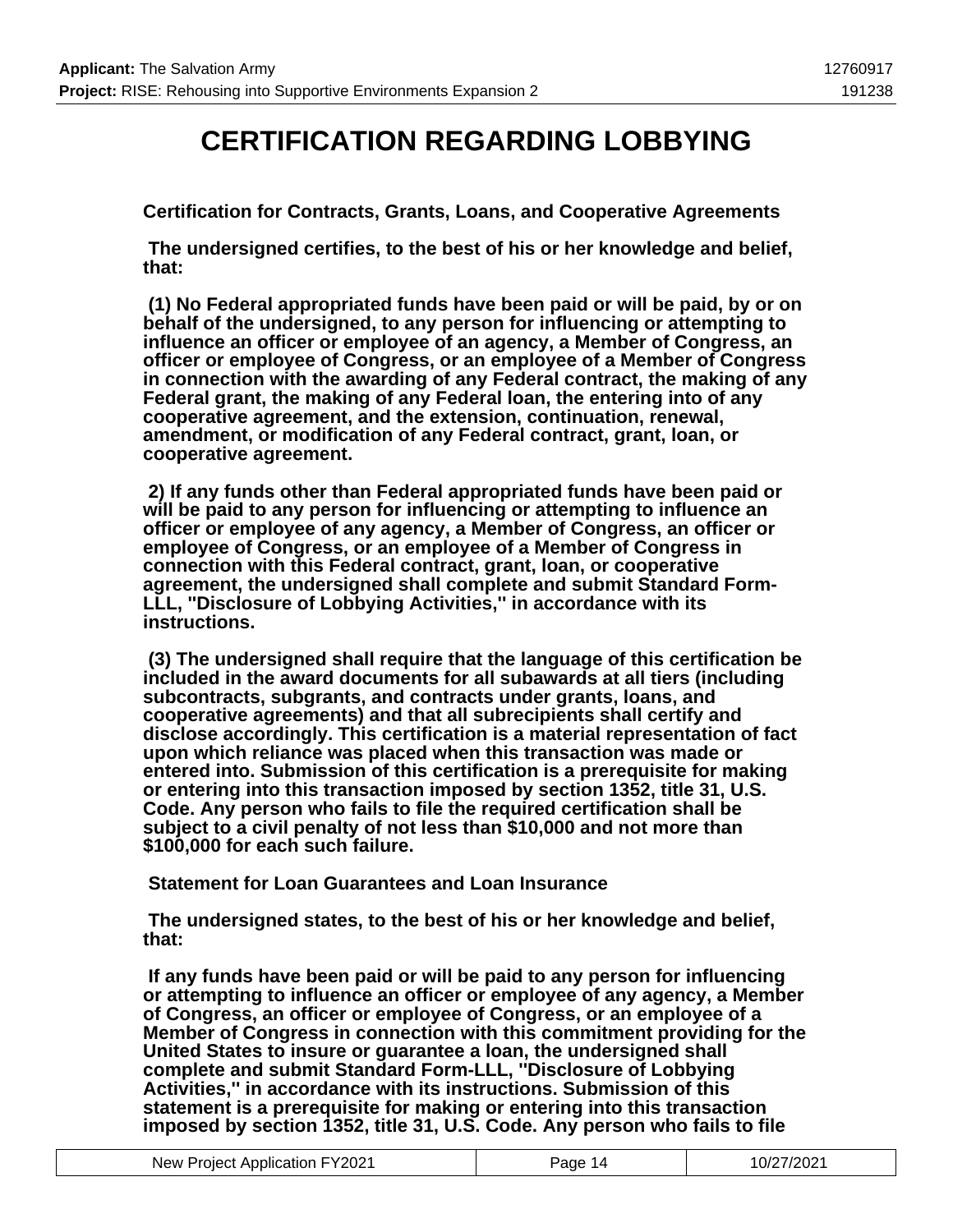#### **the required statement shall be subject to a civil penalty of not less than \$10,000 and not more than \$100,000 for each such failure.**

| I hereby certify that all the information stated<br>herein, as well as any information provided in |  |
|----------------------------------------------------------------------------------------------------|--|
| the accompaniment herewith, is true and                                                            |  |
| accurate:                                                                                          |  |

**Warning: HUD will prosecute false claims and statements. Conviction may result in criminal and/or civil penalties. (18 U.S.C. 1001, 1010, 1012; 31 U.S.C. 3729, 3802)**

**Applicant's Organization:** The Salvation Army

**Name / Title of Authorized Official:** Steven Merritt, Divisional Commander

**Signature of Authorized Official:** Considered signed upon submission in e-snaps.

**Date Signed:** 10/27/2021

| New Project Application FY2021 | Page 15 | 10/27/2021 |
|--------------------------------|---------|------------|
|--------------------------------|---------|------------|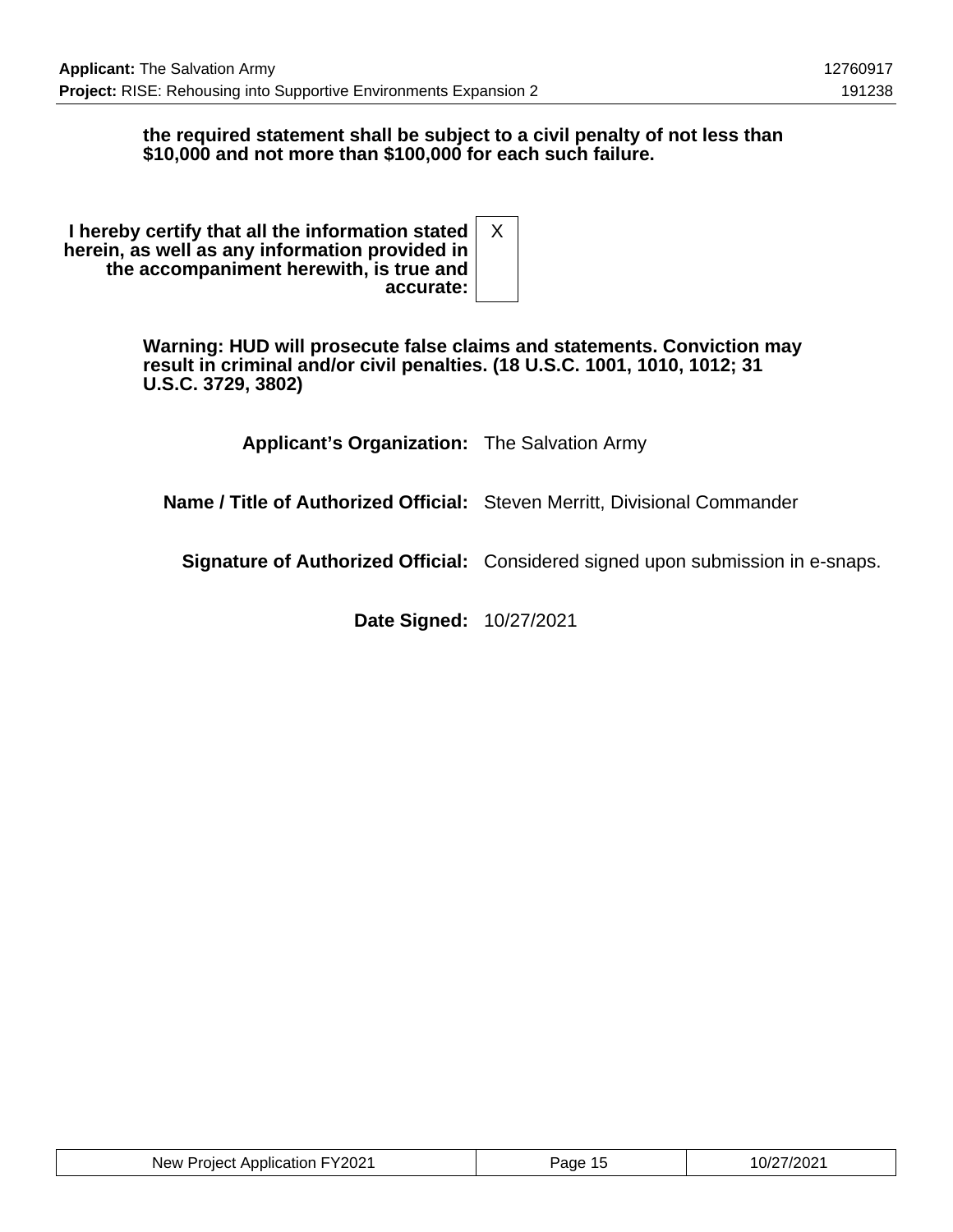# **1J. SF-LLL**

#### **DISCLOSURE OF LOBBYING ACTIVITIES Complete this form to disclose lobbying activities pursuant to 31 U.S.C. 1352. Approved by OMB0348-0046**

HUD requires a new SF-LLL submitted with each annual CoC competition and completing this screen fulfills this requirement.

Answer "Yes" if your organization is engaged in lobbying associated with the CoC Program and answer the questions as they appear next on this screen. The requirement related to lobbying as explained in the SF-LLL instructions states: "The filing of a form is required for each payment or agreement to make payment to any lobbying entity for influencing or attempting to influence an officer or employee of any agency, a Member of Congress, an officer or employee of Congress, or an employee of a Member of Congress in connection with a covered Federal action."

Answer "No" if your organization is NOT engaged in lobbying.

| Does the recipient or subrecipient of this CoC No<br>grant participate in federal lobbying activities<br>(lobbying a federal administration or<br>congress) in connection with the CoC<br>Program? |                                             |
|----------------------------------------------------------------------------------------------------------------------------------------------------------------------------------------------------|---------------------------------------------|
|                                                                                                                                                                                                    | <b>Legal Name:</b> The Salvation Army       |
|                                                                                                                                                                                                    | <b>Street 1: 630 East Washington Avenue</b> |
| <b>Street 2:</b>                                                                                                                                                                                   |                                             |
| City:                                                                                                                                                                                              | Madison                                     |
| County:                                                                                                                                                                                            |                                             |
|                                                                                                                                                                                                    | <b>State: Wisconsin</b>                     |
|                                                                                                                                                                                                    | <b>Country: United States</b>               |
| Zip / Postal Code: 53703                                                                                                                                                                           |                                             |

**11. Information requested through this form is authorized by title 31 U.S.C. section 1352. This disclosure of lobbying activities is a material representation of fact upon which reliance was placed by the tier above when this transaction was made or entered into. This disclosure is required pursuant to 31 U.S.C. 1352. This information will be available for public inspection. Any person who fails to file the required disclosure shall be subject to a civil penalty of not less than \$10,000 and not more than \$100,000 for each such failure.**

**I certify that this information is true and complete.**

| V2021.<br>New<br>nniir<br>UZ.<br>. 116<br><br>.<br>. . | апе<br>. . |  |
|--------------------------------------------------------|------------|--|
|                                                        |            |  |

X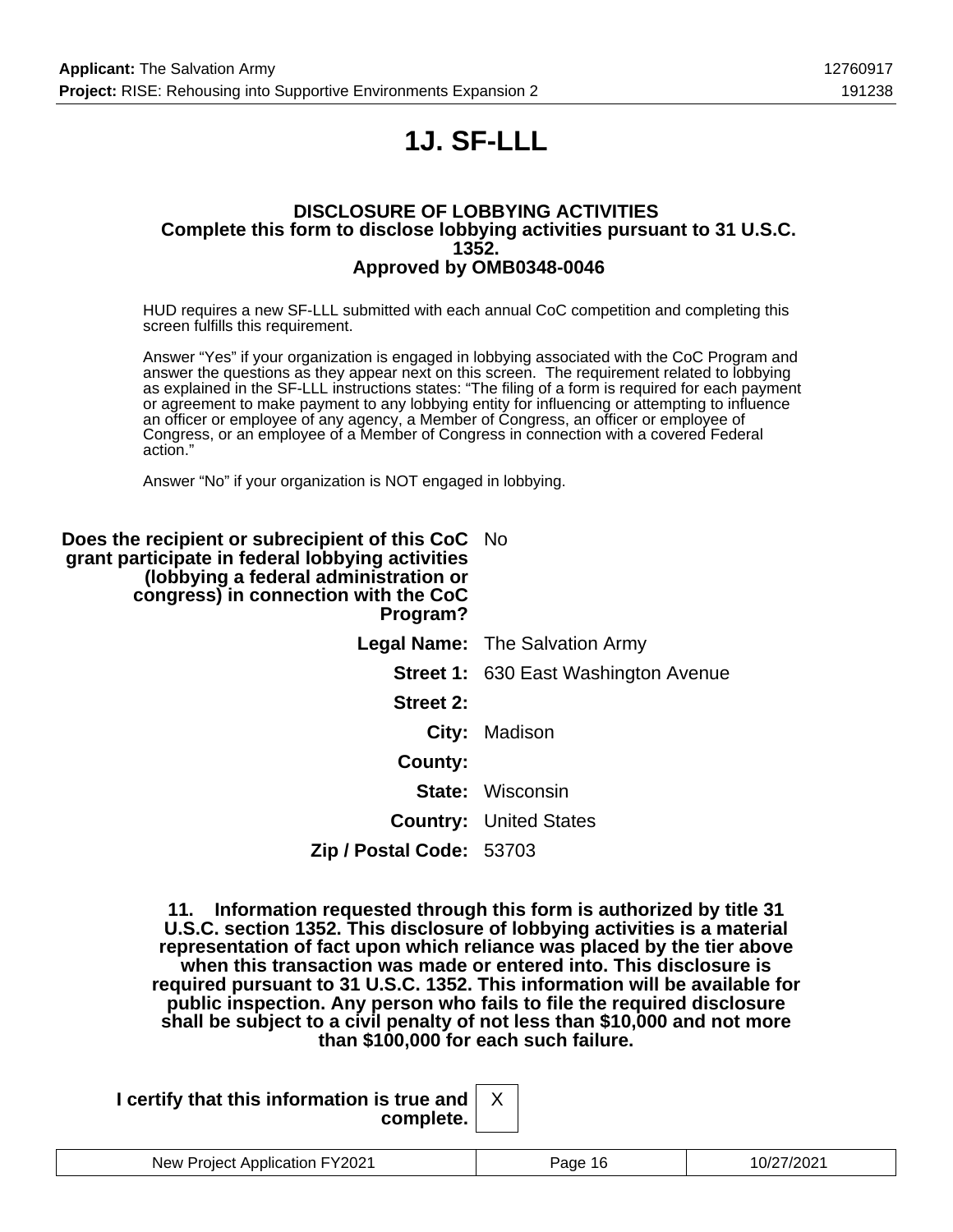### **Authorized Representative**

| Prefix: Major                                      |                                                                                              |
|----------------------------------------------------|----------------------------------------------------------------------------------------------|
| <b>First Name: Steven</b>                          |                                                                                              |
| <b>Middle Name:</b>                                |                                                                                              |
| <b>Last Name: Merritt</b>                          |                                                                                              |
| Suffix:                                            |                                                                                              |
|                                                    | <b>Title: Divisional Commander</b>                                                           |
| <b>Telephone Number:</b><br>(Format: 123-456-7890) | (608) 256-2321                                                                               |
| <b>Fax Number:</b><br>(Format: 123-456-7890)       | (608) 256-0569                                                                               |
| Email:                                             | melissa.sorensen@usc.salvationarmy.org                                                       |
| <b>Date Signed: 10/27/2021</b>                     | <b>Signature of Authorized Representative:</b> Considered signed upon submission in e-snaps. |
|                                                    |                                                                                              |

| New Project Application FY2021 | Page | 10/27/2021 |
|--------------------------------|------|------------|
|--------------------------------|------|------------|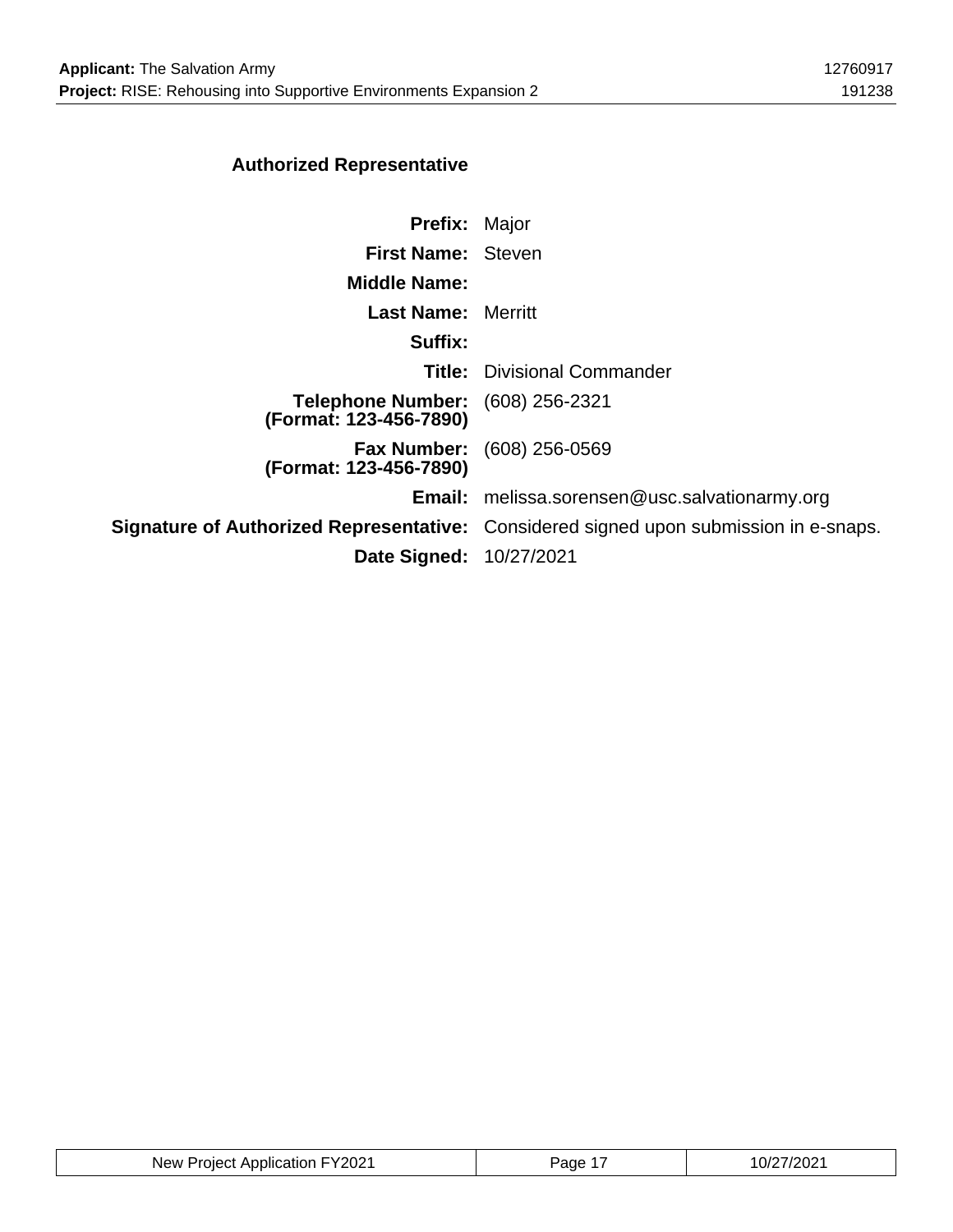### **IK. SF-424B**

### **(SF-424B) ASSURANCES - NON-CONSTRUCTION PROGRAMS**

#### **OMB Number: 4040-0007 Expiration Date: 02/28/2022**

NOTE: Certain of these assurances may not be applicable to your project or program. If you have questions, please contact the awarding agency. Further, certain Federal awarding agencies may require applicants to certify to additional assurances. If such is the case, you will be notified.

As the duly authorized representative of the applicant, I certify that the applicant:

**1. Has the legal authority to apply for Federal assistance and the institutional, managerial and financial capability (including funds sufficient to pay the non-Federal share of project cost) to ensure proper planning, management and completion of the project described in this application.**

**2. Will give the awarding agency, the Comptroller General of the United States and, if appropriate, the State, through any authorized representative, access to and the right to examine all records, books, papers, or documents related to the award; and will establish a proper accounting system in accordance with generally accepted accounting standards or agency directives.**

**3. Will establish safeguards to prohibit employees from using their positions for a purpose that constitutes or presents the appearance of personal or organizational conflict of interest, or personal gain.**

**4. Will initiate and complete the work within the applicable time frame after receipt of approval of the awarding agency.**

**5. Will comply with the Intergovernmental Personnel Act of 1970 (42 U.S.C. §§4728-4763) relating to prescribed standards for merit systems for programs funded under one of the 19 statutes or regulations specified in Appendix A of OPM's Standards for a Merit System of Personnel Administration (5 C.F.R. 900, Subpart F).**

**6. Will comply with all Federal statutes relating to nondiscrimination. These include but are not limited to: (a) Title VI of the Civil Rights Act of 1964 (P.L. 88-352) which prohibits discrimination on the basis of race, color or national origin; (b) Title IX of the Education Amendments of 1972, as amended (20 U.S.C.§§1681-1683, and 1685-1686), which prohibits discrimination on the basis of sex; (c) Section 504 of the Rehabilitation Act of 1973, as amended (29 U.S.C. §794), which prohibits discrimination on the basis of handicaps; (d) the Age Discrimination Act of 1975, as amended (42 U.S.C. §§6101-6107), which prohibits discrimination on the basis of age; (e) the Drug Abuse Office and Treatment Act of 1972 (P.L. 92-255), as amended, relating to nondiscrimination on the basis of drug abuse; (f) the Comprehensive Alcohol Abuse and Alcoholism Prevention, Treatment and Rehabilitation Act of 1970 (P.L. 91-616), as amended, relating to nondiscrimination**

**on the basis of alcohol abuse or alcoholism, (g) §§523 and 527 of the Public Health Service Act of 1912 (42 U.S.C. §§290 dd-3 and 290 ee-3), as amended, relating to confidentiality of alcohol and drug abuse patient records; (h) Title VIII of the Civil Rights Act of 1968 (42 U.S.C. §§3601 et seq.), as amended, relating to nondiscrimination in the sale, rental or financing of housing; (i) any other nondiscrimination provisions in the specific statute(s) under which application for Federal assistance is being made; and, (j) the requirements of any other nondiscrimination statute(s) which may apply to the application.**

**7. Will comply, or has already complied, with the requirements of Titles II and III of the Uniform Relocation Assistance and Real Property Acquisition Policies Act of 1970 (P.L. 91-646) which provide for fair and equitable treatment of persons displaced or whose property is acquired as a result of Federal or federally-assisted programs. These requirements apply to all interests in real property acquired for project purposes regardless of Federal participation in purchases.**

| New Project Application FY2021 | Page 18 | 10/27/2021 |
|--------------------------------|---------|------------|
|--------------------------------|---------|------------|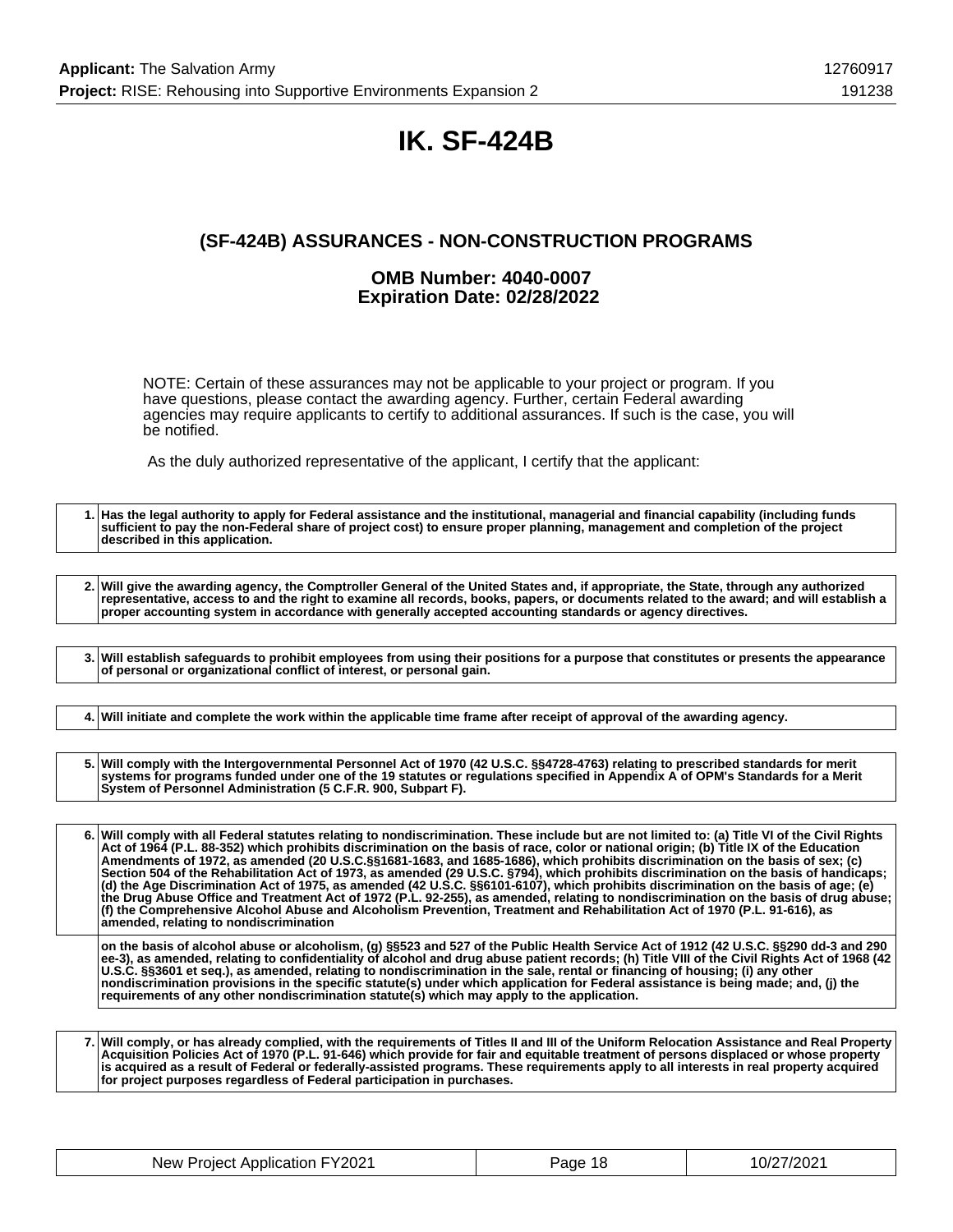**8. Will comply, as applicable, with provisions of the Hatch Act (5 U.S.C. §§1501-1508 and 7324-7328) which limit the political activities of employees whose principal employment activities are funded in whole or in part with Federal funds.**

**9. Will comply, as applicable, with the provisions of the Davis-Bacon Act (40 U.S.C. §§276a to 276a-7), the Copeland Act (40 U.S.C. §276c and 18 U.S.C. §874), and the Contract Work Hours and Safety Standards Act (40 U.S.C. §§327¬333), regarding labor standards for federally-assisted construction subagreements.**

**10. Will comply, if applicable, with flood insurance purchase requirements of Section 102(a) of the Flood Disaster Protection Act of 1973 (P.L. 93-234) which requires recipients in a special flood hazard area to participate in the program and to purchase flood insurance if the total cost of insurable construction and acquisition is \$10,000 or more.**

**11. Will comply with environmental standards which may be prescribed pursuant to the following: (a) institution of environmental quality control measures under the National Environmental Policy Act of 1969 (P.L. 91-190) and Executive Order (EO) 11514; (b) notification of violating facilities pursuant to EO 11738; (c) protection of wetlands pursuant to EO 11990; (d) evaluation of flood hazards in floodplains in accordance with EO 11988; (e) assurance of project consistency with the approved State management program developed under the Coastal Zone Management Act of 1972 (16 U.S.C. §§1451 et seq.); (f) conformity of Federal actions to State (Clean Air) Implementation Plans under Section 176(c) of the Clean Air Act of 1955, as amended (42 U.S.C. §§7401 et seq.); (g) protection of underground sources of drinking water under the Safe Drinking Water Act of 1974, as amended (P.L. 93-523); and, (h) protection of endangered species under the Endangered Species Act of 1973, as amended (P.L. 93¬205).**

**12. Will comply with the Wild and Scenic Rivers Act of 1968 (16 U.S.C. §§1271 et seq.) related to protecting components or potential components of the national wild and scenic rivers system.**

**13. Will assist the awarding agency in assuring compliance with Section 106 of the National Historic Preservation Act of 1966, as amended (16 U.S.C. §470), EO 11593 (identification and protection of historic properties), and the Archaeological and Historic Preservation Act of 1974 (16 U.S.C. §§469a-1 et seq.).**

**14. Will comply with P.L. 93-348 regarding the protection of human subjects involved in research, development, and related activities supported by this award of assistance.**

**15. Will comply with the Laboratory Animal Welfare Act of 1966 (P.L. 89-544, as amended, 7 U.S.C. §§2131 et seq.) pertaining to the care, handling, and treatment of warm blooded animals held for research, teaching, or other activities supported by this award of assistance.**

**16. Will comply with the Lead-Based Paint Poisoning Prevention Act (42 U.S.C. §§4801 et seq.) which prohibits the use of lead-based paint in construction or rehabilitation of residence structures.**

**17. Will cause to be performed the required financial and compliance audits in accordance with the Single Audit Act Amendments of 1996 and OMB Circular No. A-133, "Audits of States, Local Governments, and Non-Profit Organizations."**

**18. Will comply with all applicable requirements of all other Federal laws, executive orders, regulations, and policies governing this program.**

**19. Will comply with the requirements of Section 106(g) of the Trafficking Victims Protection Act (TVPA) of 2000, as amended (22 U.S.C. 7104) which prohibits grant award recipients or a sub-recipient from (1) Engaging in severe forms of trafficking in persons during the period of time that the award is in effect (2) Procuring a commercial sex act during the period of time that the award is in effect or (3) Using forced labor in the performance of the award or subawards under the award.**

| As the duly authorized representative of the |                                     |  |
|----------------------------------------------|-------------------------------------|--|
|                                              | applicant, $\sf I$ certify: $\sf I$ |  |



**Authorized Representative for:** The Salvation Army

**Prefix:** Major

| New Project Application FY2021 | Page 19 | 10/27/2021 |
|--------------------------------|---------|------------|
|--------------------------------|---------|------------|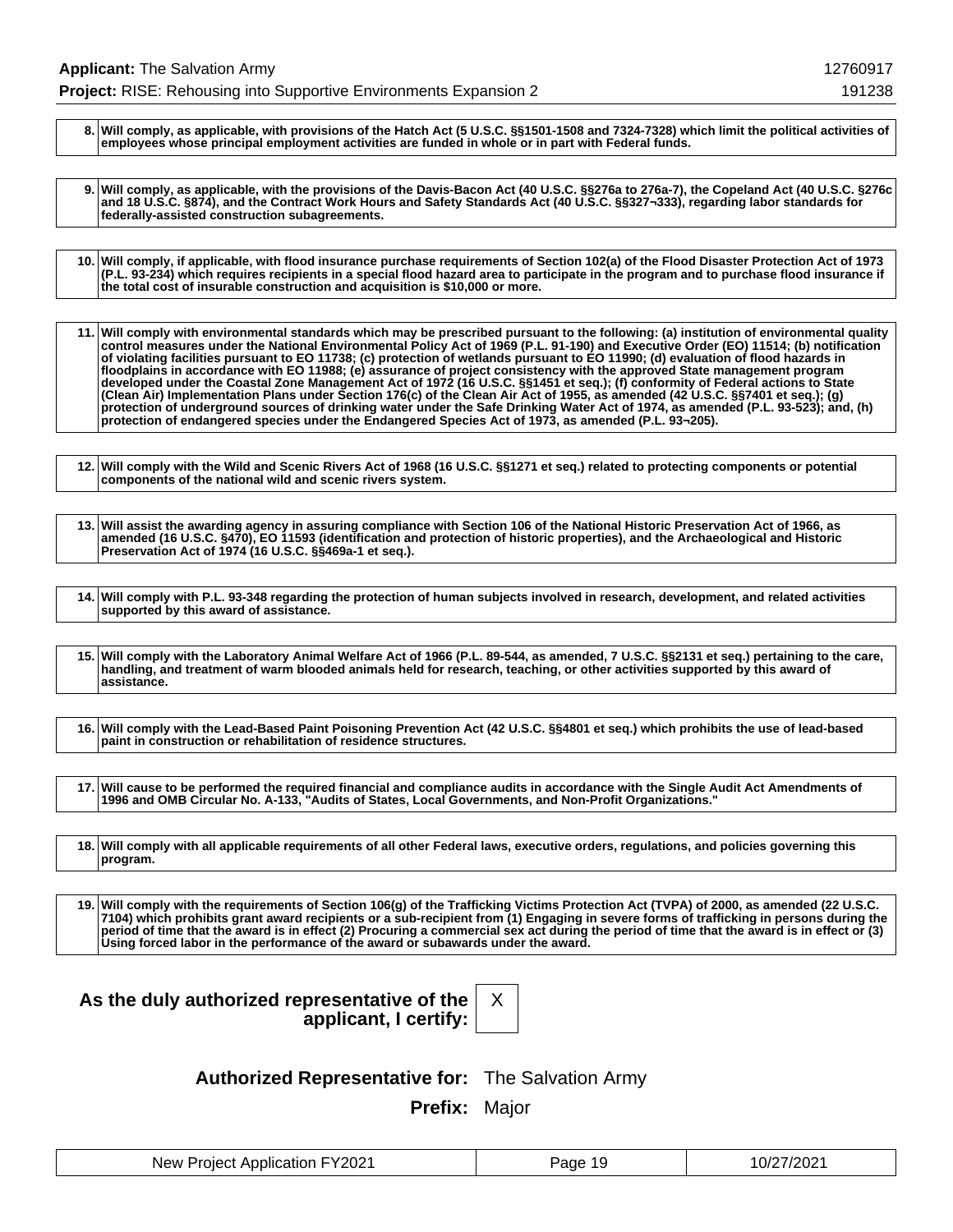| <b>First Name: Steven</b>      |                                                                                                   |
|--------------------------------|---------------------------------------------------------------------------------------------------|
| <b>Middle Name:</b>            |                                                                                                   |
| <b>Last Name: Merritt</b>      |                                                                                                   |
| Suffix:                        |                                                                                                   |
|                                | <b>Title: Divisional Commander</b>                                                                |
|                                | <b>Signature of Authorized Certifying Official:</b> Considered signed upon submission in e-snaps. |
| <b>Date Signed: 10/27/2021</b> |                                                                                                   |

| New Project Application FY2021 | <b>20</b><br>Page. | 10/27/2021 |
|--------------------------------|--------------------|------------|
|--------------------------------|--------------------|------------|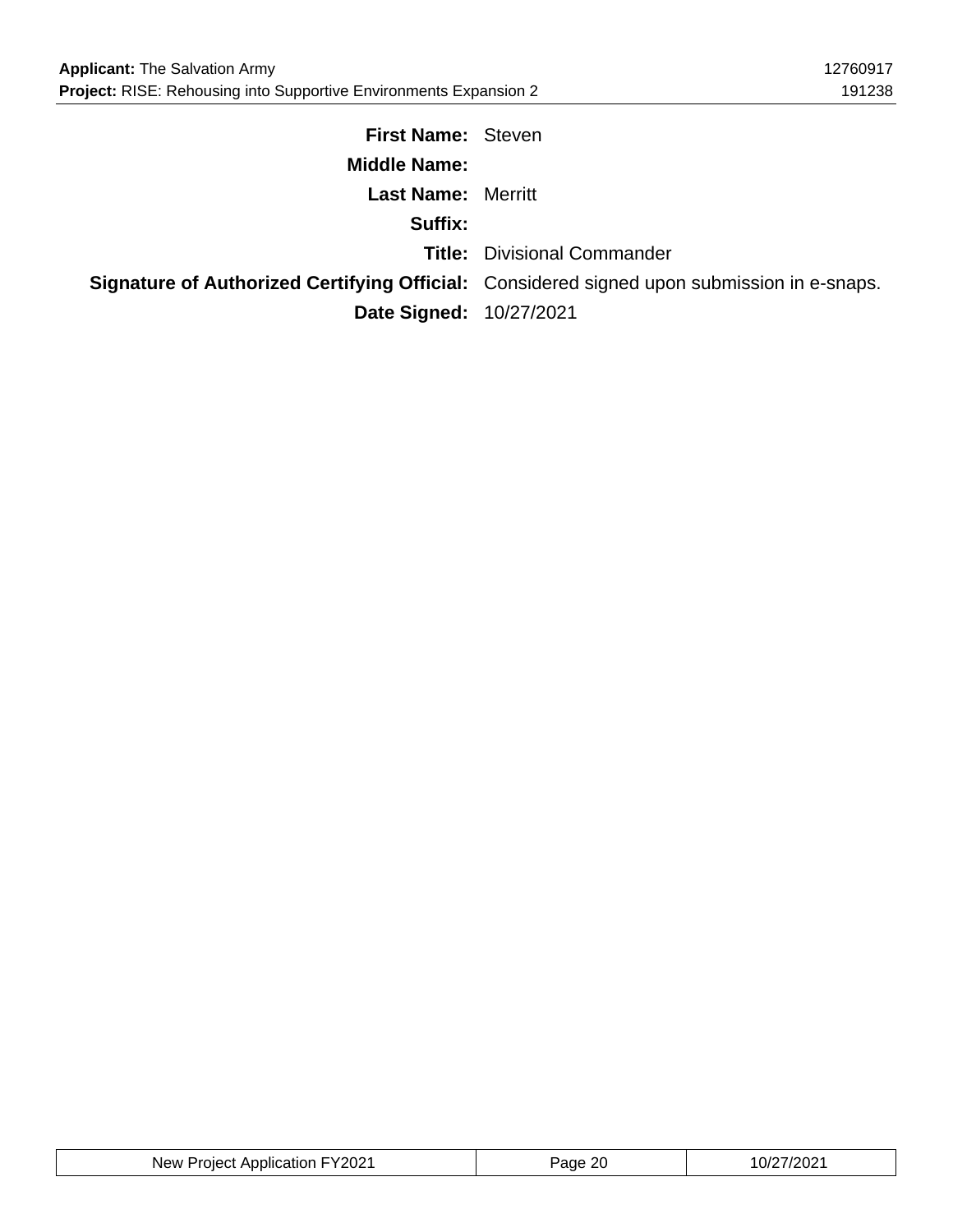### **1L. SF-424D**

#### **Are you requesting CoC Program funds for construction costs in this application?** No

**No SF-424D is required. Select "Save and Next" to move to the next screen.**

| New Project Application FY2021 | $P$ age $\geq$ | 10/27/2021 |
|--------------------------------|----------------|------------|
|--------------------------------|----------------|------------|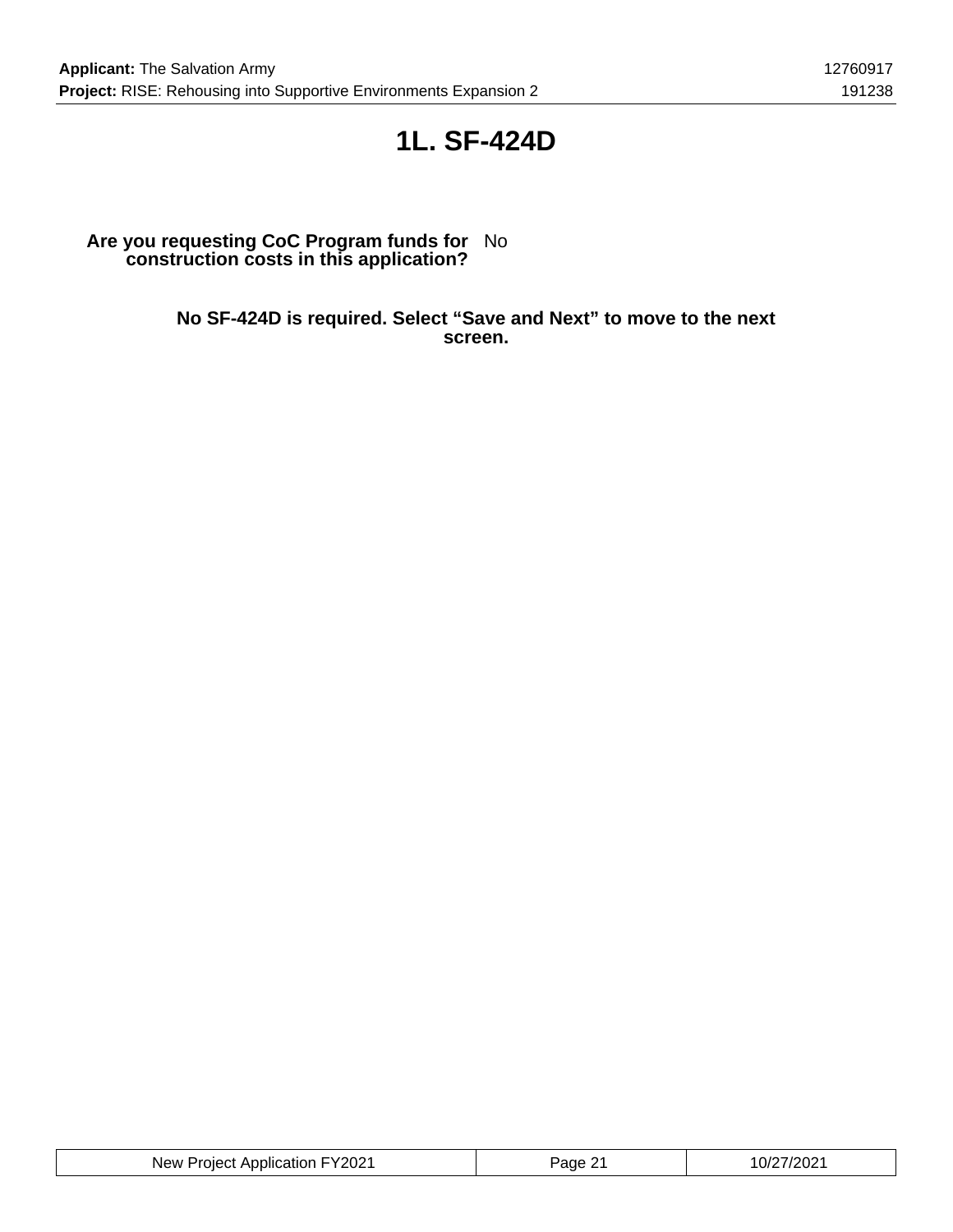### **2A. Project Subrecipients**

#### **This form lists the subrecipient organization(s) for the project. To add a** icon. To view or update subrecipient<br>sted, select the view option. information already listed, select the view

#### **Total Expected Sub-Awards:** \$20,308

| Organization              | Type                               | Sub-<br>Award<br>Amount |
|---------------------------|------------------------------------|-------------------------|
| The Road Home Dane County | M. Nonprofit with 501C3 IRS Status | \$20,308                |

| New Project Application FY2021 | <sup>2</sup> age 22 | 10/27/2021 |
|--------------------------------|---------------------|------------|
|--------------------------------|---------------------|------------|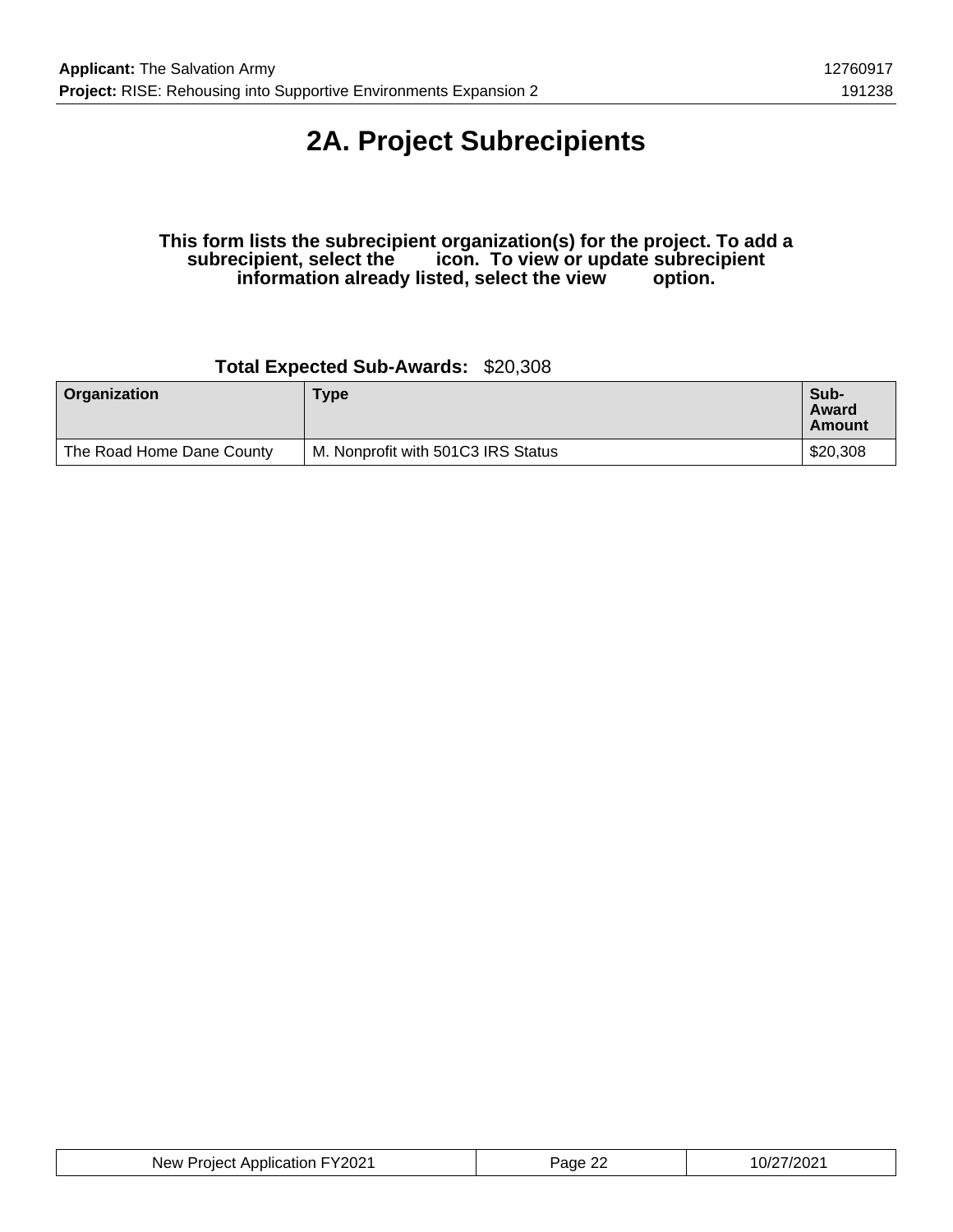### **2A. Project Subrecipients Detail**

**a. Organization Name:** The Road Home Dane County

**b. Organization Type:** M. Nonprofit with 501C3 IRS Status **If "Other" specify:**

**c. Employer or Tax Identification Number:** 31-1618925

|                   | * d. Organizational DUNS:                                                                                                           |               | 110167264                        | PLUS 4: |  |
|-------------------|-------------------------------------------------------------------------------------------------------------------------------------|---------------|----------------------------------|---------|--|
|                   | e. Physical Address                                                                                                                 |               |                                  |         |  |
|                   |                                                                                                                                     |               | <b>Street 1: 890 W Wingra Dr</b> |         |  |
|                   | <b>Street 2:</b>                                                                                                                    |               |                                  |         |  |
|                   |                                                                                                                                     | City: Madison |                                  |         |  |
|                   | <b>State: Wisconsin</b>                                                                                                             |               |                                  |         |  |
|                   | Zip Code: 53715                                                                                                                     |               |                                  |         |  |
|                   | f. Congressional District(s):<br>(for multiple selections hold CTRL key)                                                            | WI-002        |                                  |         |  |
|                   | g. Is the subrecipient a Faith-Based No                                                                                             |               |                                  |         |  |
|                   | Organization?                                                                                                                       |               |                                  |         |  |
|                   | h. Has the subrecipient ever received a<br>federal grant, either directly from a federal<br>agency or through a State/local agency? | Yes           |                                  |         |  |
|                   | i. Expected Sub-Award Amount: \$20,308                                                                                              |               |                                  |         |  |
| j. Contact Person |                                                                                                                                     |               |                                  |         |  |
|                   | <b>Prefix: Ms.</b>                                                                                                                  |               |                                  |         |  |
|                   | <b>First Name: Kristin</b>                                                                                                          |               |                                  |         |  |
|                   | <b>Middle Name:</b>                                                                                                                 |               |                                  |         |  |
|                   |                                                                                                                                     |               |                                  |         |  |

New Project Application FY2021 | Page 23 | 10/27/2021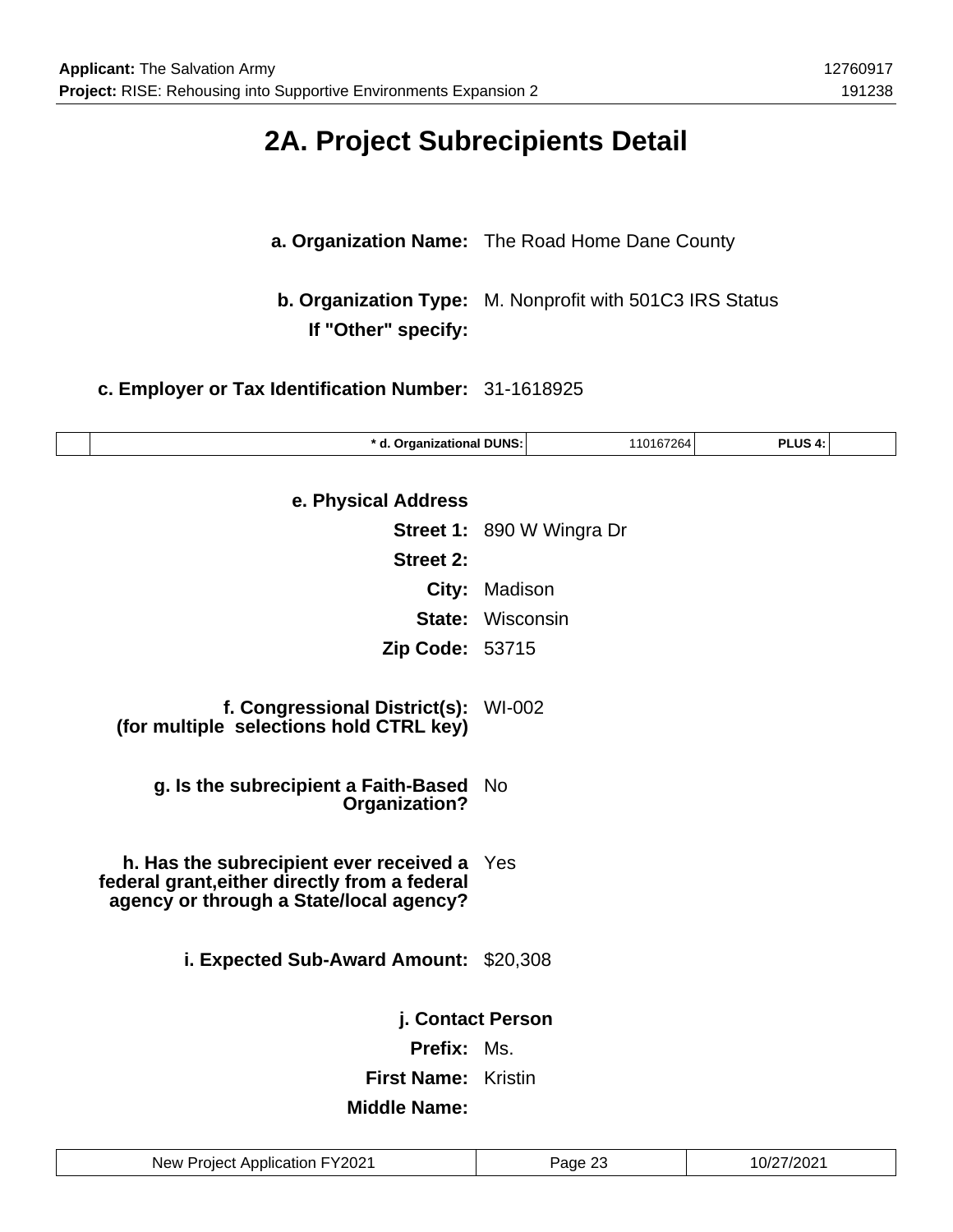| <b>Last Name:</b> Rucinski                         |                                            |
|----------------------------------------------------|--------------------------------------------|
| Suffix:                                            |                                            |
|                                                    | <b>Title:</b> Executive Director           |
|                                                    | <b>E-mail Address:</b> kristinr@trhome.org |
| <b>Confirm E-mail Address:</b> kristinr@trhome.org |                                            |
| <b>Phone Number: 608-294-7998</b>                  |                                            |
| <b>Extension: 302</b>                              |                                            |
|                                                    | <b>Fax Number: 608-294-8007</b>            |

| New Project Application FY2021 | Page 24 | 10/27/2021 |
|--------------------------------|---------|------------|
|--------------------------------|---------|------------|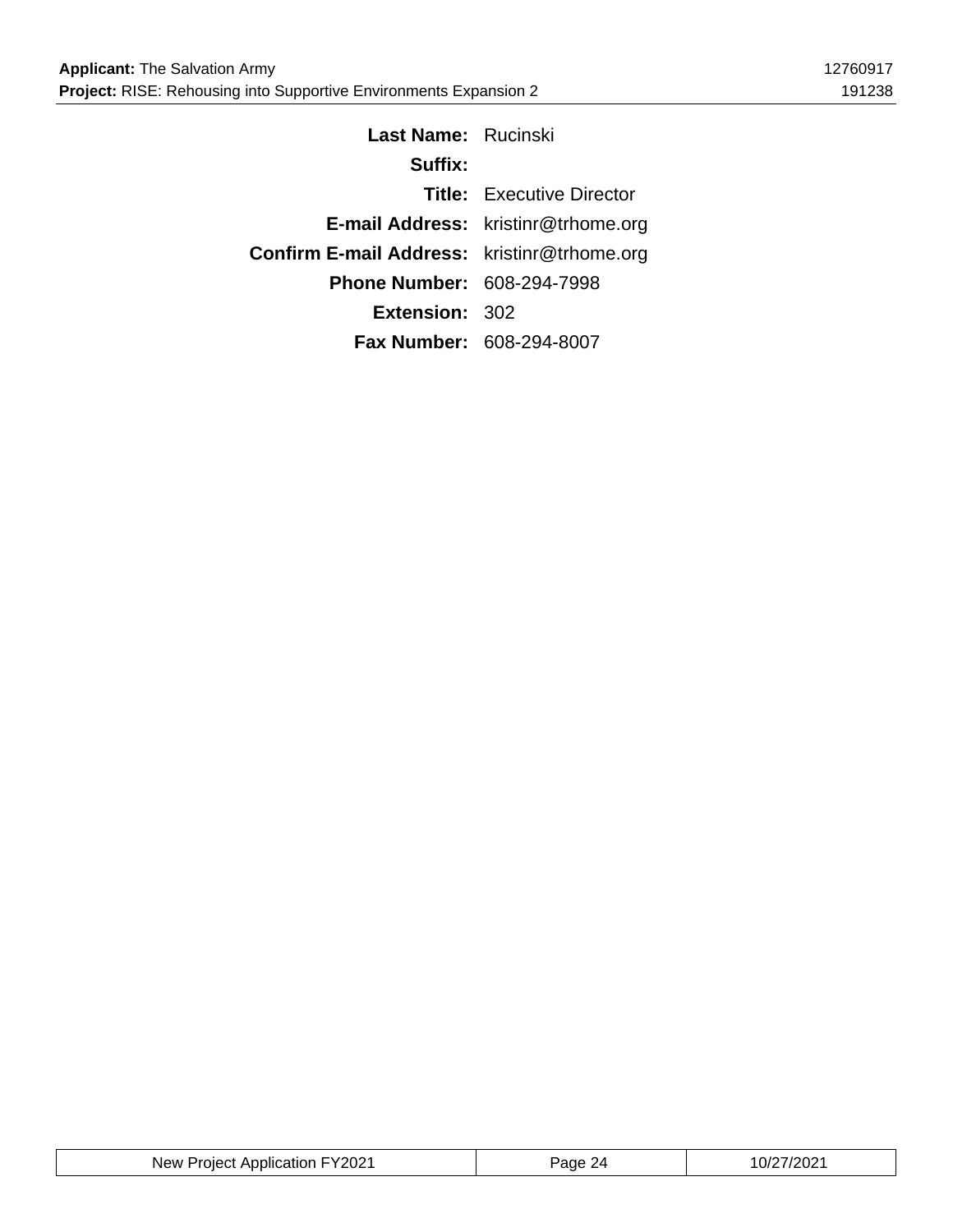### **2B. Experience of Applicant, Subrecipient(s), and Other Partners**

#### **1. Describe your organization's (and subrecipient(s) if applicable) experience in effectively utilizing federal funds and performing the activities proposed in the application.**

The Salvation Army(TSA) has been providing services to Dane County for over 130 years. TSA has administered CoC grants for the past 16 years as a recipient and for the past 14 years as a subrecipient. TSA also has experience utilizing other federal funds for to operate a rapid rehousing program for families.

The subreceipient, The Road Home, has administered CoC grants for 16 years. The YWCA Madison has been a subrecipient each year The Road Home administered these grants. Additionally, the YWCA Madison has been the applicant for a CoC grant since 2008 and The Road Home has been one of the subrecipients for that grant each year, so The Road Home has experience as both a recipient and subrecipient.

Both agencies have over 22 years of performing housing-related services, such as rental assistance and case management, to homeless families in Dane County. Both agencies have collaborated to develop and implement other non-CoC-funded rapid rehousing grants targeting homeless families.

Because both agencies have already successfully administered HUD grants in the past, both agencies have successfully secured matching funds and both have good financial systems in place. Neither agency has any outstanding findings from audits and both agencies are familiar with drawdowns in eLOCCSS.

#### **2. Describe your organization's (and subrecipient(s) if applicable) experience in leveraging Federal, State, local and private sector funds.**

The Salvation Army and The Road Home both have good working relationships with our local United Way, city, county and partner agencies. As stated above with matching requirements, both agencies also have experience with leveraging dollars

#### **3. Describe your organization's (and subrecipient(s) if applicable) financial management structure.**

The Salvation Army is an international non-profit organization that is overseen by Divisional Headquarters, Territorial Headquarters and our local advisory board. Our Advisory Board is comprised of department-specific subcommittees:

| New Project Application FY2021 | Page 25 | 10/27/2021 |
|--------------------------------|---------|------------|
|--------------------------------|---------|------------|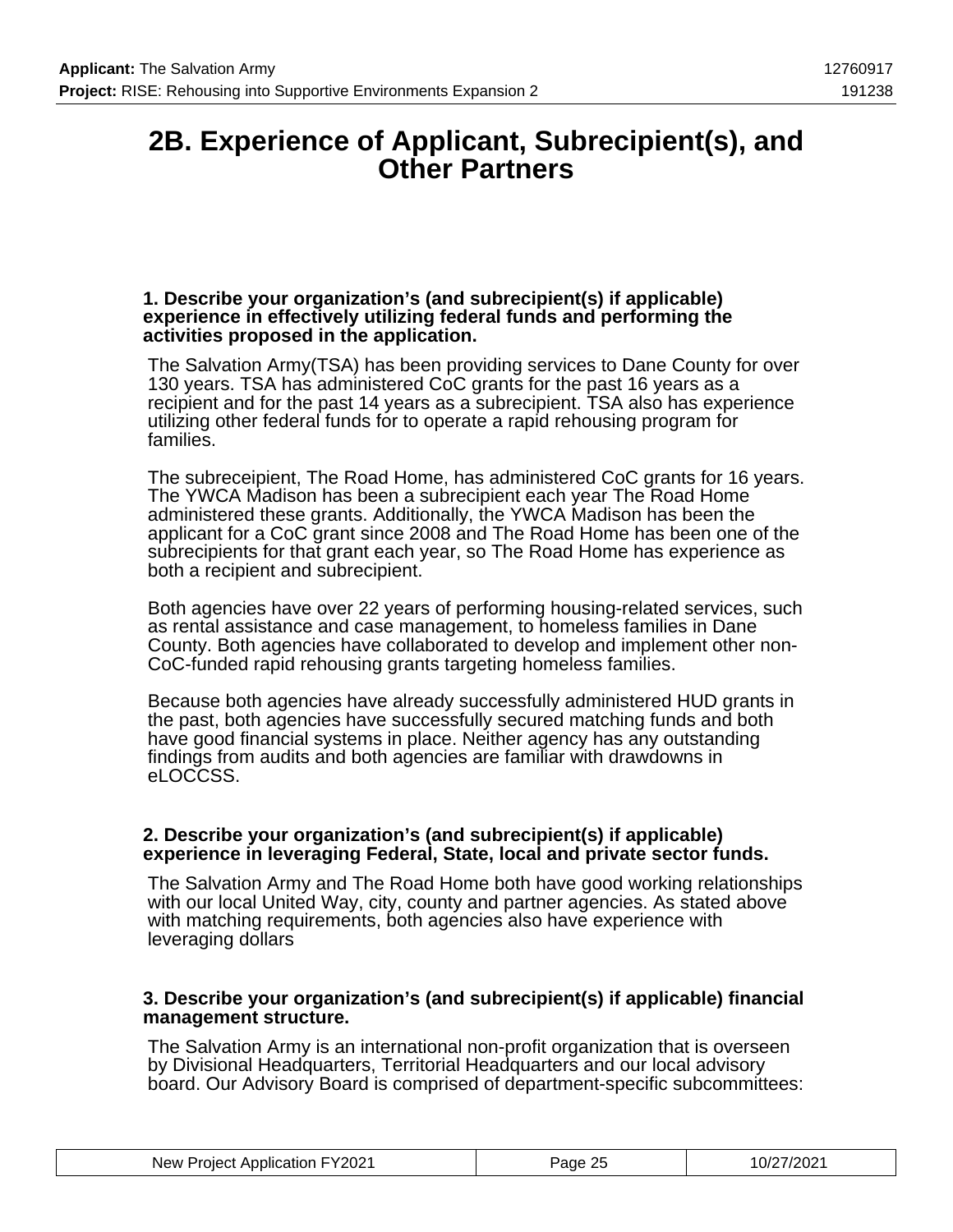Program, Finance, Property, and CRD (Community Relations and Development).

Locally The Salvation Army have a qualified Contracts Manager that manages all of the contracts and grants. Monthly financials are reviewed by our divisional finance department, which consists of a team of qualified staff. The financial accounting system used to administer the grant is Shelby. No audit findings have occurred.

The Road Home contracts with Numbers 4 Nonprofits (N4N) for all accounting matters. The accountants have over 15 years of experience. We work directly with a Senior Accountant and her work is overseen by the founder. Both are CPAs. The financial accounting system used to administer the grant is Quickbooks. Internal coordination is smooth and no audit findings have occurred.

**4. Are there any unresolved HUD monitoring** No **or OIG audit findings for any HUD grants (including ESG) under your organization?**

| New Project Application FY2021 | Page 26 | 10/27/2021 |
|--------------------------------|---------|------------|
|--------------------------------|---------|------------|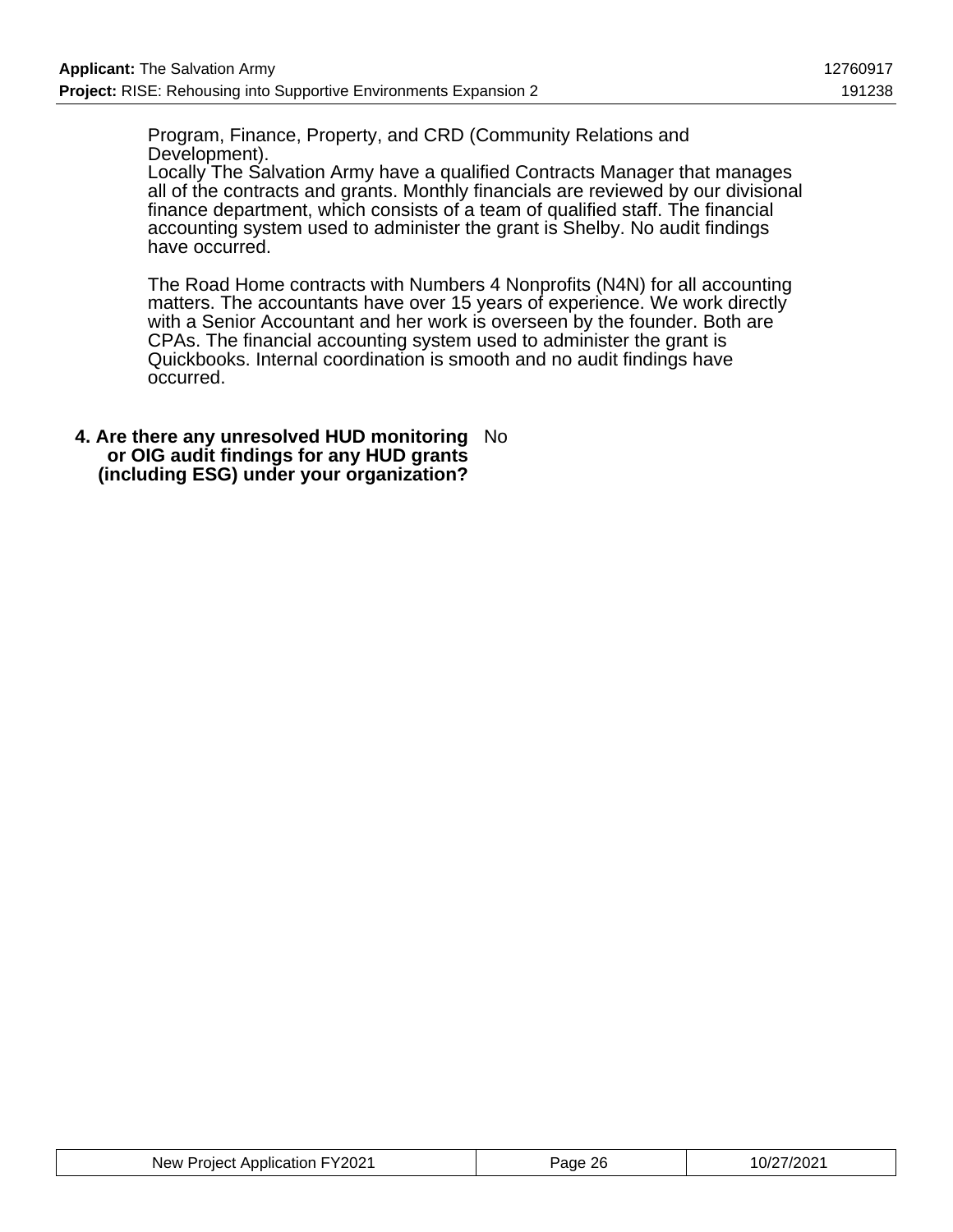### **3A. Project Detail**

| 2. CoC Collaborative Applicant Name: City of Madison                                                                                                                                                                                                             | 1. CoC Number and Name: WI-503 - Madison/Dane County CoC                                   |
|------------------------------------------------------------------------------------------------------------------------------------------------------------------------------------------------------------------------------------------------------------------|--------------------------------------------------------------------------------------------|
|                                                                                                                                                                                                                                                                  | <b>3. Project Name:</b> RISE: Rehousing into Supportive Environments<br><b>Expansion 2</b> |
| 4. Project Status: Standard                                                                                                                                                                                                                                      |                                                                                            |
| 5. Component Type: PH                                                                                                                                                                                                                                            |                                                                                            |
| 5a. Select the type of PH project: RRH                                                                                                                                                                                                                           |                                                                                            |
| 6. Is your organization, or subrecipient, a No<br>victim service provider defined in 24 CFR<br>578.3?                                                                                                                                                            |                                                                                            |
| 7. Is this new project application requesting No<br>to transition from eligible renewal project(s)<br>that was awarded to the same recipient and<br>fully eliminated through reallocation in this<br><b>CoC Program Competition?</b><br>(Attachment Requirement) |                                                                                            |
| 8. Will funds requested in this new project No<br>application replace state or local government<br>funds (24 CFR 578.87(a))?                                                                                                                                     |                                                                                            |

| New Project Application FY2021 | aae | 10/27/2021 |
|--------------------------------|-----|------------|
|--------------------------------|-----|------------|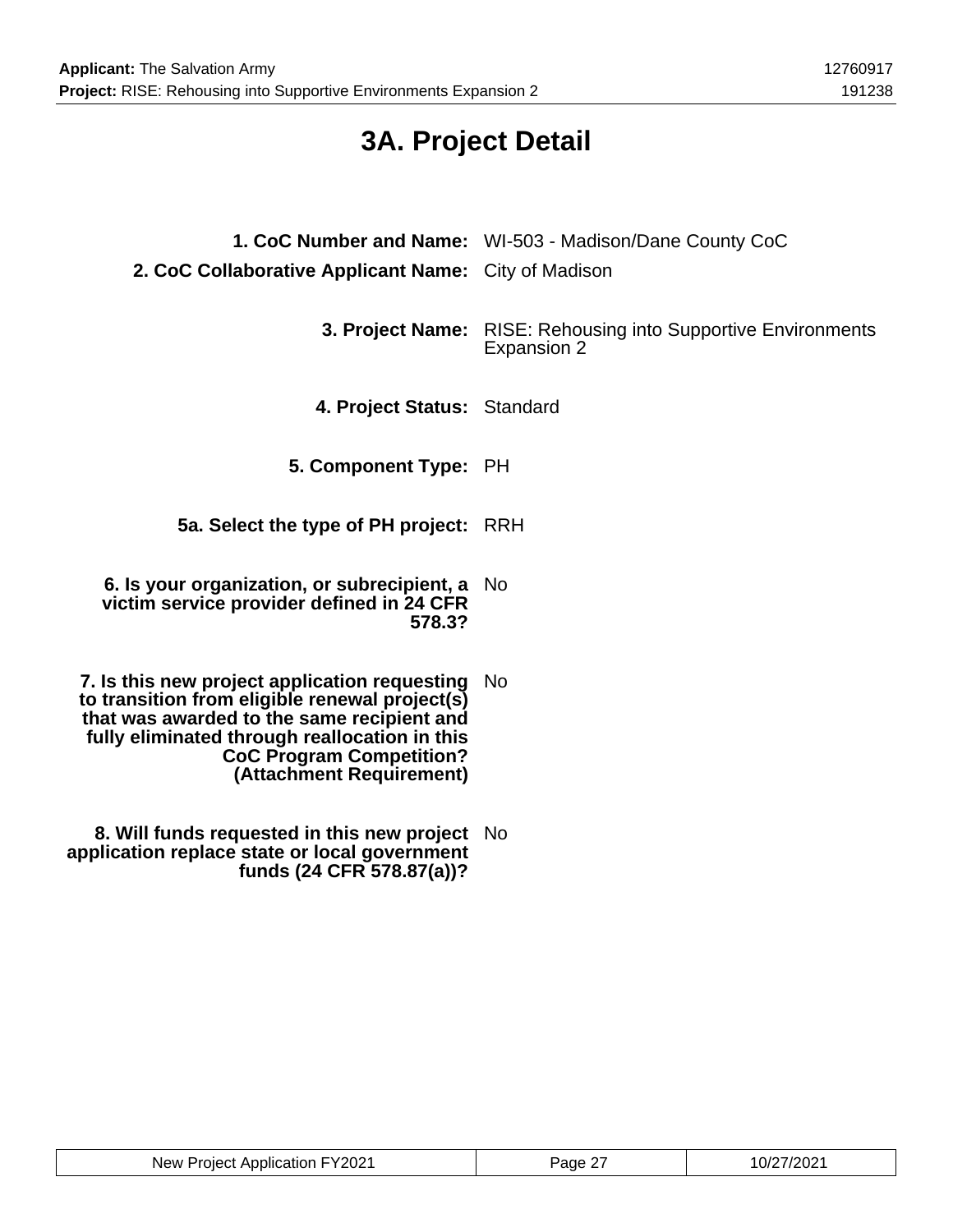# **3B. Project Description**

#### **1. Provide a description that addresses the entire scope of the proposed project.**

The Salvation Army of Dane County (TSA) seeks to operate a rapid rehousing project that, at its core, partners with homeless families to provide them with tools and resources to lift them from homelessness to stable housing. TSA will provide eight (or more) scattered-site, appropriate and affordable apartment units for homeless families while The Road Home (TRH) will provide five (or more); some of whom will have compounding challenges including persistent mental illness, chronic disabilities and/or substance abuse issues. RISE will work closely with the community's coordinated intake prioritization list and assessment so as to identify families (via the VI-SPDAT) most suitable for rapid rehousing assistance. Program participants will meet HUD's definition of homelessness and actively work in concert with a case manager. Per HUD's rapid rehousing program standards, RISE participants will be eligible for rental assistance for no more than 24 months; case management may persist for up to six months after rental assistance stops. The program will measure program success by two goals: 1.) families will remain in permanent housing as of the end of the operating year or at program exit; and 2.) adults will maintain or increase their total income as of the end of the operating year or at program exit. The crux of this project is rooted in comprehensive supportive services which include:

Intake and Assessment: specific, measurable, attainable, realistic and timely goals will be collaboratively established based upon the family's unique set of needs, strengths and barriers.

Housing Location Assistance: Case managers and program staff will work with participants and our community/s Housing Locator to secure safe, affordable housing.

Intensive Case Management: a case manager will meet face-to-face with the family approximately once a week to work towards established goals, advocate and refer. The frequency and intensity of meetings may lessen over time as the family becomes more self-sufficient.

Financial Counseling: as part of case management, participants will learn to develop (cash and non-cash) resources, avoid predatory lending, repair credit and budget. The work to increase income will help families retain their housing after the program's assistance.

Rental Assistance: The program will provide up to 24 months of rental assistance based on participants' needs, including move-in costs.

Supplementary Assistance: as the budget (non-HUD funds) allows, participants may be assisted with transportation (bus passes and/or gas vouchers), moving expenses, security deposits, procuring household goods, including furniture and cleaning supplies, identification, educational fees, etc.

**2. For each primary project location, or structure, enter the number of days from the execution of the grant agreement that each of the following milestones will occur if this project is selected for conditional award.**

| New Project Application FY2021 | Page 28 | 10/27/2021 |
|--------------------------------|---------|------------|
|--------------------------------|---------|------------|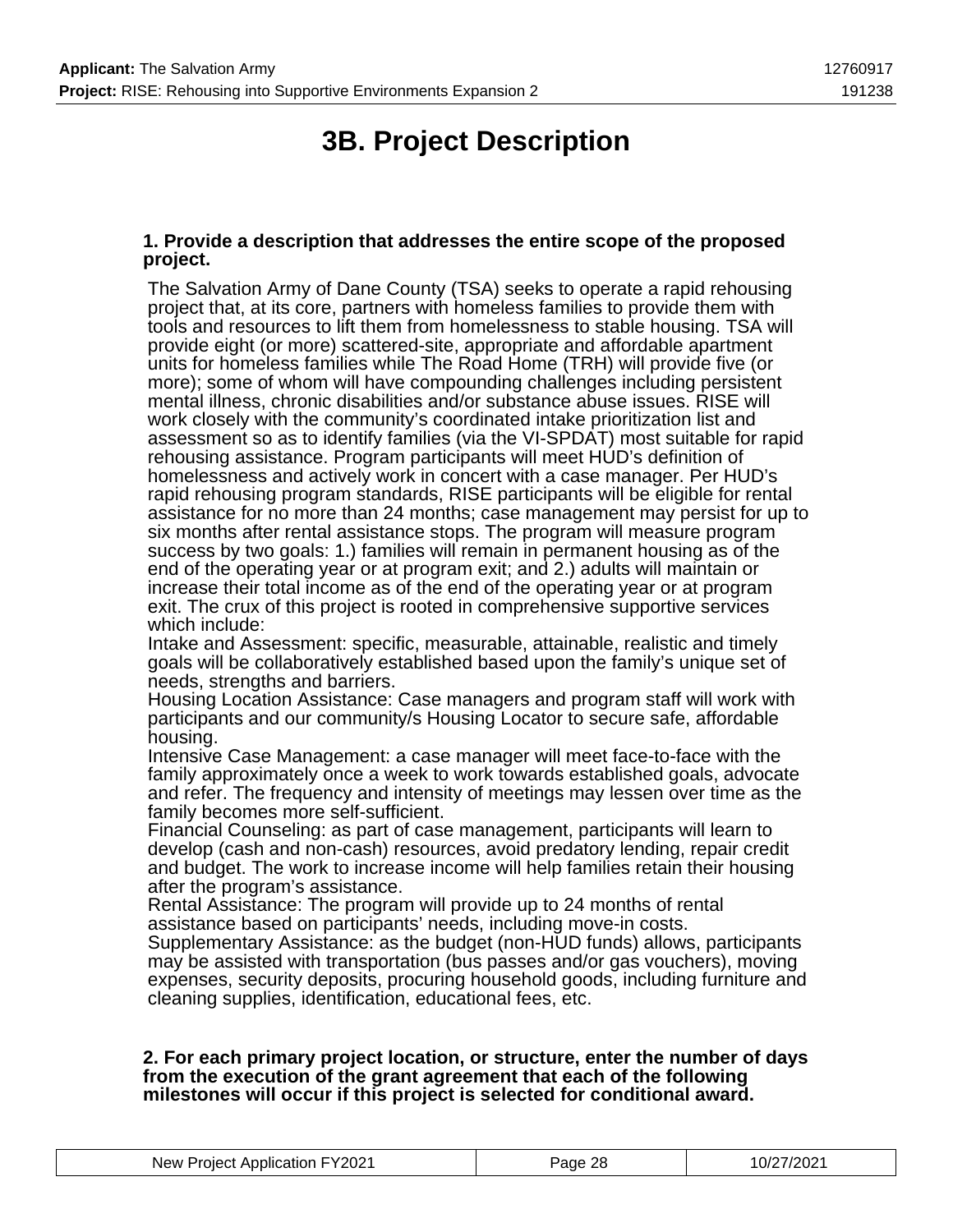| <b>Applicant: The Salvation Army</b>                              | 12760917 |
|-------------------------------------------------------------------|----------|
| Project: RISE: Rehousing into Supportive Environments Expansion 2 | 191238   |

| <b>Project Milestones</b>                                                                                         | Days from<br><b>Execution</b><br>of Grant Agreement | Days from<br><b>Execution</b><br>of Grant Agreement | Days from<br><b>Execution</b><br>of Grant Agreement | Days from<br><b>Execution</b><br>of Grant Agreement |
|-------------------------------------------------------------------------------------------------------------------|-----------------------------------------------------|-----------------------------------------------------|-----------------------------------------------------|-----------------------------------------------------|
|                                                                                                                   | А                                                   | в                                                   | C                                                   | D                                                   |
| Begin hiring staff or expending funds                                                                             |                                                     |                                                     |                                                     |                                                     |
| Begin program participant enrollment                                                                              |                                                     |                                                     |                                                     |                                                     |
| Program participants occupy leased or rental<br>assistance units or structure(s), or supportive services<br>begin |                                                     |                                                     |                                                     |                                                     |
| Leased or rental assistance units or structure, and<br>supportive services near 100% capacity                     | 30                                                  |                                                     |                                                     |                                                     |
| Closing on purchase of land, structure(s), or execution<br>of structure lease                                     |                                                     |                                                     |                                                     |                                                     |
| <b>Start rehabilitation</b>                                                                                       |                                                     |                                                     |                                                     |                                                     |
| <b>Complete rehabilitation</b>                                                                                    |                                                     |                                                     |                                                     |                                                     |
| <b>Start new construction</b>                                                                                     |                                                     |                                                     |                                                     |                                                     |
| <b>Complete new construction</b>                                                                                  |                                                     |                                                     |                                                     |                                                     |

#### **3. Check the appropriate box(s) if this project will have a specific subpopulation focus.**

#### **(Select ALL that apply)**

| N/A - Project Serves All Subpopulations | Domestic Violence                  |  |
|-----------------------------------------|------------------------------------|--|
| Veterans                                | <b>Substance Abuse</b>             |  |
| Youth (under 25)                        | Mental Illness                     |  |
| Families                                | <b>HIV/AIDS</b>                    |  |
|                                         | <b>Chronic Homeless</b>            |  |
|                                         | ∣Other<br>(Click 'Save' to update) |  |

**4. Will your project participate in the CoC's** Yes **Coordinated Entry (CE) process or recipient organization is a victim service provider, as defined in 24 CFR 578.3 and uses an alternate CE process that meets HUD's minimum requirements?**

#### **5. Housing First**

#### **5a. Will the project quickly move participants** Yes **into permanent housing?**

#### **5b. Will the project enroll program participants who have the following barriers? Select all that apply.**

| Having too little or little income |  |
|------------------------------------|--|
|                                    |  |

| New Project Application FY2021 | Page 29 | 10/27/2021 |
|--------------------------------|---------|------------|
|--------------------------------|---------|------------|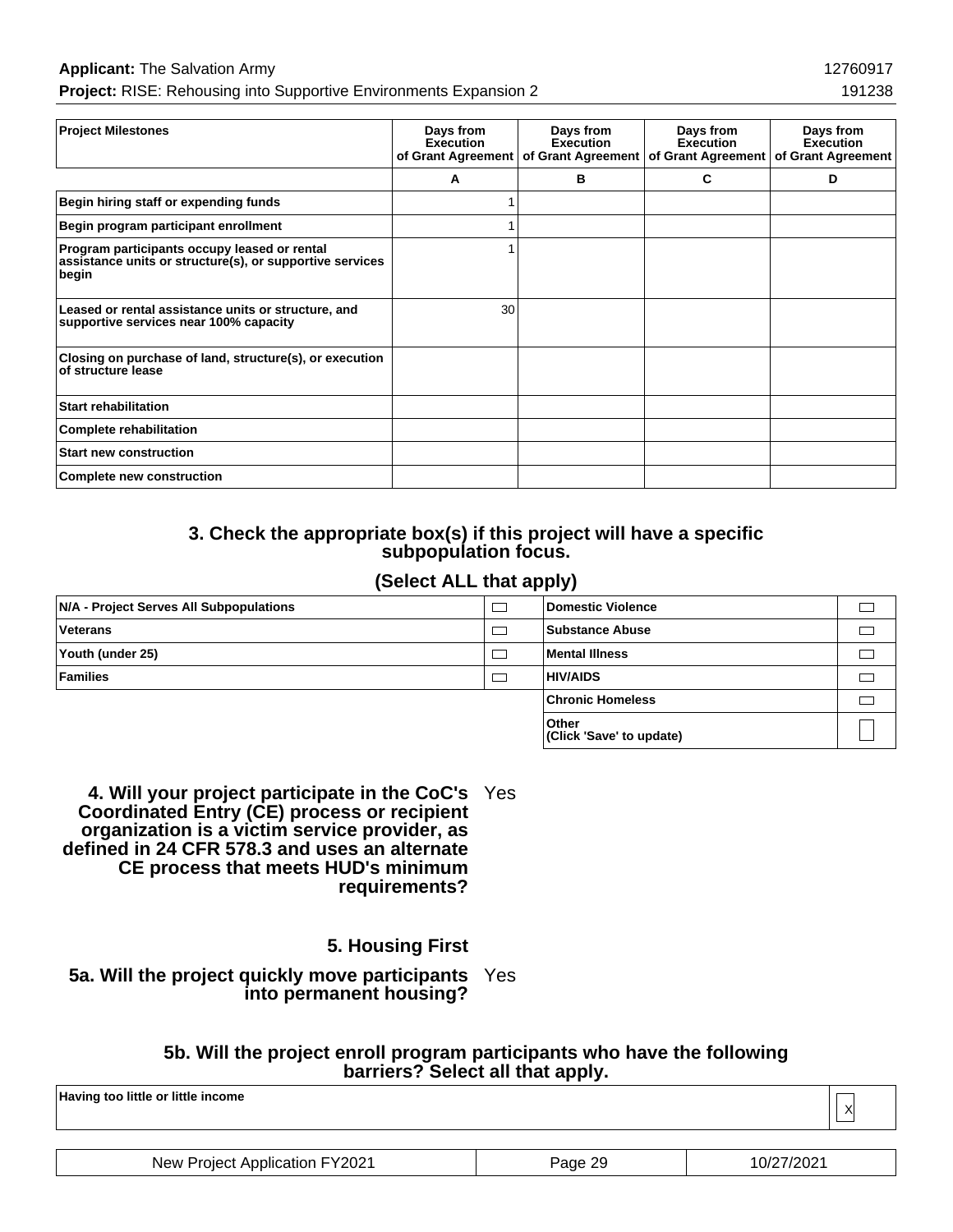| Active or history of substance use                                                 | Χ |
|------------------------------------------------------------------------------------|---|
| Having a criminal record with exceptions for state-mandated restrictions           | X |
| History of victimization (e.g. domestic violence, sexual assault, childhood abuse) | X |
| None of the above                                                                  |   |

#### **5c. Will the project prevent program participant termination for the following reasons? Select all that apply.**

| Failure to participate in supportive services                                                                               | v |
|-----------------------------------------------------------------------------------------------------------------------------|---|
| Failure to make progress on a service plan                                                                                  |   |
| Loss of income or failure to improve income                                                                                 | X |
| Any other activity not covered in a lease agreement typically found for unassisted persons in the project's geographic area | X |
| None of the above                                                                                                           |   |

**5d. Will the project follow a "Housing First"** Yes **approach? (Click 'Save' to update)**

**6 Will program participants be required to live** No **in a specific structure, unit, or locality at any time while in the program?**

**7. Will more than 16 persons live in a single** No **structure?**

| FY2021<br><b>New</b><br>: Application F<br>Project | 30<br>Pane | <br>∠∪∠ |
|----------------------------------------------------|------------|---------|
|----------------------------------------------------|------------|---------|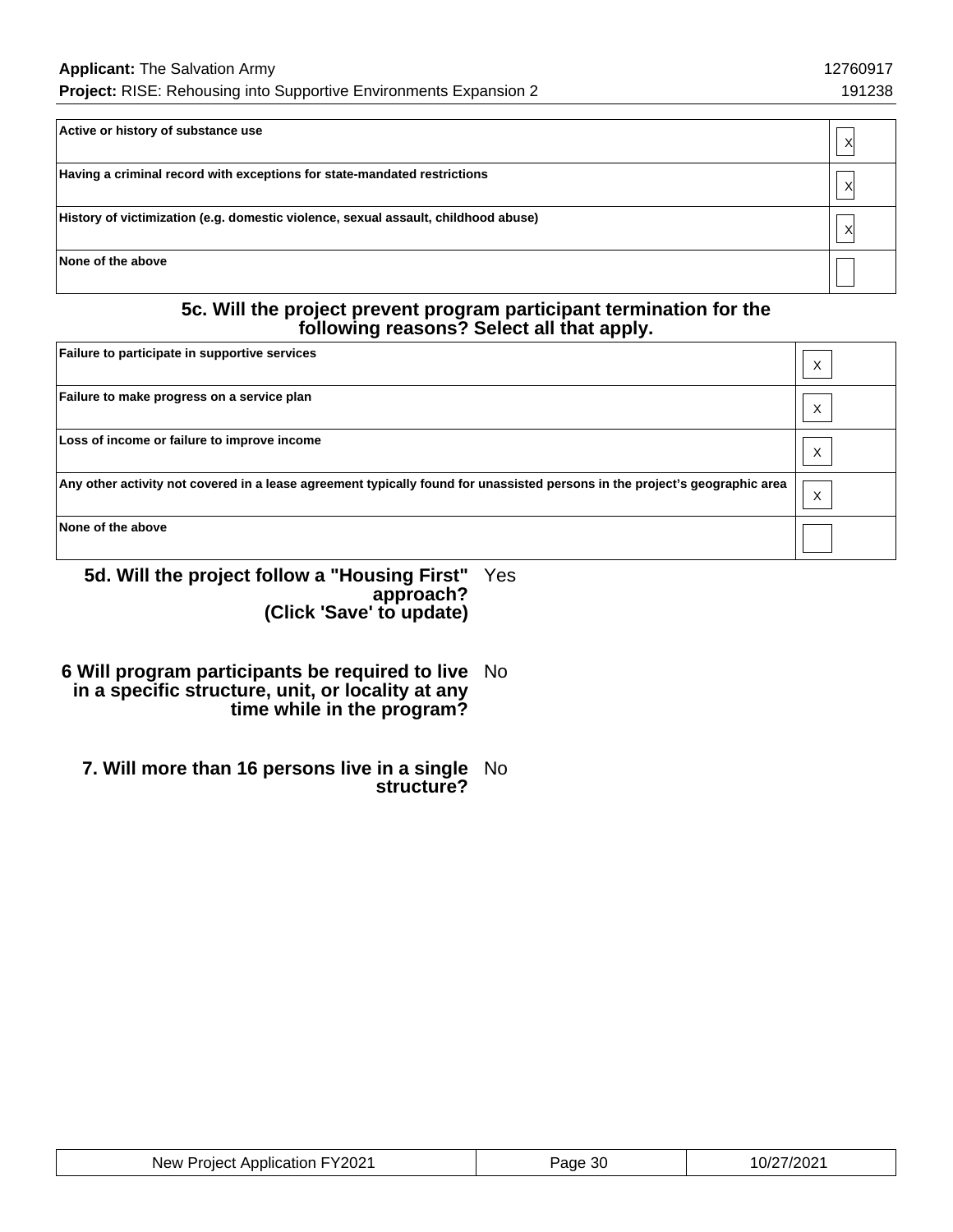### **3C. Project Expansion Information**

#### **1. Is this a "Project Expansion" of an eligible** Yes **renewal project?**

**Enter the PIN (first 6 characters of the grant number) and Project Name for the CoC funded grant that is applying for renewal in FY 2021 upon which this project proposes to expand.**

**1a. Eligible Renewal Grant PIN:** WI0139

**1b. Eligible Renewal Grant Project Name:** RISE: Rehousing into Supportive Environments

#### **2. Will this expansion project increase the** Yes **number of program participants?**

| ∣2a. | Currently Approved Renewal Numbers (from "Stand-alone Renewal" project application) |    |
|------|-------------------------------------------------------------------------------------|----|
|      | Number of persons (From renewal application Screen 5A)                              | 41 |
|      | Number of units (From renewal application Screen 4B)                                | 13 |
|      | Number of beds (From renewal application Screen 4B)                                 | 41 |
| 2b.  | New Requested Numbers to Add (from this "Stand-alone New" project application)      |    |
|      | Number of additional persons (From this new application Screen 5A)                  |    |
|      | Number of additioanl units (From this new application Screen 4B)                    |    |
|      | Number of additional beds (From this new application Screen 4B)                     | 5  |

#### **3. Will this expansion project provide** Yes **additional supportive services to program participants?**

#### **3a. Indicate how the project will provide additional supportive services to program participants. (Check one or both boxes)**

| Increase number of or expand supportive services provided |  |
|-----------------------------------------------------------|--|
| Increase frequency or intensity of supportive services    |  |

#### **4. Will this expansion project bring existing** No **facilities up to government health or safety standards?**

| New Project Application FY2021 | Page | 10/27/2021 |
|--------------------------------|------|------------|
|--------------------------------|------|------------|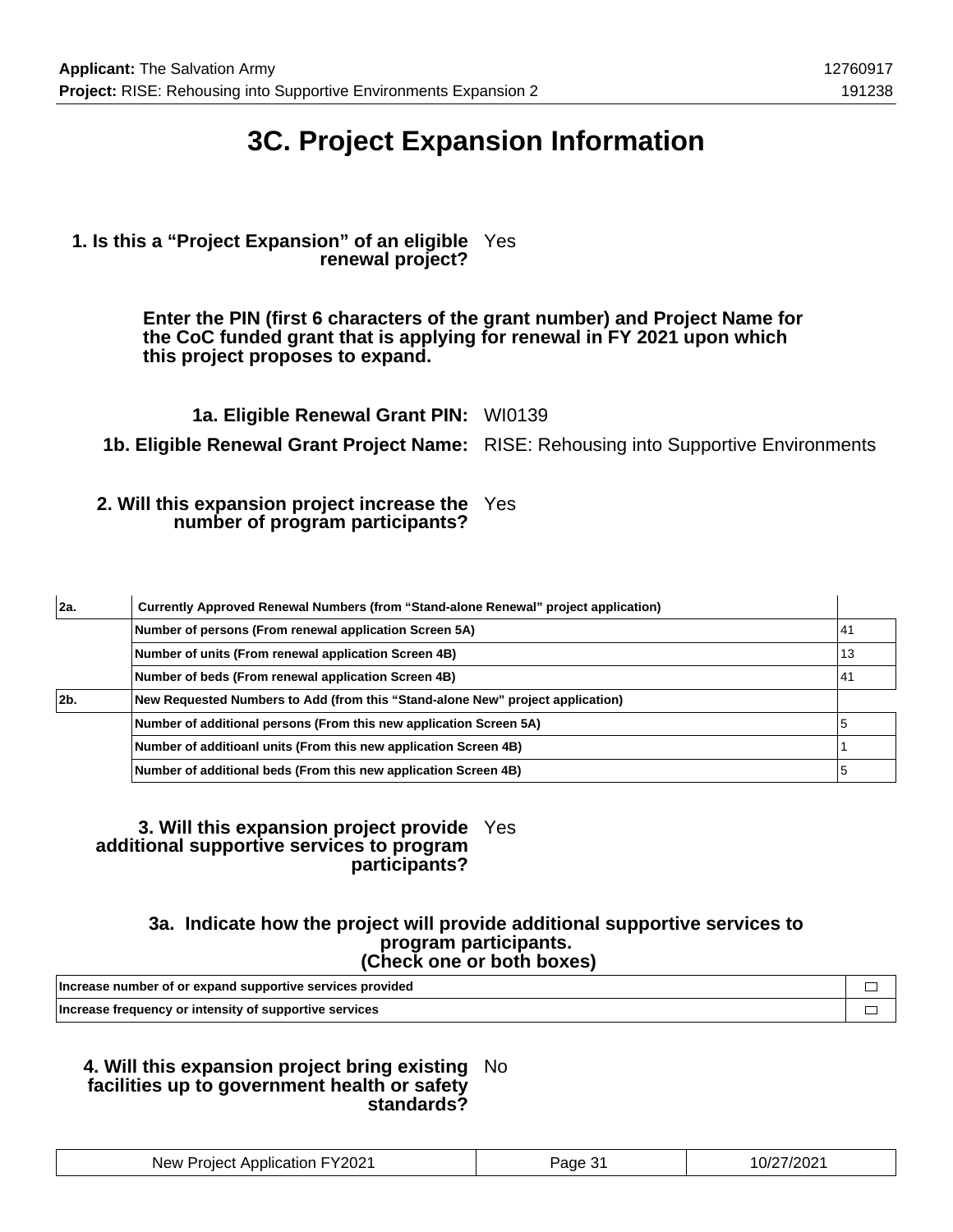### **4A. Supportive Services for Participants**

#### **1. Describe how program participants will be assisted to obtain and remain in permanent housing.**

The program builds relationships with landlords in the community & we partner with our CoC's Housing Locator to quickly house families. Families are accepted into the program from the by-name list at bi-weekly placement meetings. The rental assistance for move-in costs are an incentive to landlords & eliminate a barrier to housing. Once housed, case managers will serve 15 families at a time, which is consistent with national best-practices. This allows for targeted, housing-focused support services. Case managers will use a Mainstream Resources checklist to ensure families are connected with benefits to increase income & housing stability. Case managers will work with participants to create and review individual goal plans regarding housing retention. RISE staff will have regular communication w/ landlords to problemsolve before evictions occur and increase housing retention. If a family is evicted from a unit, we will keep them in the program and work diligently to rehouse them.

#### **2. Describe the specific plan to coordinate and integrate with other mainstream health, social services, and employment programs for which program participants may be eligible.**

Staff will ensure participants are connected to all eligible benefits by using the Mainstream Benefit checklist. Both agencies have staff trained in SOAR to help connect families to social security benefits. They will connect families to any benefits they are eligible for but not yet receiving. We work closely with our TANF office to connect families to employment training programs. Other agencies in our CoC provide additional employment training programs that case managers can make referrals. Case managers will help families create a resume for employment, help with interview skills and provide necessary attire from our Employment Fund

#### **3. For all supportive services available to program participants, indicate who will provide them and how often they will be provided. Click 'Save' to update.**

| <b>Supportive Services</b>          |  | Provider                |  | <b>Frequency</b> |  |
|-------------------------------------|--|-------------------------|--|------------------|--|
| <b>Assessment of Service Needs</b>  |  | Applicant               |  | Weekly           |  |
| <b>Assistance with Moving Costs</b> |  | Applicant               |  | IAs needed       |  |
| <b>Case Management</b>              |  | Subrecipient<br>Partner |  | Weekly           |  |
| <b>Child Care</b>                   |  |                         |  | IAs needed       |  |
| <b>Education Services</b>           |  | Partner                 |  | l As needed      |  |
| New Project Application FY2021      |  | Page 32                 |  | 10/27/2021       |  |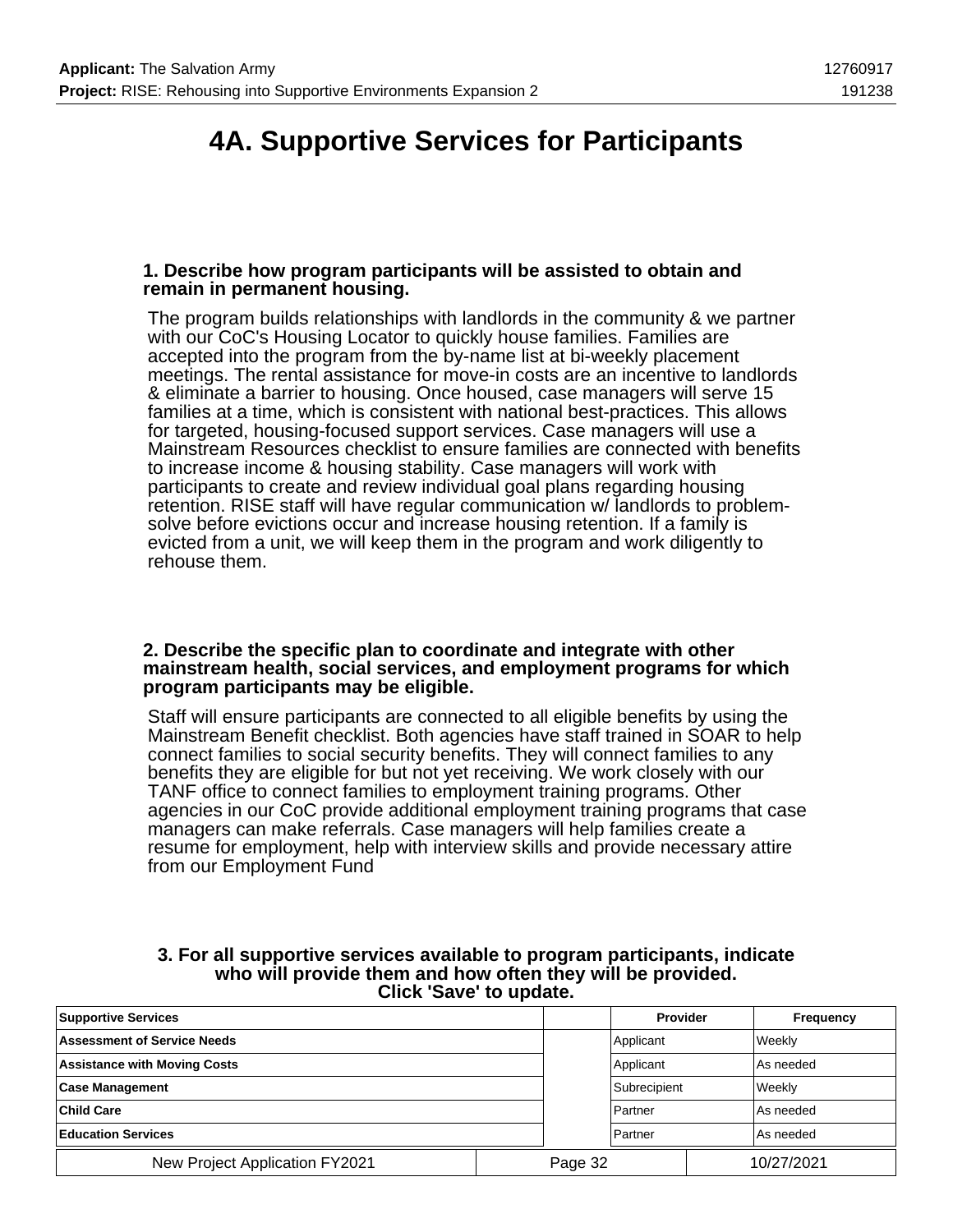| Non-Partner  | As needed |
|--------------|-----------|
| Applicant    | As needed |
| Subrecipient | As needed |
| Non-Partner  | As needed |
| Applicant    | Weekly    |
| Partner      | As needed |
| Non-Partner  | As needed |
| Non-Partner  | As needed |
| Partner      | As needed |
| Applicant    | Monthly   |
| Non-Partner  | As needed |
|              |           |

| Non-Partner  | As needed |
|--------------|-----------|
| Applicant    | As needed |
| Subrecipient | As needed |
| Non-Partner  | As needed |
| Applicant    | Weekly    |
| Partner      | As needed |
| Non-Partner  | As needed |
| Non-Partner  | As needed |
| Partner      | As needed |
| Applicant    | Monthly   |
| Non-Partner  | As needed |

### **Identify whether the project will include the following activities:**

| 4. Transportation assistance to clients to | Yes |
|--------------------------------------------|-----|
| attend mainstream benefit appointments,    |     |
| employment training, or jobs?              |     |

- **5. Annual follow-ups with program** Yes **participants to ensure mainstream benefits are received and renewed?**
- **6. Will program participants have access to SSI/SSDI technical assistance provided by this project the applicant, a subrecipient, or partner agency?** Yes
	- **6a. Has the staff person providing the technical assistance completed SOAR training in the past 24 months.** Yes

| New Project Application FY2021 | Page 33 | 10/27/2021 |
|--------------------------------|---------|------------|
|--------------------------------|---------|------------|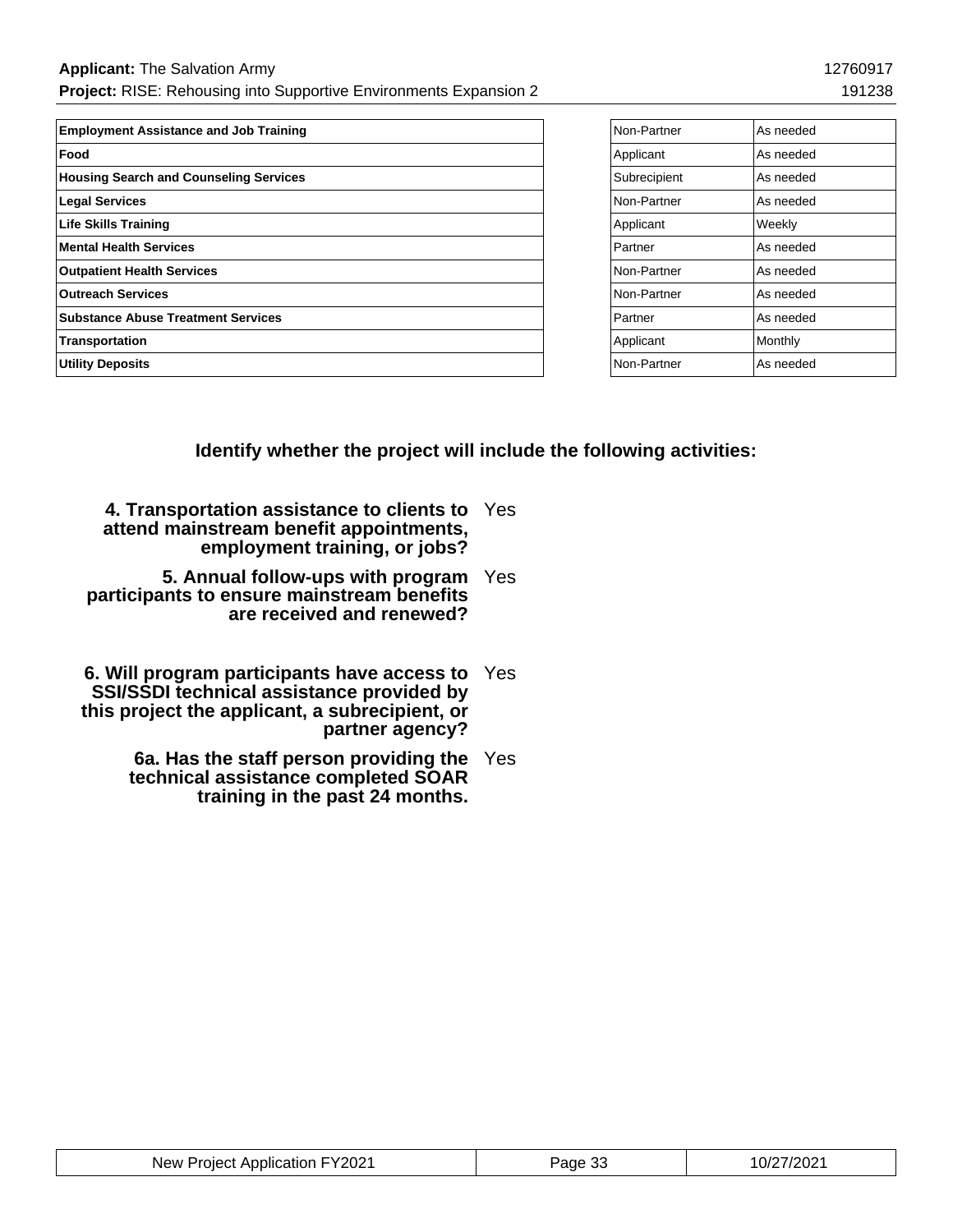### **4B. Housing Type and Location**

#### **The following list summarizes each housing site in the project. To add a housing site to the list, select the icon. To view or update a housing site already listed, select the icon.**

#### **Total Units:** 1

**Total Beds:** 5

| <b>Housing Type</b>         | <b>Housing Type (JOINT)</b> | <b>'Units</b> | <b>Beds</b> | <b>Dedicated CH Beds</b> |
|-----------------------------|-----------------------------|---------------|-------------|--------------------------|
| Scattered-site apartments ( | ---                         |               |             |                          |

| New Project Application FY2021 | $P$ ade | 10/27/2021 |
|--------------------------------|---------|------------|
|--------------------------------|---------|------------|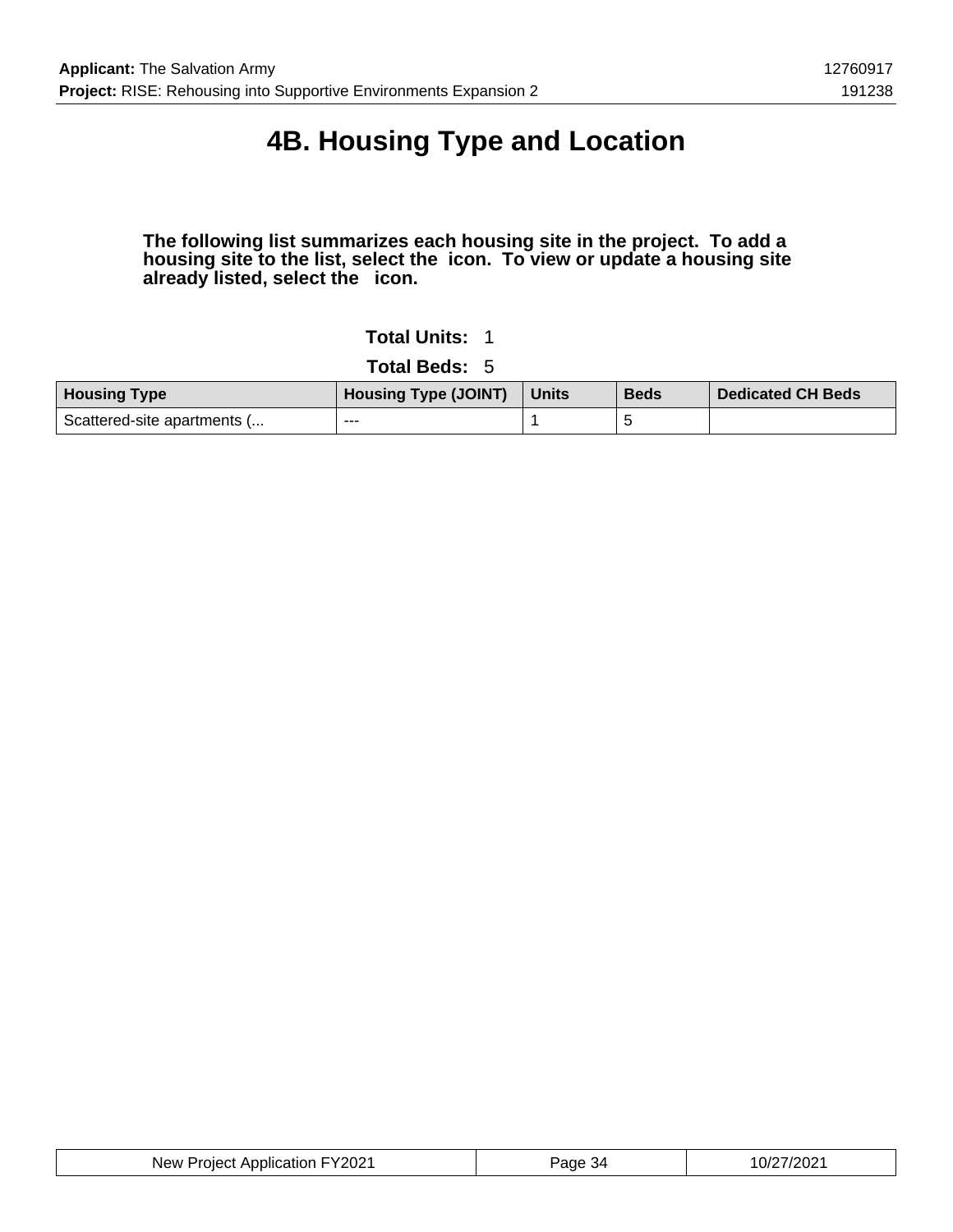### **4B. Housing Type and Location Detail**

**1. Housing Type:** Scattered-site apartments (including efficiencies)

#### **2. Indicate the maximum number of units and beds available for program participants at the selected housing site.**

#### **2a. Units:** 1

**2b. Beds:** 5

#### **3. Address**

Project applicants must enter an address for all proposed and existing properties. If the location is not yet known, enter the expected location of the housing units. For Scattered-site and Singlefamily home housing, or for projects that have units at multiple locations, project applicants should enter the address where the majority of beds will be located or where the majority of beds are located as of the application submission. Where the project uses tenant-based rental assistance in the RRH portion, or if the address for scattered-site or single-family homes housing cannot be identified at the time of application, enter the address for the project's administration office. Projects serving victims of domestic violence, including human trafficking, must use a PO Box or other anonymous address to ensure the safety of participants.

> **Street 1: 630 East Washington Avenue Street 2: City:** Madison **State:** Wisconsin **ZIP Code:** 53703

**\*4. Select the geographic area(s) associated with the address. For new projects, select the area(s) expected to be covered. (for multiple selections hold CTRL key)**

559025 Dane County

| FY2021<br><b>New Project Application</b> | <sup>∍</sup> ane<br>v. | '/2021<br>10/2 |
|------------------------------------------|------------------------|----------------|
|------------------------------------------|------------------------|----------------|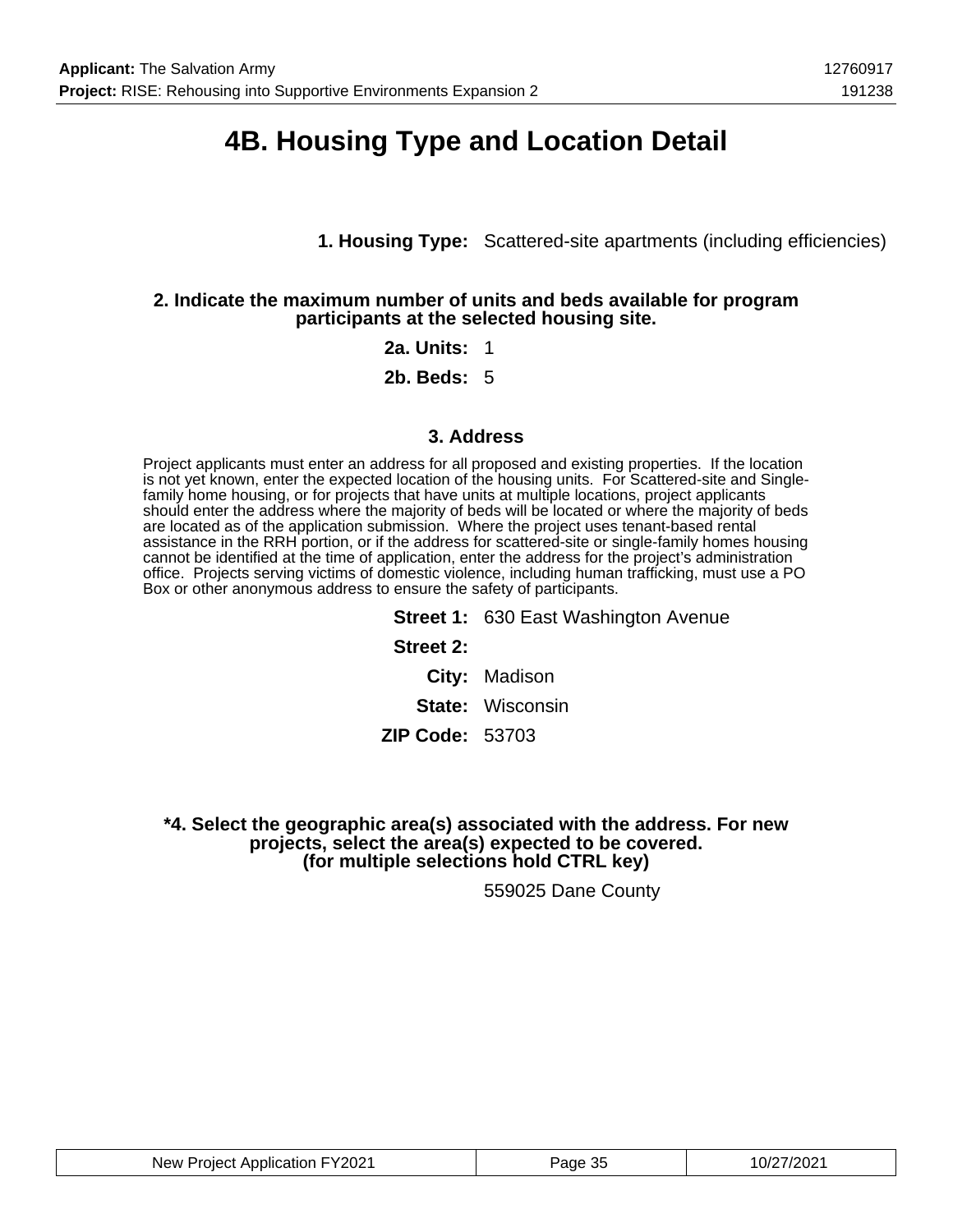### **5A. Project Participants - Households**

#### **Households Table**



**Click Save to automatically calculate totals**

| New Project Application FY2021 | Page 36 | 10/27/2021 |
|--------------------------------|---------|------------|
|--------------------------------|---------|------------|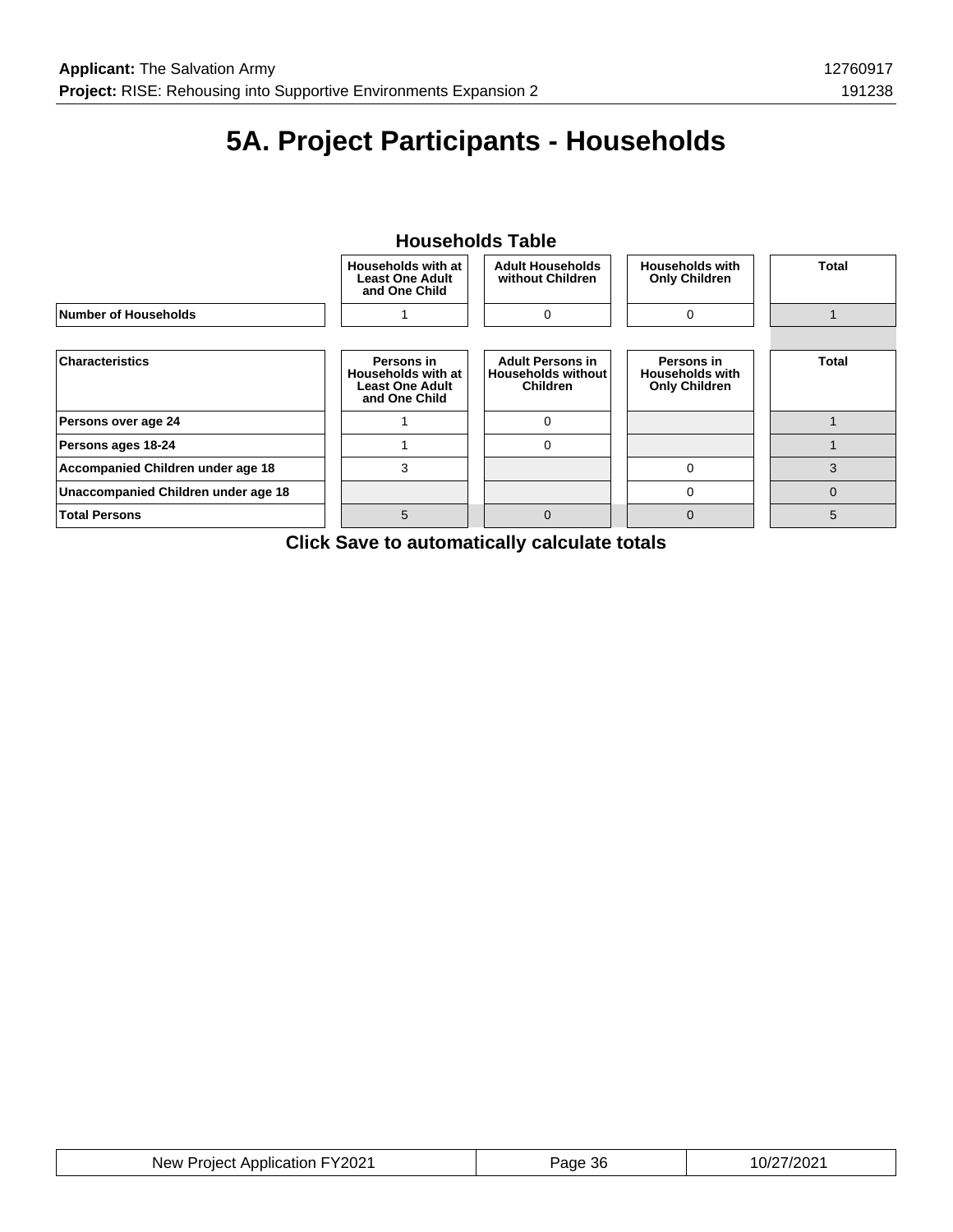### **5B. Project Participants - Subpopulations**

### **Persons in Households with at Least One Adult and One Child**

| <b>Characteristics</b> | <b>CH</b><br>(Not<br><b>Veterans</b> ) | <b>CH</b><br><b>Veterans</b> | <b>Veterans</b><br>(Not CH) | <b>Chronic</b><br><b>Substanc</b><br><b>Abuse</b> | <b>HIV/AIDS</b> | <b>Severely</b><br><b>Mentally</b><br>Ш | <b>DV</b> | <b>Physical</b><br><b>Disability</b> | Developm Represent<br>ental<br><b>Disability</b> | <b>Persons</b><br><b>Not</b><br>ed by<br>a Listed<br>Subpopul<br>ation |
|------------------------|----------------------------------------|------------------------------|-----------------------------|---------------------------------------------------|-----------------|-----------------------------------------|-----------|--------------------------------------|--------------------------------------------------|------------------------------------------------------------------------|
| Persons over age 24    |                                        | 0                            |                             |                                                   |                 |                                         |           |                                      | $\Omega$                                         | 0                                                                      |
| Persons ages 18-24     |                                        | 0                            |                             |                                                   |                 |                                         |           |                                      | $\Omega$                                         | 0                                                                      |
| Children under age 18  | $\Omega$                               |                              |                             |                                                   |                 |                                         |           |                                      |                                                  |                                                                        |
| Total Persons          |                                        |                              |                             | 0                                                 |                 |                                         |           |                                      |                                                  |                                                                        |

**Click Save to automatically calculate totals**

#### **Persons in Households without Children**

| <b>Characteristics</b> | <b>CH</b><br>(Not<br><b>Veterans</b> ) | <b>CH</b><br><b>Veterans</b> | <b>Veterans-</b><br>(Not CH) | <b>Chronic</b><br><b>Substanc</b><br><b>Abuse</b> | <b>HIV/AIDS</b> | <b>Severely</b><br><b>Mentally</b><br>Ш | <b>DV</b> | <b>Physical</b><br><b>Disability</b> | ental<br><b>Disability</b> | <b>Persons</b><br><b>Not</b><br>Developm Represent<br>ed by<br>a Listed<br>Subpopul<br>ation |
|------------------------|----------------------------------------|------------------------------|------------------------------|---------------------------------------------------|-----------------|-----------------------------------------|-----------|--------------------------------------|----------------------------|----------------------------------------------------------------------------------------------|
| Persons over age 24    |                                        |                              |                              |                                                   |                 |                                         |           |                                      |                            |                                                                                              |
| Persons ages 18-24     |                                        |                              |                              |                                                   |                 |                                         |           |                                      |                            |                                                                                              |
| <b>Total Persons</b>   |                                        | 0                            | 0                            | 0                                                 | $\Omega$        | $\Omega$                                | $\Omega$  | $\Omega$                             | $\Omega$                   |                                                                                              |

#### **Persons in Households with Only Children**

| <b>Characteristics</b>                        | <b>CH</b><br>(Not<br><b>Veterans</b> ) | <b>CH</b><br><b>Veterans</b> | Veterans<br>(Not CH) | <b>Chronic</b><br><b>Substanc</b><br>e<br><b>Abuse</b> | <b>HIV/AIDS</b> | <b>Severely</b><br><b>Mentally</b><br>Ш | <b>DV</b> | <b>Physical</b><br><b>Disability</b> | Developm Represent<br>ental<br><b>Disability</b> | <b>Persons</b><br><b>Not</b><br>ed by<br>a Listed<br><b>Subpopul</b><br>ation |
|-----------------------------------------------|----------------------------------------|------------------------------|----------------------|--------------------------------------------------------|-----------------|-----------------------------------------|-----------|--------------------------------------|--------------------------------------------------|-------------------------------------------------------------------------------|
| Accompanied Children<br>under age 18          |                                        |                              |                      |                                                        |                 |                                         |           |                                      |                                                  |                                                                               |
| <b>Unaccompanied Children</b><br>under age 18 |                                        |                              |                      |                                                        |                 |                                         |           |                                      |                                                  |                                                                               |
| <b>Total Persons</b>                          | $\Omega$                               |                              |                      |                                                        | $\Omega$        | $\Omega$                                | $\Omega$  | $\Omega$                             | $\Omega$                                         | $\Omega$                                                                      |

#### **Describe the "Persons Not Represented by a Listed Subpopulation" referred to above:**

The 2 in persons not represented by listed subpopulation are children in the household

| Y2021<br>New<br>Project.<br>Abblication | $\sim$ $\sim$<br>∟חר | U 11<br>.UZ |
|-----------------------------------------|----------------------|-------------|
|-----------------------------------------|----------------------|-------------|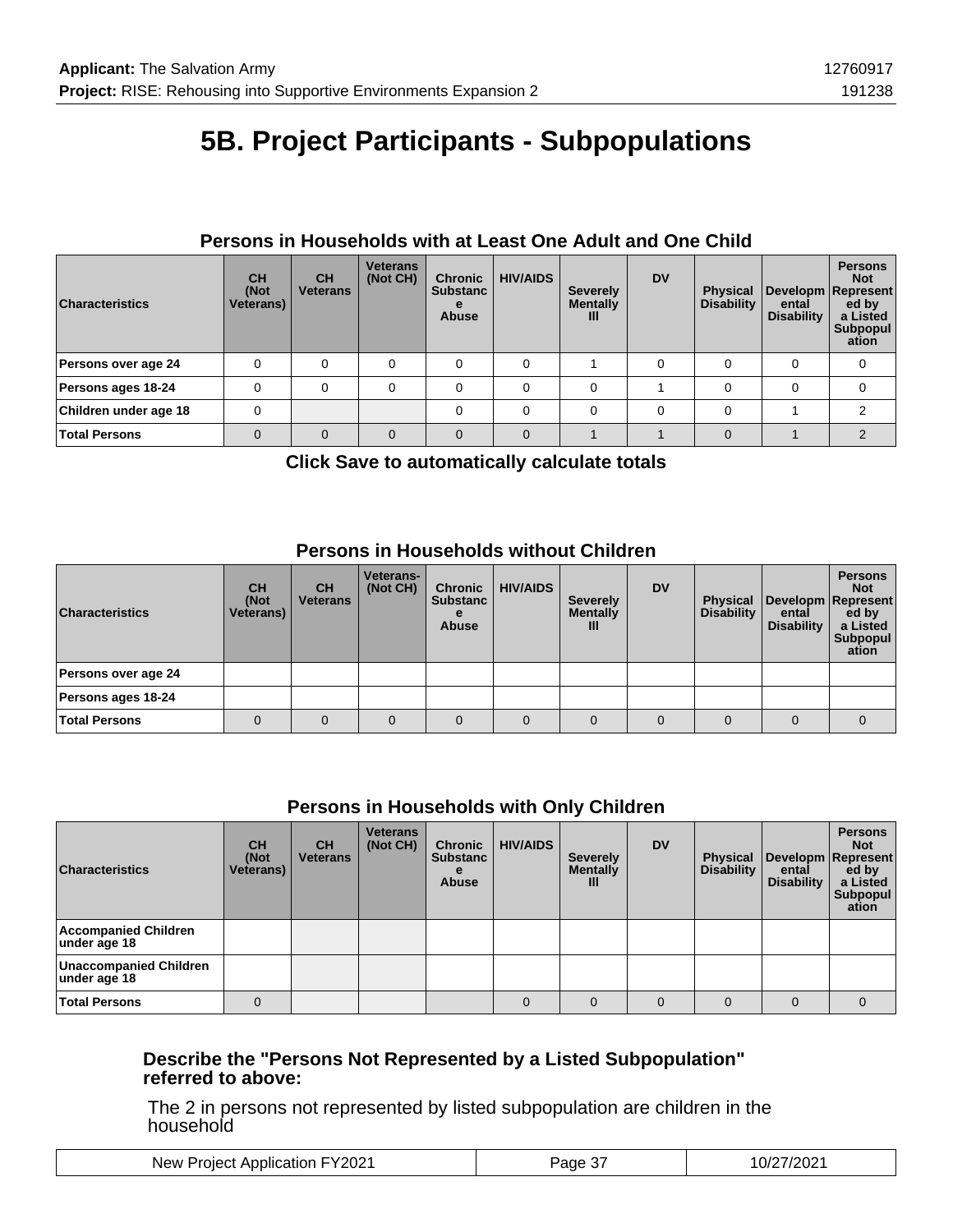# **6A. Funding Request**

**1. Will it be feasible for the project to be** Yes **under grant agreement by September 15, 2023?**

**1a. DV Bonus Only: This project can realistically be under grant agreement by September 15, 2022.**

- **2. What type of CoC funding is this project** Reallocation **applying for in this CoC Program Competition?**
- **3. Does this project propose to allocate funds** No **according to an indirect cost rate?**
	- **4. Select a grant term:** 1 Year

**\* 5. Select the costs for which funding is requested:**

**Rental Assistance** | X

**Supportive Services** | X

**HMIS**

**6. If conditionally awarded, is this project** No **requesting an initial grant term greater than 12 months? (13 to 18 months)**

| New Project Application FY2021 | Page 38 | 10/27/2021 |
|--------------------------------|---------|------------|
|--------------------------------|---------|------------|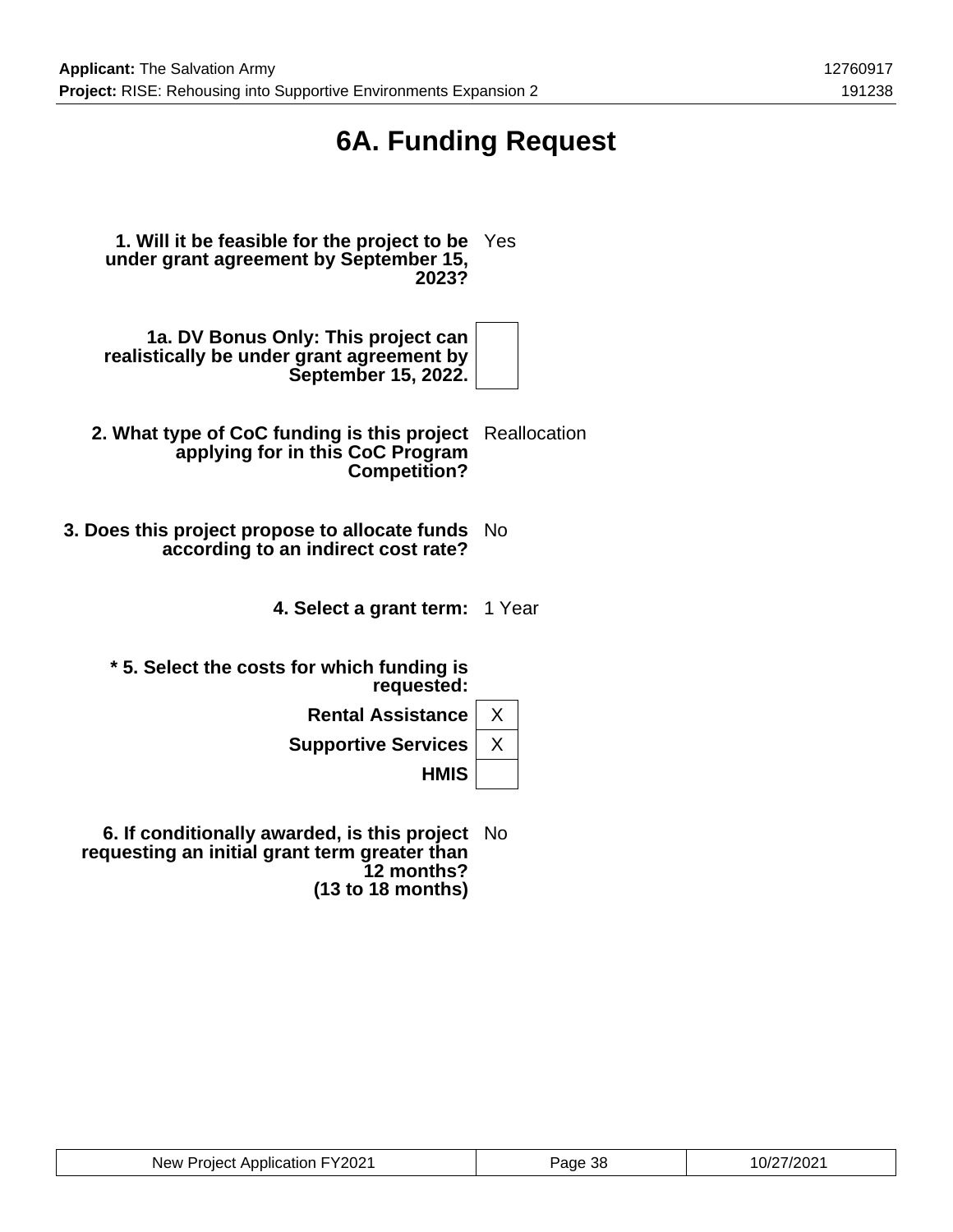### **6E. Rental Assistance Budget**

**The following list summarizes the rental assistance funding request for the total term of the project. To add information to the list, select the icon. To view or update information already listed, select the icon.**

| <b>Total Request for Grant Term:</b>       | \$19,692                              |                                 |                      |
|--------------------------------------------|---------------------------------------|---------------------------------|----------------------|
| <b>Total Units:</b>                        |                                       |                                 |                      |
| <b>Type of Rental</b><br><b>Assistance</b> | <b>FMR Area</b>                       | <b>Total Units</b><br>Requested | <b>Total Request</b> |
| TRA                                        | WI - Madison, WI HUD Metro FMR Area ( |                                 | \$19,692             |

| New Project Application FY2021 | Page 39 | 10/27/2021 |
|--------------------------------|---------|------------|
|--------------------------------|---------|------------|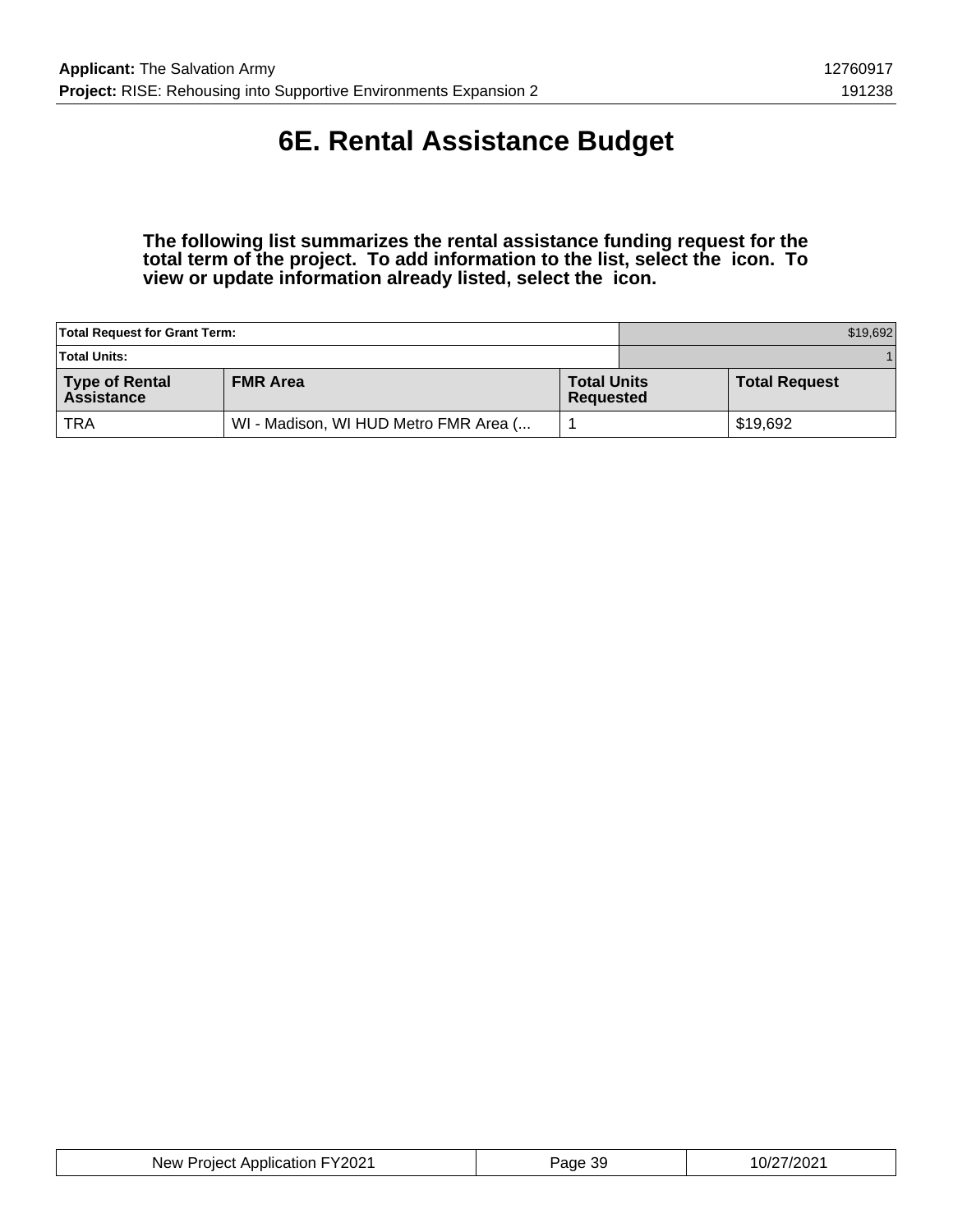### **Rental Assistance Budget Detail**

#### **Instructions:**

 Type of Rental Assistance: Select the applicable type of rental assistance from the dropdown menu. Options include tenant-based (TRA), sponsor-based (SRA), and project-based assistance (PRA). Each type has unique requirements and applicants should refer to the 24 CFR 578.51 before making a selection.

 Metropolitan or non-metropolitan fair market rent area: This is a required field. Select the FY 2016 FMR area in which the project is located. The list is sorted by state abbreviation. The selected FMR area will be used to populate the rents in the chart below.

 Size of Units: These options are system generated. Unit size is defined by the number of distinct bedrooms and not by the number of distinct beds.

 # of units: This is a required field. For each unit size, enter the number of units for which funding is being requested.

 FMR: These fields are populated with the FY 2016 FMR amounts based on the FMR area selected by the applicant. The FMRs are available online at http://www.huduser.org/portal/datasets/fmr.html.

12 Months: These fields are populated with the value 12 to calculate the annual rent request.

 Total Request: This column populates with the total calculated amount from each row based on the number of units multiplied by the corresponding FMR and by 12 months.

 Total Units and Annual Assistance Requested: The fields in this row are automatically calculated based on the total number of units and the sum of the total requests per unit size per year.

 Grant Term: This field is populated based on the grant term selected on Screen "6A. Funding Request" and will be read only.

 Total Request for Grant Term: This field is automatically calculated based on the total annual assistance requested multiplied by the grant term.

All total fields will be calculated once the required field has been completed and saved.

 Additional Resources can be found at the HUD Exchange: https://www.hudexchange.info/e-snaps/guides/coc-program-competition-resources

#### **Type of Rental Assistance:** TRA

#### **Metropolitan or non-metropolitan** WI - Madison, WI HUD Metro FMR Area **fair market rent area:** (5502599999)

| Size of Units                  | # of Units<br>(Applicant) | <b>FMR Area</b><br>(Applicant) | <b>12 Months</b> |          | <b>Total</b><br><b>Request</b><br>(Applicant) |
|--------------------------------|---------------------------|--------------------------------|------------------|----------|-----------------------------------------------|
| <b>SRO</b>                     | X                         | $$667$ $x$                     | 12               | $\equiv$ | \$0                                           |
| 0 Bedroom                      | X                         | $$889$ $x$                     | 12               | $\equiv$ | \$0                                           |
| <b>Bedroom</b>                 | X                         | $$1,039$ x                     | 12               | $\equiv$ | \$0                                           |
| New Project Application FY2021 |                           |                                | Page 40          |          | 10/27/2021                                    |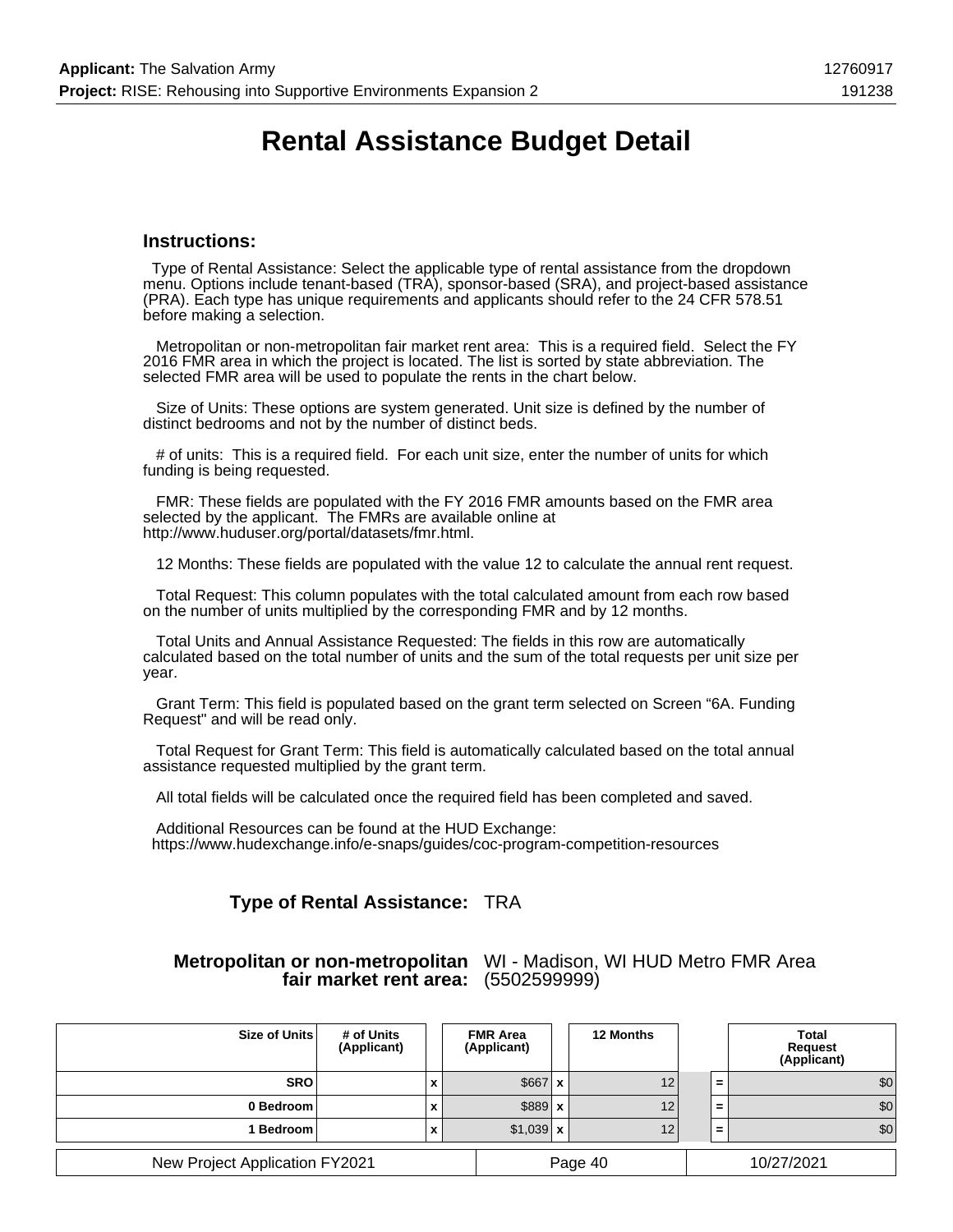**Applicant:** The Salvation Army 12760917 **Project:** RISE: Rehousing into Supportive Environments Expansion 2 191238

| 2 Bedrooms                                            | X                         | $$1,211$ x | 12 | $\equiv$ | \$0      |
|-------------------------------------------------------|---------------------------|------------|----|----------|----------|
| 3 Bedrooms                                            | $\mathbf{x}$              | $$1,641$ x | 12 | $\equiv$ | \$19,692 |
| 4 Bedrooms                                            | $\boldsymbol{\mathsf{x}}$ | $$1,965$ x | 12 | $=$      | \$0      |
| 5 Bedrooms                                            | $\boldsymbol{\mathsf{x}}$ | $$2,260$ x | 12 | $=$      | \$0      |
| 6 Bedrooms                                            | X                         | $$2,555$ x | 12 | $\equiv$ | \$0      |
| 7 Bedrooms                                            | $\boldsymbol{\mathsf{x}}$ | $$2,849$ x | 12 | $=$      | \$0      |
| 8 Bedrooms                                            | $\boldsymbol{\mathsf{x}}$ | $$3,144$ x | 12 | $\equiv$ | \$0      |
| 9 Bedrooms                                            | $\boldsymbol{\mathsf{x}}$ | $$3,439$ x | 12 | $\equiv$ | \$0      |
| <b>Total Units and Annual Assistance</b><br>Requested |                           |            |    |          | \$19,692 |
| <b>Grant Term</b>                                     |                           |            |    |          | 1 Year   |
| <b>Total Request for Grant Term</b>                   |                           |            |    |          | \$19,692 |

**Click the 'Save' button to automatically calculate totals.**

| New Project Application FY2021 | Paɑe | 10/27/2021 |
|--------------------------------|------|------------|
|--------------------------------|------|------------|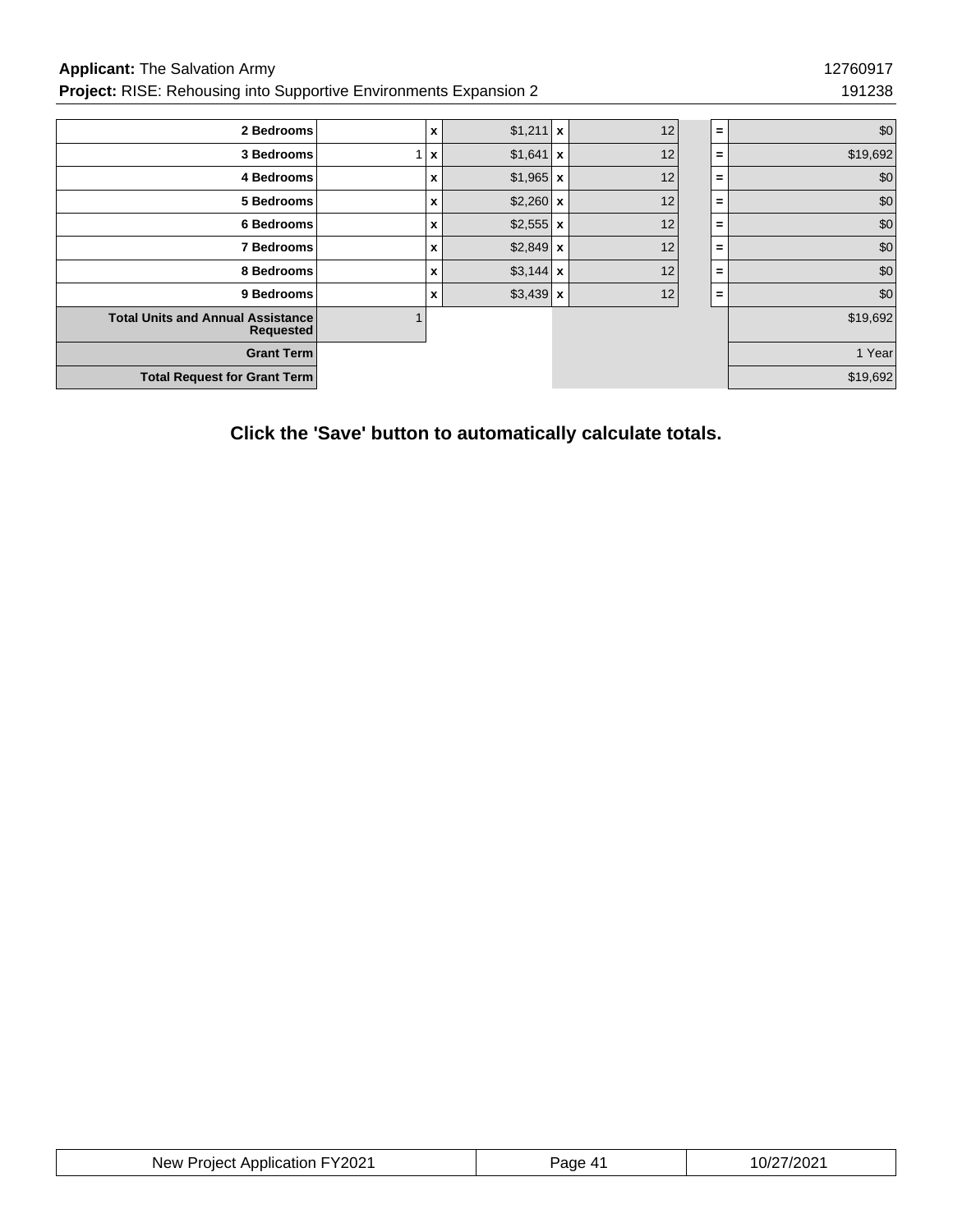# **6F. Supportive Services Budget**

#### **A quantity AND description must be entered for each requested cost.**

| <b>Eligible Costs</b>                    | <b>Quantity AND Description</b><br>(max 400 characters) | <b>Annual Assistance</b><br>Requested |
|------------------------------------------|---------------------------------------------------------|---------------------------------------|
| 1. Assessment of Service Needs           |                                                         |                                       |
| 2. Assistance with Moving Costs          |                                                         |                                       |
| 3. Case Management                       | .5 FTE case manager salary, benefits, and payroll tax   | \$20,308                              |
| 4. Child Care                            |                                                         |                                       |
| <b>5. Education Services</b>             |                                                         |                                       |
| 6. Employment Assistance                 |                                                         |                                       |
| 7. Food                                  |                                                         |                                       |
| 8. Housing/Counseling Services           |                                                         |                                       |
| 9. Legal Services                        |                                                         |                                       |
| 10. Life Skills                          |                                                         |                                       |
| 11. Mental Health Services               |                                                         |                                       |
| 12. Outpatient Health Services           |                                                         |                                       |
| 13. Outreach Services                    |                                                         |                                       |
| 14. Substance Abuse Treatment Services   |                                                         |                                       |
| 15. Transportation                       |                                                         |                                       |
| <b>16. Utility Deposits</b>              |                                                         |                                       |
| 17. Operating Costs                      |                                                         |                                       |
| <b>Total Annual Assistance Requested</b> |                                                         | \$20,308                              |
| <b>Grant Term</b>                        |                                                         | 1 Year                                |
| <b>Total Request for Grant Term</b>      |                                                         | \$20,308                              |

**Click the 'Save' button to automatically calculate totals.**

| New Project Application FY2021 | Page 42 | 10/27/2021 |
|--------------------------------|---------|------------|
|--------------------------------|---------|------------|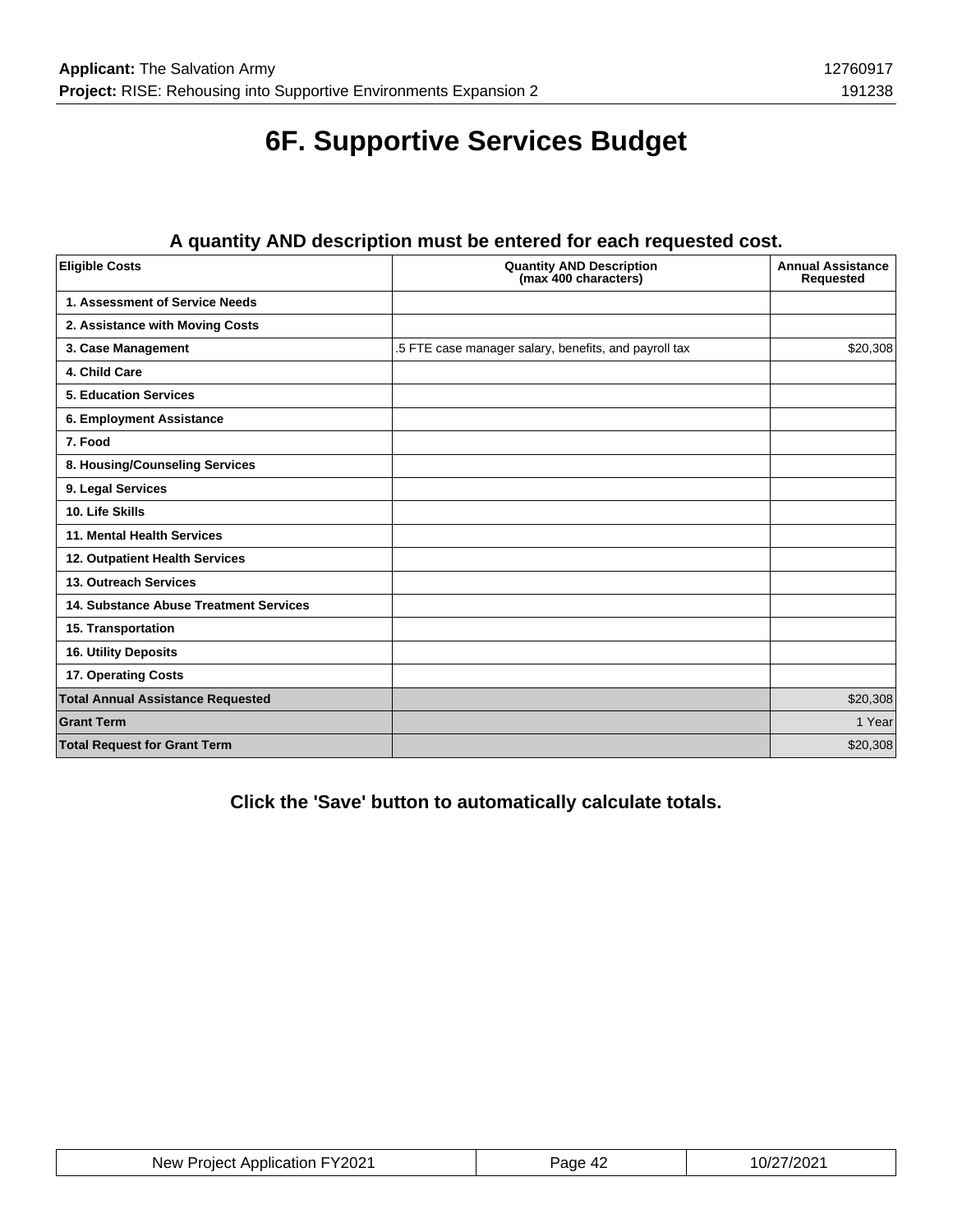### **6I. Sources of Match**

**The following list summarizes the funds that will be used as Match for this project. To add a Match source to the list, select the icon. To view or update a Match source already listed, select the icon.**

#### **Summary for Match**

| <b>Total Amount of Cash Commitments:</b>    | \$10,000         |
|---------------------------------------------|------------------|
| <b>Total Amount of In-Kind Commitments:</b> | \$0 <sub>1</sub> |
| <b>Total Amount of All Commitments:</b>     | \$10,000         |

#### **1. Will this project generate program income described in 24 CFR 578.97 to use as Match for this project?** No

| <b>Type</b> | <b>Source</b> | <b>Name of Source</b> | <b>Amount of Commitments</b> |
|-------------|---------------|-----------------------|------------------------------|
| Cash        | Private       | The Road Home Dan     | \$10,000                     |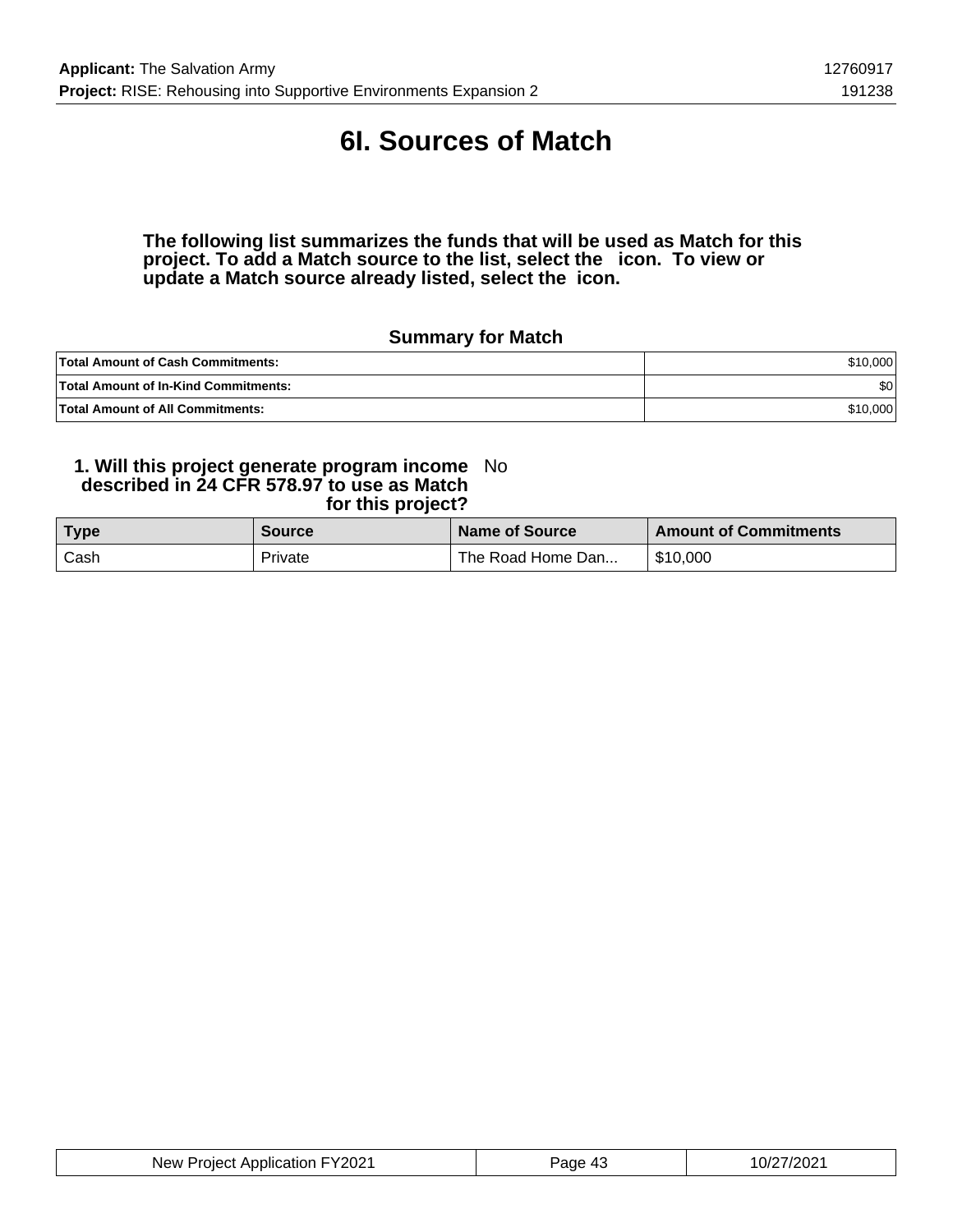### **Sources of Match Detail**

| <b>1. Type of Match commitment: Cash</b>                                              |                                                     |
|---------------------------------------------------------------------------------------|-----------------------------------------------------|
| 2. Source: Private                                                                    |                                                     |
| (Be as specific as possible and include the<br>office or grant program as applicable) | <b>3. Name of Source:</b> The Road Home Dane County |
| 4. Amount of Written Commitment: \$10,000                                             |                                                     |

| FY2021<br>Project Application<br>New | Page<br>44 | 7/2021<br>10/27 |
|--------------------------------------|------------|-----------------|
|--------------------------------------|------------|-----------------|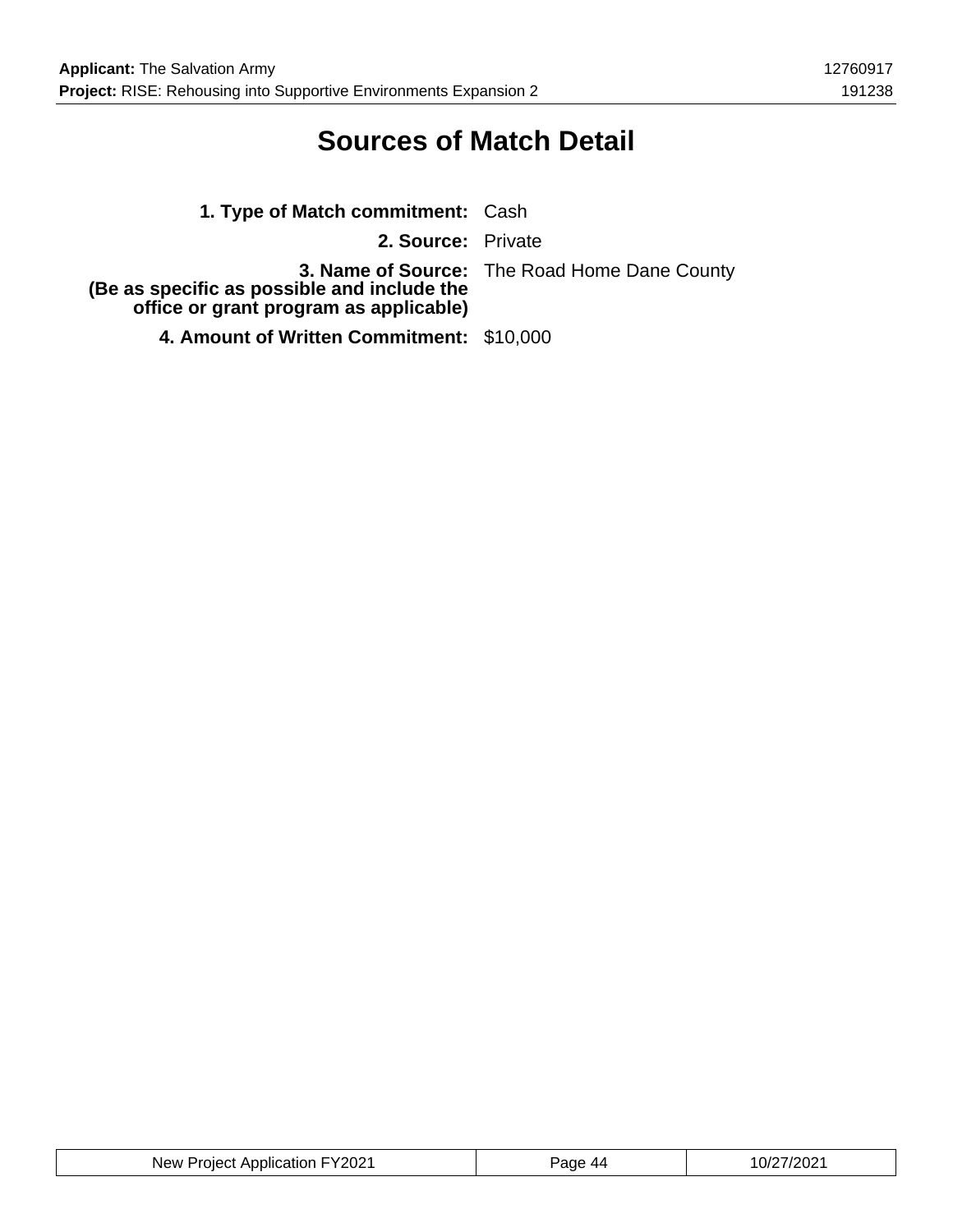## **6J. Summary Budget**

**The following information summarizes the funding request for the total term of the project. However, administrative costs can be entered in 8. Admin field below.**

| <b>Eligible Costs</b>                              | <b>Annual Assistance</b><br><b>Requested</b><br>(Applicant) | <b>Grant Term</b><br>(Applicant) | <b>Total Assistance</b><br>Requested<br>for Grant Term<br>(Applicant) |
|----------------------------------------------------|-------------------------------------------------------------|----------------------------------|-----------------------------------------------------------------------|
| 1a. Acquisition                                    |                                                             |                                  | \$0                                                                   |
| 1b. Rehabilitation                                 |                                                             |                                  | \$0                                                                   |
| <b>1c. New Construction</b>                        |                                                             |                                  | \$0                                                                   |
| 2a. Leased Units                                   | \$0                                                         | 1 Year                           | \$0                                                                   |
| 2b. Leased Structures                              | \$0                                                         | 1 Year                           | \$0                                                                   |
| 3. Rental Assistance                               | \$19,692                                                    | 1 Year                           | \$19,692                                                              |
| 4. Supportive Services                             | \$20,308                                                    | 1 Year                           | \$20,308                                                              |
| 5. Operating                                       | \$0                                                         | 1 Year                           | \$0                                                                   |
| 6. HMIS                                            | \$0                                                         | 1 Year                           | \$0                                                                   |
| 7. Sub-total Costs Requested                       |                                                             |                                  | \$40,000                                                              |
| 8. Admin<br>(Up to 10%)                            |                                                             |                                  |                                                                       |
| 9. Total Assistance<br><b>Plus Admin Requested</b> |                                                             |                                  | \$40,000                                                              |
| 10. Cash Match                                     |                                                             |                                  | \$10,000                                                              |
| 11. In-Kind Match                                  |                                                             |                                  | \$0                                                                   |
| 12. Total Match                                    |                                                             |                                  | \$10,000                                                              |
| 13. Total Budget                                   |                                                             |                                  | \$50,000                                                              |

**Click the 'Save' button to automatically calculate totals.**

| New Project Application FY2021 | Page<br>᠇◡ | 10/27/2021 |
|--------------------------------|------------|------------|
|--------------------------------|------------|------------|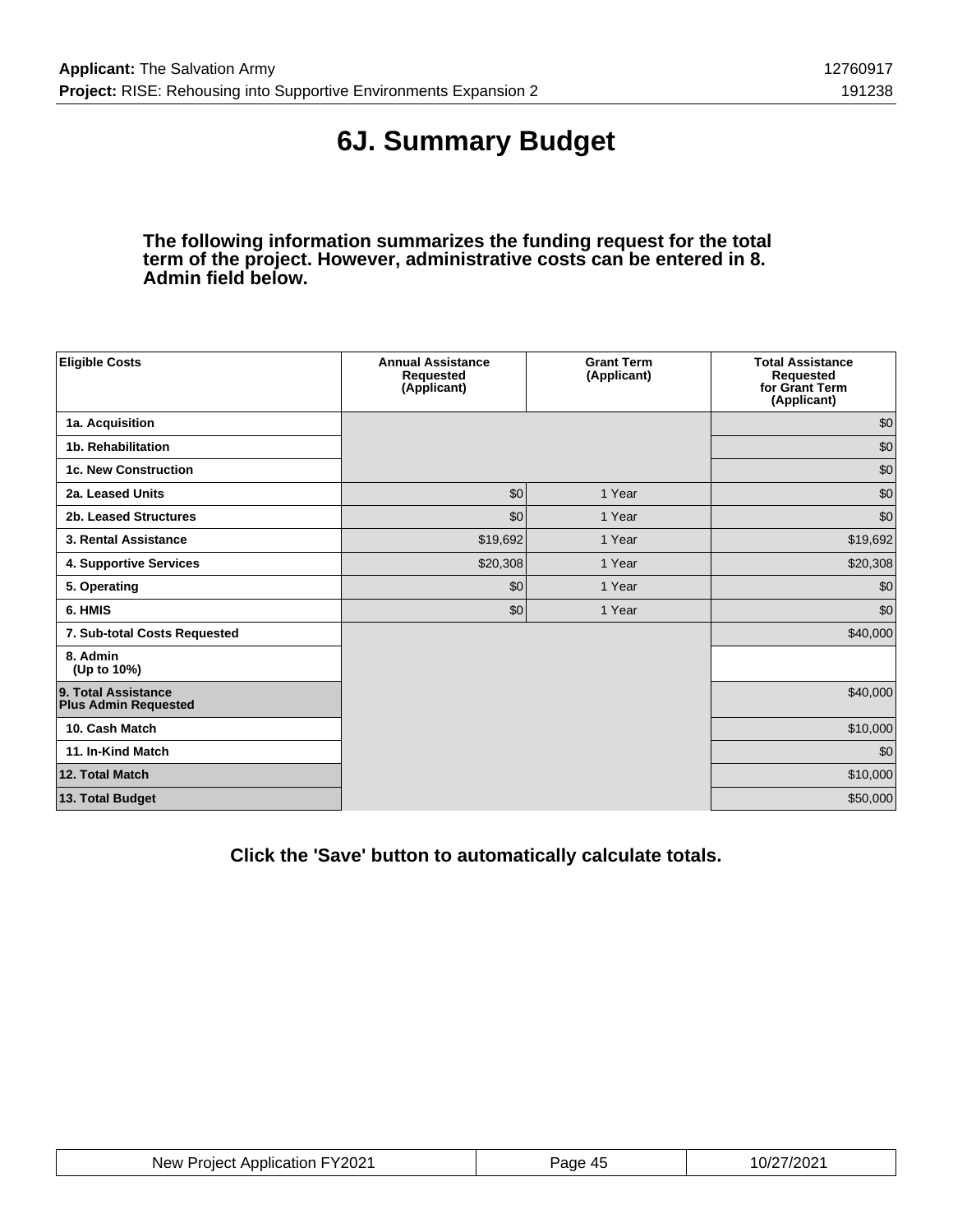# **7A. Attachment(s)**

| <b>Document Type</b>                       | <b>Required?</b> | <b>Document Description</b> | Date Attached |
|--------------------------------------------|------------------|-----------------------------|---------------|
| 1) Subrecipient Nonprofit<br>Documentation | <b>No</b>        |                             |               |
| 2) Other Attachment(s)                     | No               |                             |               |
| 3) Other Attachment(s)                     | No               |                             |               |

| New Project Application FY2021 | Page 46 | 10/27/2021 |
|--------------------------------|---------|------------|
|--------------------------------|---------|------------|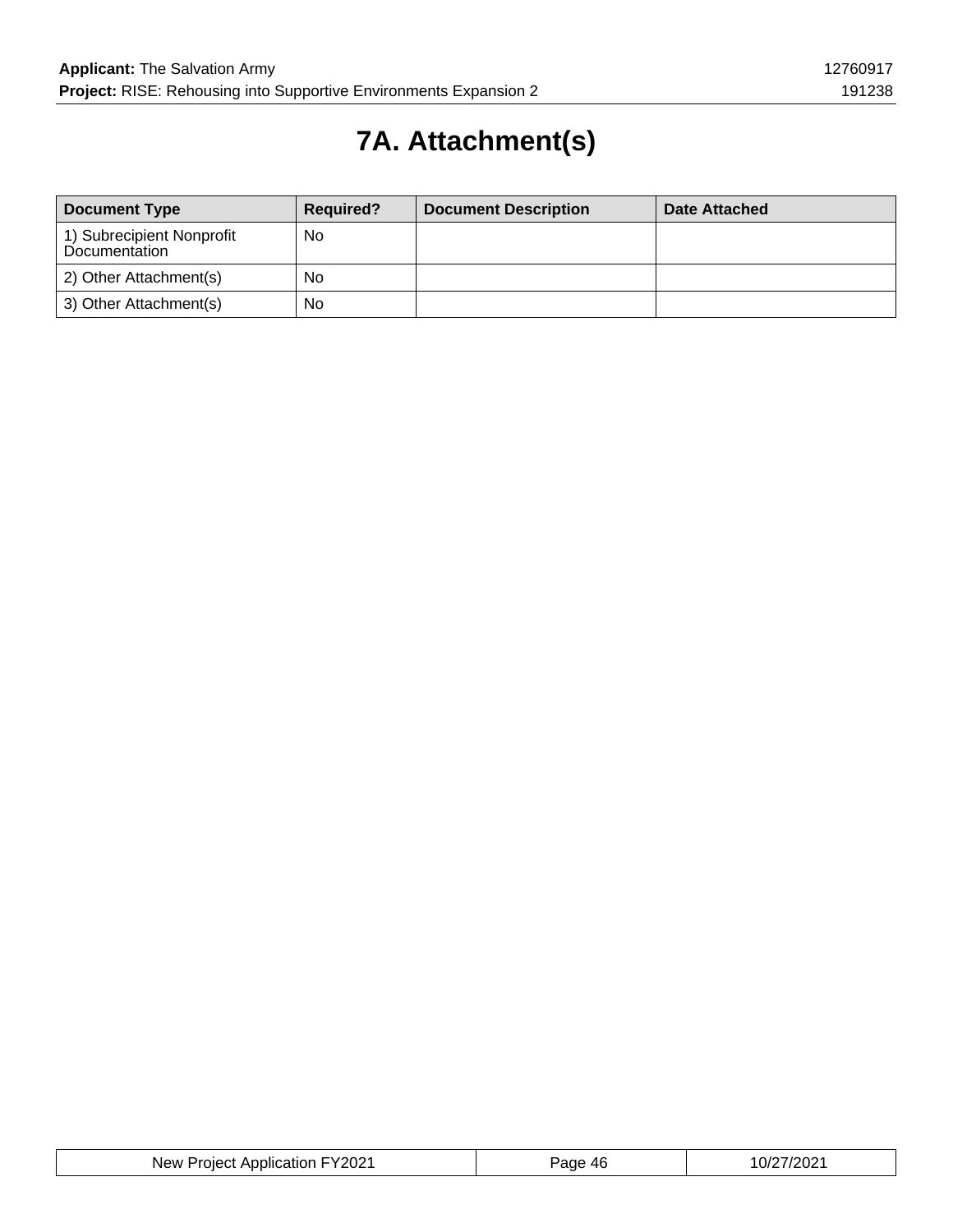### **Attachment Details**

**Document Description:**

### **Attachment Details**

**Document Description:**

### **Attachment Details**

**Document Description:**

| New Project Application FY2021 | 'age<br>$\overline{\phantom{a}}$ | 7/2021<br>0/2 |
|--------------------------------|----------------------------------|---------------|
|                                |                                  |               |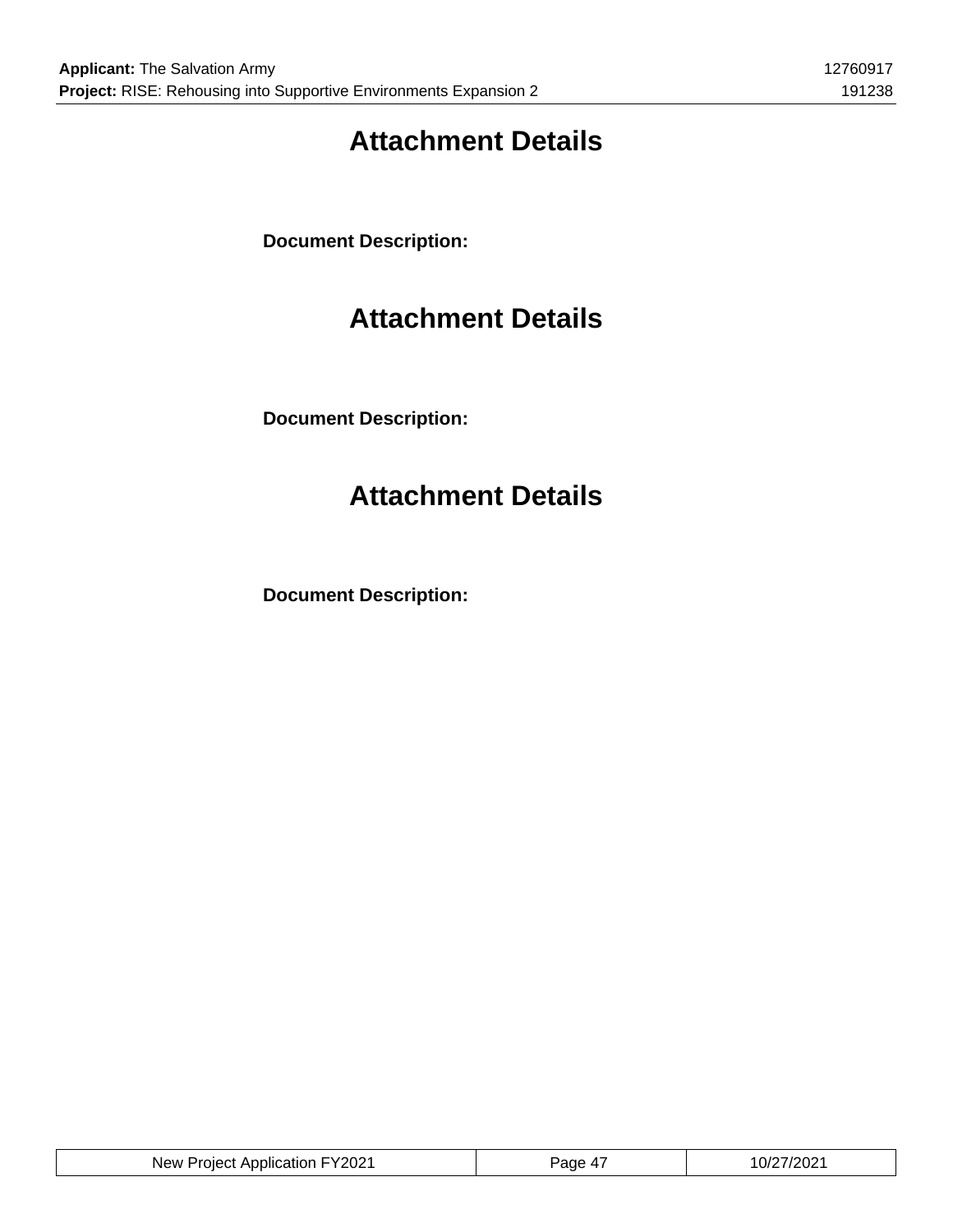# **7D. Certification**

### **A. For all projects: Fair Housing and Equal Opportunity**

It will comply with Title VI of the Civil Rights Act of 1964 (42 U.S.C. 2000(d)) and regulations pursuant thereto (Title 24 CFR part I), which state that no person in the United States shall, on the ground of race, color or national origin, be excluded from participation in, be denied the benefits of, or be otherwise subjected to discrimination under any program or activity for which the applicant receives Federal financial assistance, and will immediately take any measures necessary to effectuate this agreement. With reference to the real property and structure(s) thereon which are provided or improved with the aid of Federal financial assistance extended to the applicant, this assurance shall obligate the applicant, or in the case of any transfer, transferee, for the period during which the real property and structure(s) are used for a purpose for which the Federal financial assistance is extended or for another purpose involving the provision of similar services or benefits.

It will comply with the Fair Housing Act (42 U.S.C. 3601-19), as amended, and with implementing regulations at 24 CFR part 100, which prohibit discrimination in housing on the basis of race, color, religion, sex, disability, familial status or national origin.

It will comply with Executive Order 11063 on Equal Opportunity in Housing and with implementing regulations at 24 CFR Part 107 which prohibit discrimination because of race, color, creed, sex or national origin in housing and related facilities provided with Federal financial assistance.

It will comply with Executive Order 11246 and all regulations pursuant thereto (41 CFR Chapter 60-1), which state that no person shall be discriminated against on the basis of race, color, religion, sex or national origin in all phases of employment during the performance of Federal contracts and shall take affirmative action to ensure equal employment opportunity. The applicant will incorporate, or cause to be incorporated, into any contract for construction work as defined in Section 130.5 of HUD regulations the equal opportunity clause required by Section 130.15(b) of the HUD regulations.

It will comply with Section 3 of the Housing and Urban Development Act of 1968, as amended (12 U.S.C. 1701(u)), and regulations pursuant thereto (24 CFR Part 135), which require that to the greatest extent feasible opportunities for training and employment be given to lower-income residents of the project and contracts for work in connection with the project be awarded in substantial part to persons residing in the area of the project.

It will comply with Section 504 of the Rehabilitation Act of 1973 (29 U.S.C. 794), as amended, and with implementing regulations at 24 CFR Part 8, which prohibit discrimination based on disability in Federally-assisted and conducted programs and activities.

It will comply with the Age Discrimination Act of 1975 (42 U.S.C. 6101-07), as amended, and implementing regulations at 24 CFR Part 146, which prohibit discrimination because of age in projects and activities receiving Federal financial assistance.

| New Project Application FY2021 | Page 48 | 10/27/2021 |
|--------------------------------|---------|------------|
|--------------------------------|---------|------------|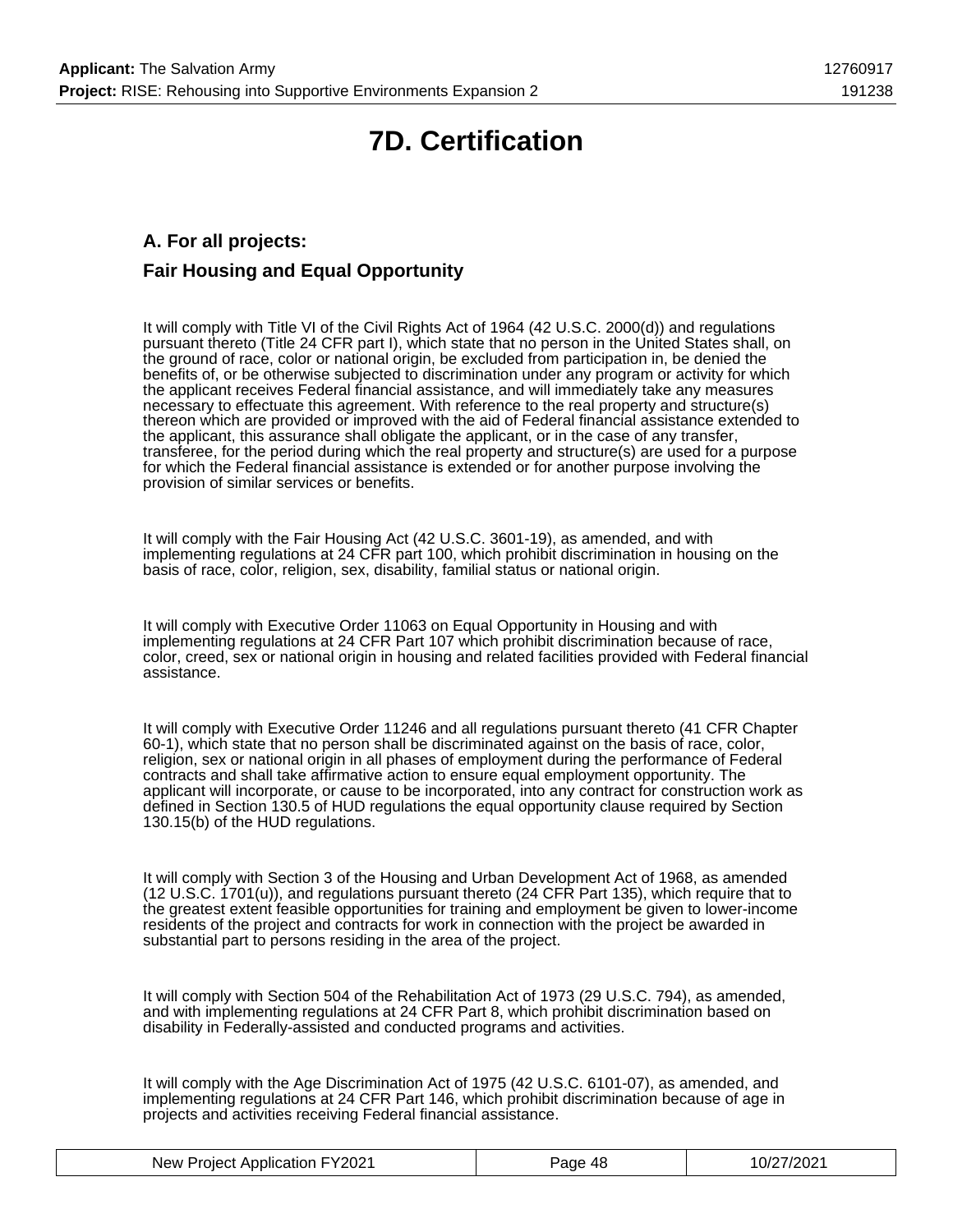It will comply with Executive Orders 11625, 12432, and 12138, which state that program participants shall take affirmative action to encourage participation by businesses owned and operated by members of minority groups and women.

If persons of any particular race, color, religion, sex, age, national origin, familial status, or disability who may qualify for assistance are unlikely to be reached, it will establish additional procedures to ensure that interested persons can obtain information concerning the assistance.

It will comply with the reasonable modification and accommodation requirements and, as appropriate, the accessibility requirements of the Fair Housing Act and section 504 of the Rehabilitation Act of 1973, as amended.

#### **Additional for Rental Assistance Projects:**

If applicant has established a preference for targeted populations of disabled persons pursuant to 24 CFR part 578 or 24 CFR 582.330(a), it will comply with this section's nondiscrimination requirements within the designated population.

#### **B. For non-Rental Assistance Projects Only.**

#### **15-Year Operation Rule.**

Applicants receiving assistance for acquisition, rehabilitation or new construction: The project will be operated for no less than 15 years from the date of initial occupancy or the date of initial service provision for the purpose specified in the application.

#### **1-Year Operation Rule.**

Applicants receiving assistance for supportive services, leasing, or operating costs but not receiving assistance for acquisition, rehabilitation, or new construction: The project will be operated for the purpose specified in the application for any year for which such assistance is provide

#### **Where the applicant is unable to certify to any of the statements in this certification, such applicant shall provide an explanation.**

**Name of Authorized Certifying Official:** Steven Merritt

**Date:** 10/27/2021

**Title:** Divisional Commander

**Applicant Organization:** The Salvation Army

**PHA Number (For PHA Applicants Only):**

**I certify that I have been duly authorized by the applicant to submit this Applicant Certification and to ensure compliance. I am aware that any false, ficticious, or fraudulent**

| New Project Application FY2021 | Page 49 | 10/27/2021 |
|--------------------------------|---------|------------|
|--------------------------------|---------|------------|

X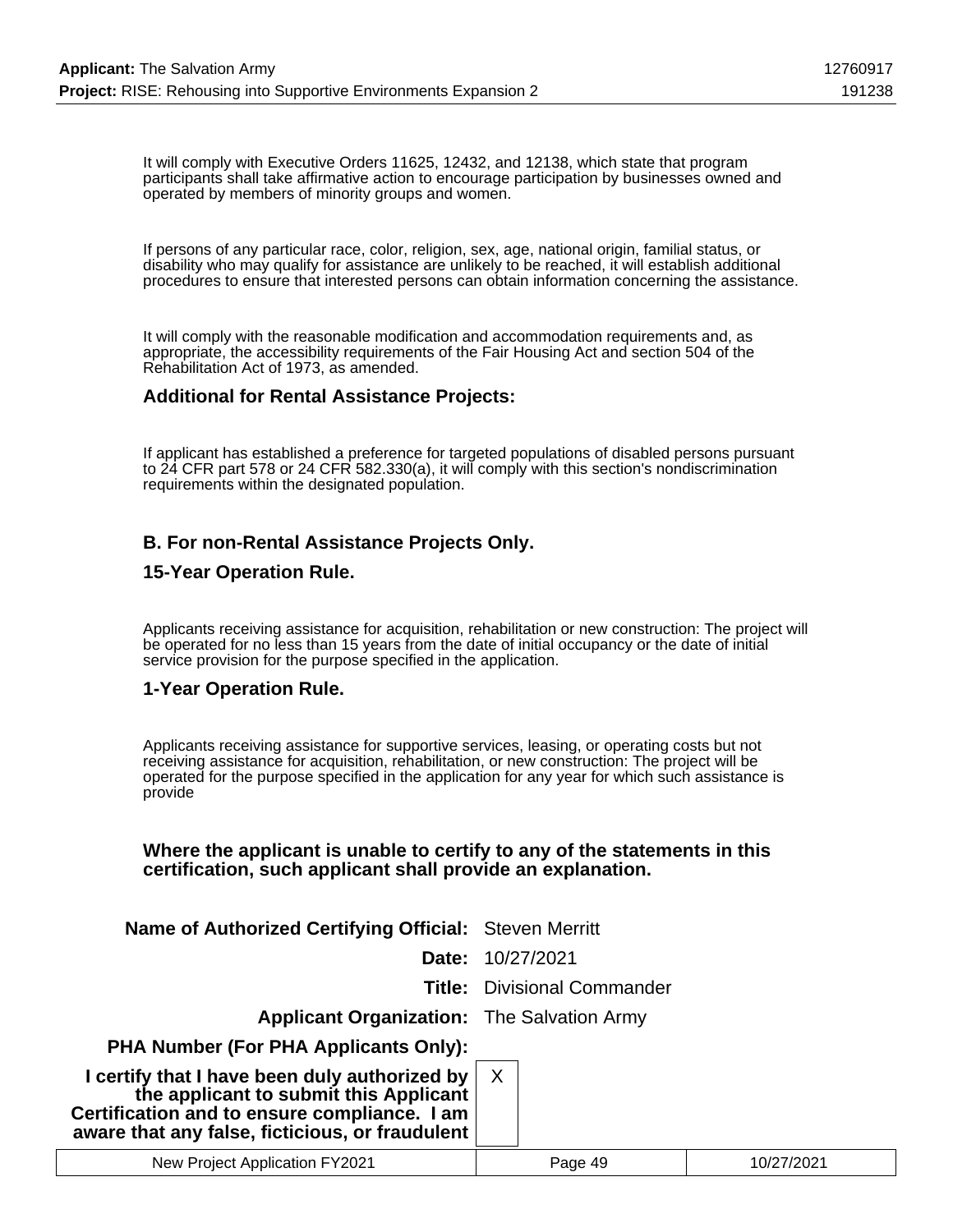**statements or claims may subject me to criminal, civil, or administrative penalties . (U.S. Code, Title 218, Section 1001).**

**Active SAM Status Requirement. I certify that our organization has an active System for Award Management (SAM) registration as required by 2 CFR 200.300(b) at the time of project application submission to HUD and will ensure this SAM registration will be renewed annually to meet this requirement.** X

| New Project Application FY2021 | Page 50 | 10/27/2021 |
|--------------------------------|---------|------------|
|--------------------------------|---------|------------|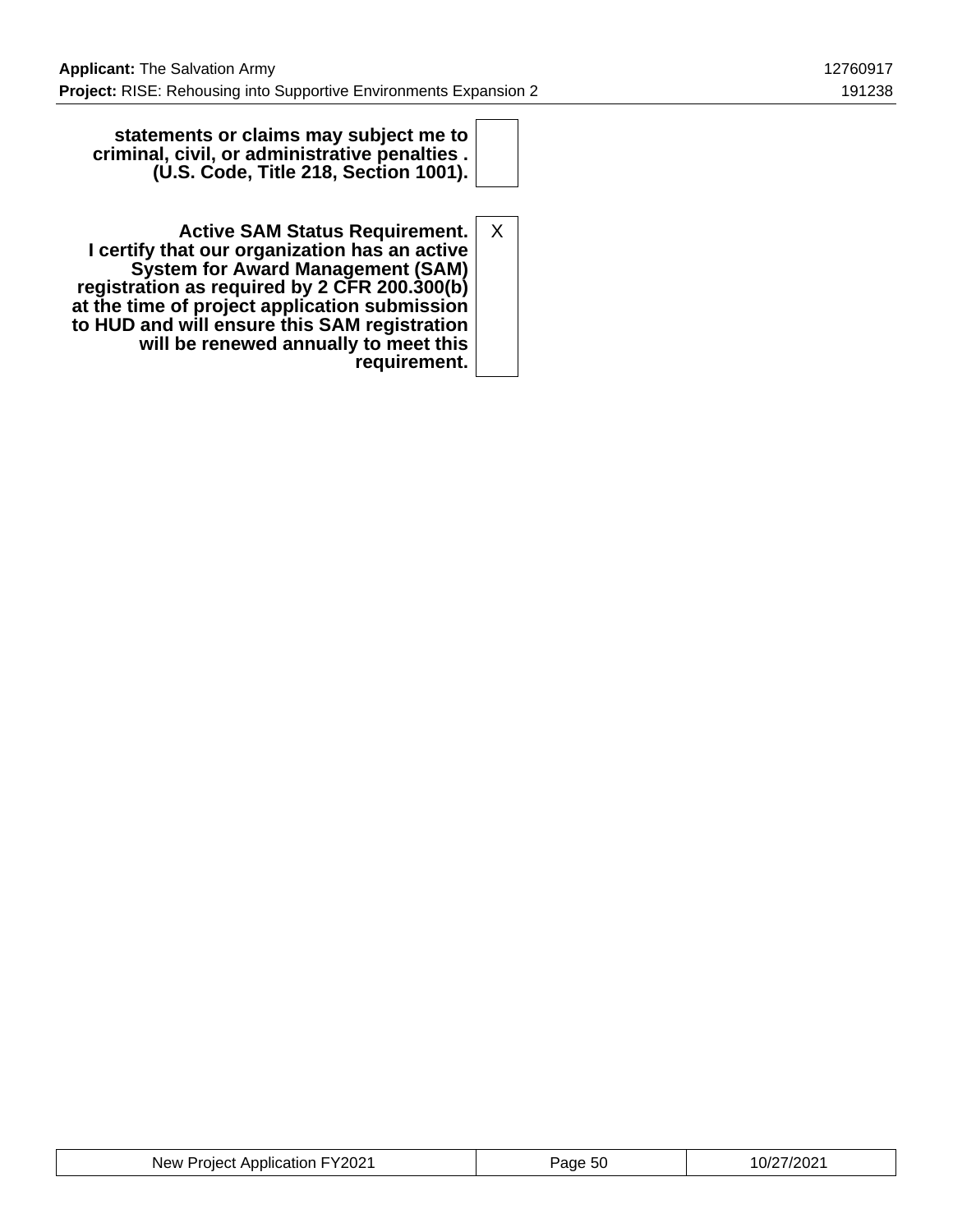## **8B. Submission Summary**

**Applicant must click the submit button once all forms have a status of Complete.**

| Page                           | <b>Last Updated</b> |            |
|--------------------------------|---------------------|------------|
| 1A. SF-424 Application Type    | No Input Required   |            |
| New Project Application FY2021 | Page 51             | 10/27/2021 |